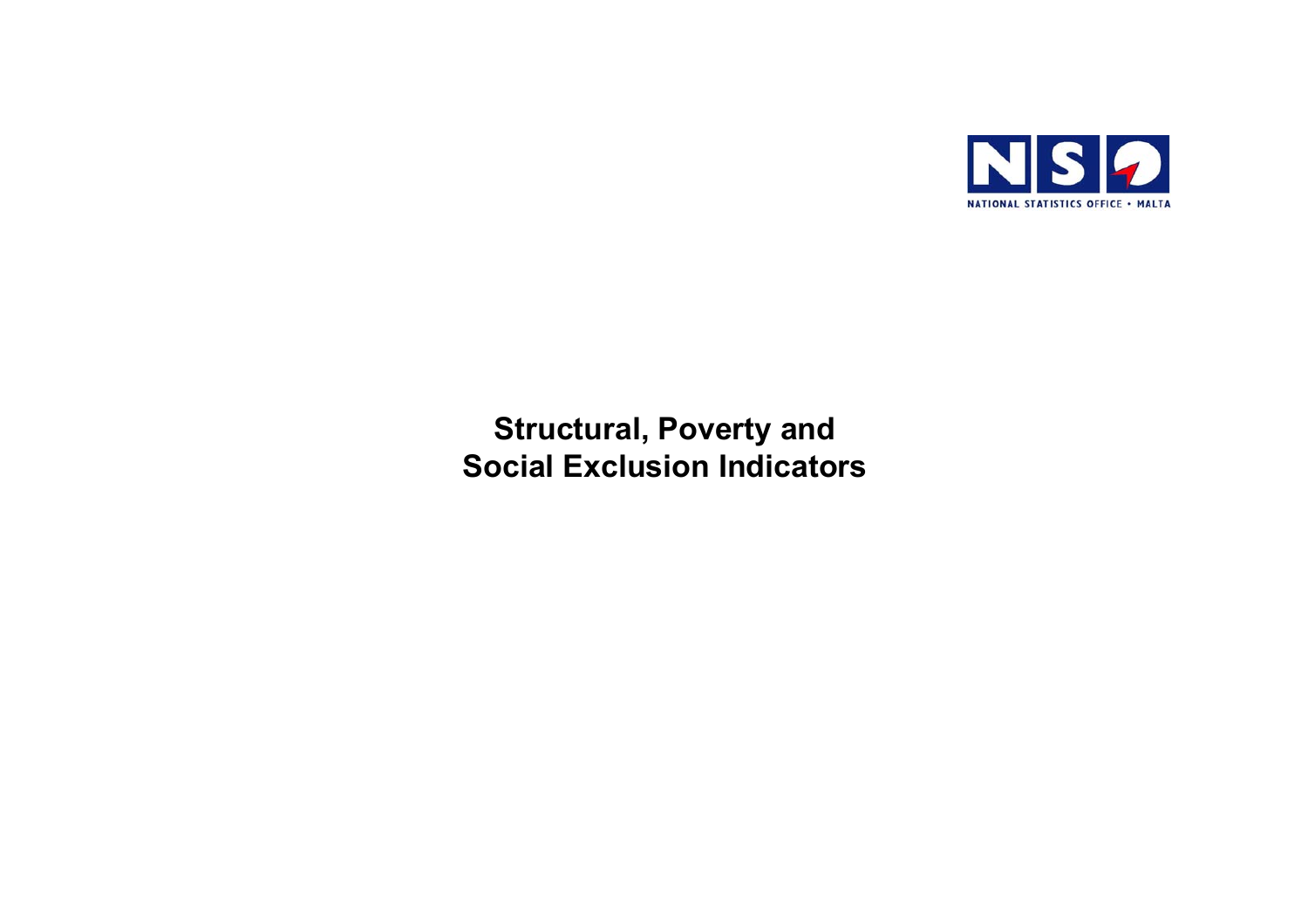# **FOREWORD**

The National Statistics Office (NSO) has joined Eurostat's Structural Indicators Programme. This is meant to provide a set of harmonised and easy-to-understand statistical indicators on various policy areas including employment, innovation, economic reform and social cohesion. Such indicators should provide internationally comparable benchmarks that would allow policy makers and other analysts to understand and monitor progress in different policy areas and to identify and recommend policy prescriptions.

This first publication of Maltese structural indicators focuses on employment, poverty and social exclusion. These are being released together because of their high degree of inter-relation. Wherever possible, local indicators are being compared to those in either the EU member states or the accession countries. Although there are gaps in data availability and, in some instances, the data do not always relate to the same years, it is felt that a comparative exercise is still feasible and warranted because this would still provide considerable insight on and understanding of our own circumstances in these policy areas.

The NSO firmly believes that this set of new data should be used as the basis for an informed analysis and discussion of employment, poverty and social exclusion. In compiling this set of indicators we are now moving into new uncharted territory. Therefore, we should not miss this opportunity of a healthy and enlightened self-evaluation that would highlight our problem areas and provide the necessary impetus for action and further improvements. We augur that our efforts in compiling and presenting these data will lead to mature and positive action.

> Alfred Camilleri Director General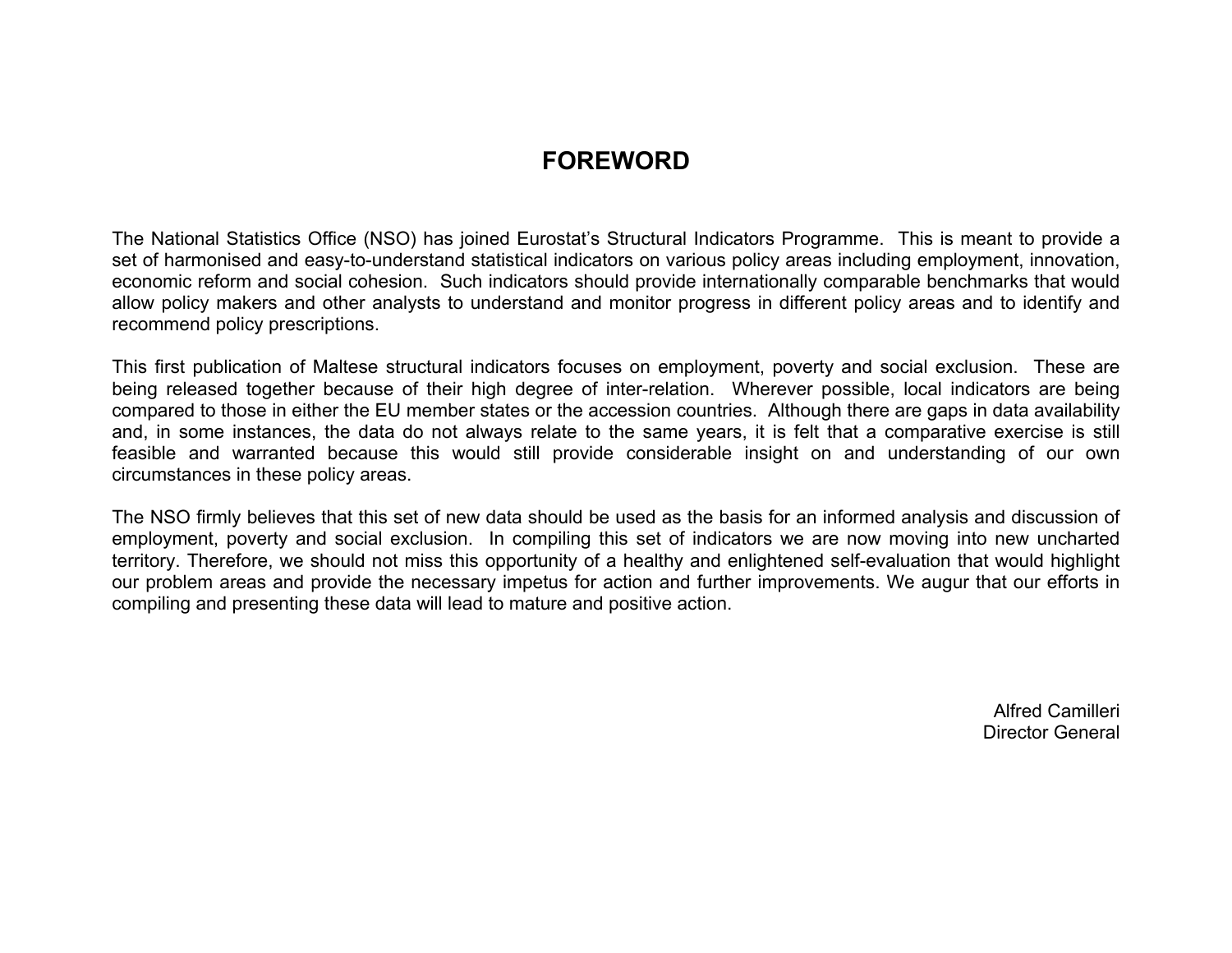## Page

#### **CONTENTS**

| 18. Level of internet access in households: 2001  18                   |  |
|------------------------------------------------------------------------|--|
|                                                                        |  |
| 20. Early school-leavers not in further education or training: 2001 20 |  |
| 21. Early female school-leavers not in further education or            |  |
| 22. Early male school-leavers not in further education or              |  |
|                                                                        |  |

| 25. |                                                                        |  |
|-----|------------------------------------------------------------------------|--|
| 26. |                                                                        |  |
|     |                                                                        |  |
|     | 28. At-risk-of-poverty threshold (PPS)                                 |  |
|     |                                                                        |  |
|     |                                                                        |  |
|     |                                                                        |  |
|     | 32. At-risk-of-poverty before social transfers: 1998 32                |  |
|     | 33. At-risk-of-poverty rate including pensions but excluding all other |  |
|     |                                                                        |  |
|     |                                                                        |  |
|     |                                                                        |  |
|     | 37. At-risk-of-poverty rate of persons aged 16 years and over by most  |  |
|     |                                                                        |  |
|     |                                                                        |  |
|     |                                                                        |  |
| 41. | Dispersion around the at-risk-of-poverty threshold  42                 |  |
|     |                                                                        |  |
|     |                                                                        |  |
|     |                                                                        |  |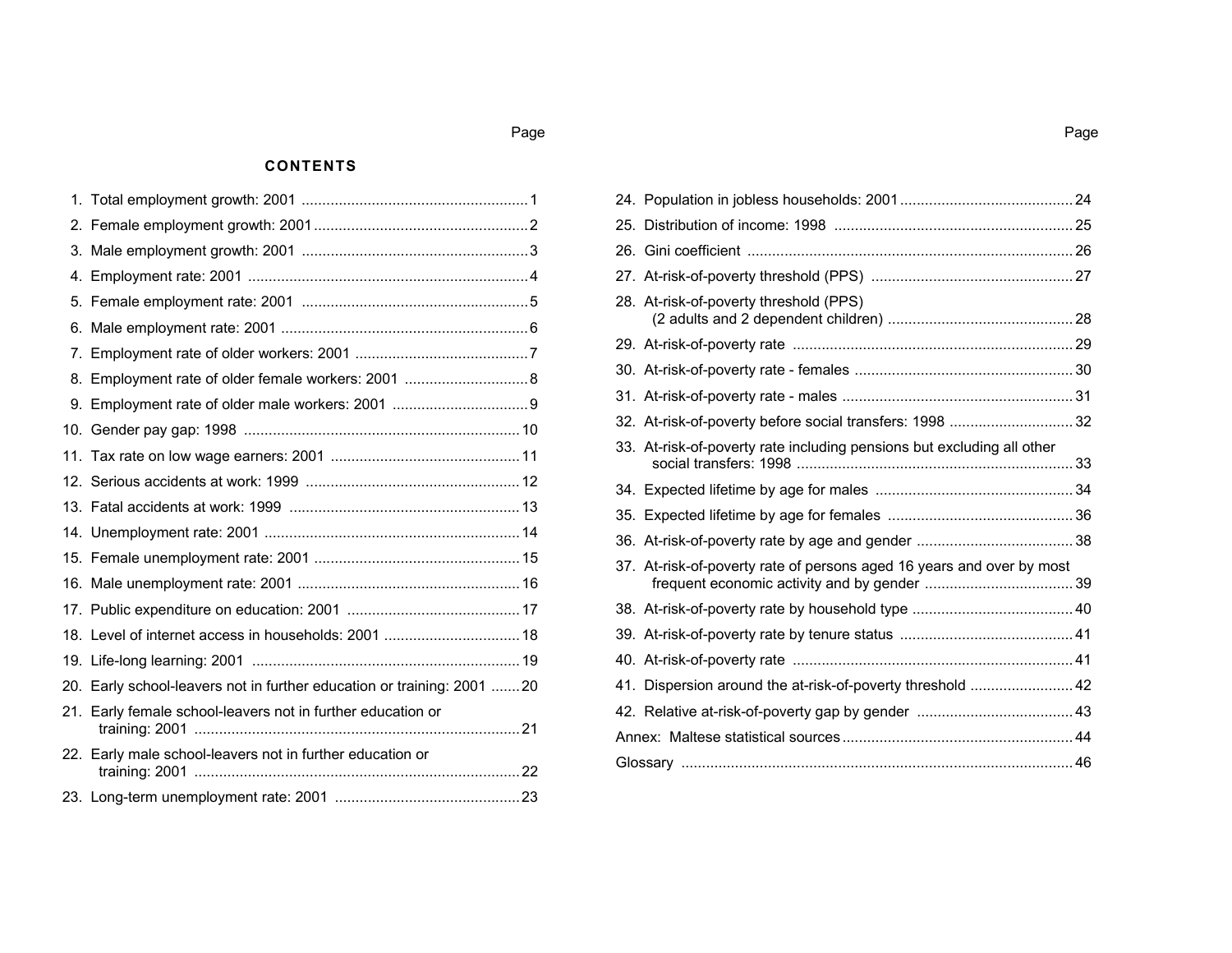## **1. Total employment growth: 2001**

| Country            | 2001   |
|--------------------|--------|
| Greece             | $-0.1$ |
| Denmark            | 0.2    |
| Germany            | 0.2    |
| Austria            | 0.2    |
| Malta              | 0.3    |
| UK                 | 0.9    |
| Belgium            | 1.2    |
| Finland            | 1.2    |
| <b>EU15</b>        | 1.2    |
| Italy              | 1.6    |
| Portugal           | 1.6    |
| Sweden             | 1.9    |
| France             | 2.0    |
| <b>Netherlands</b> | 2.1    |
| Spain              | 2.5    |
| Ireland            | 2.9    |
| Luxembourg         | 5.6    |

**Source: Labour Force Survey, NSO Eurostat**

#### **Definition:**

Annual percentage change in the total employed population in 2001 with respect to the employed population in 2000.

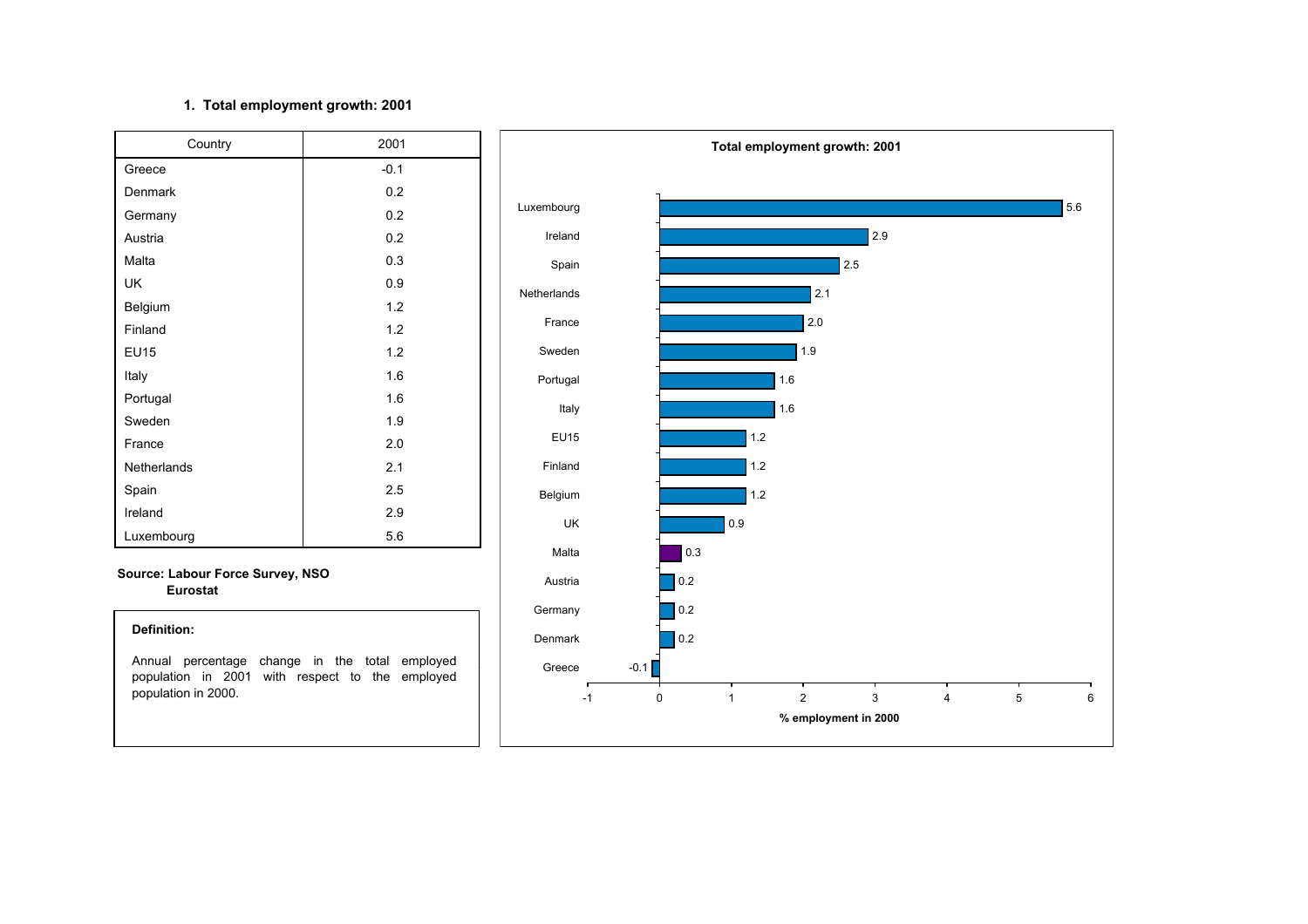## **2. Female employment growth: 2001**

| Country     | 2001   |
|-------------|--------|
| Greece      | $-0.2$ |
| Denmark     | 0.4    |
| Malta       | 0.5    |
| Germany     | 1.0    |
| UK          | 1.0    |
| Belgium     | 1.1    |
| Austria     | 1.3    |
| Finland     | 1.6    |
| Portugal    | 1.9    |
| <b>EU15</b> | 1.9    |
| France      | 2.2    |
| Sweden      | 2.2    |
| Netherlands | 3.1    |
| Italy       | 3.4    |
| Spain       | 3.6    |
| Ireland     | 3.8    |
| Luxembourg  | 5.0    |

#### **Source: Labour Force Survey, NSO Eurostat**

#### **Definition:**

Annual percentage change in the total female employed population in 2001 with respect to the number of female employees in 2000.

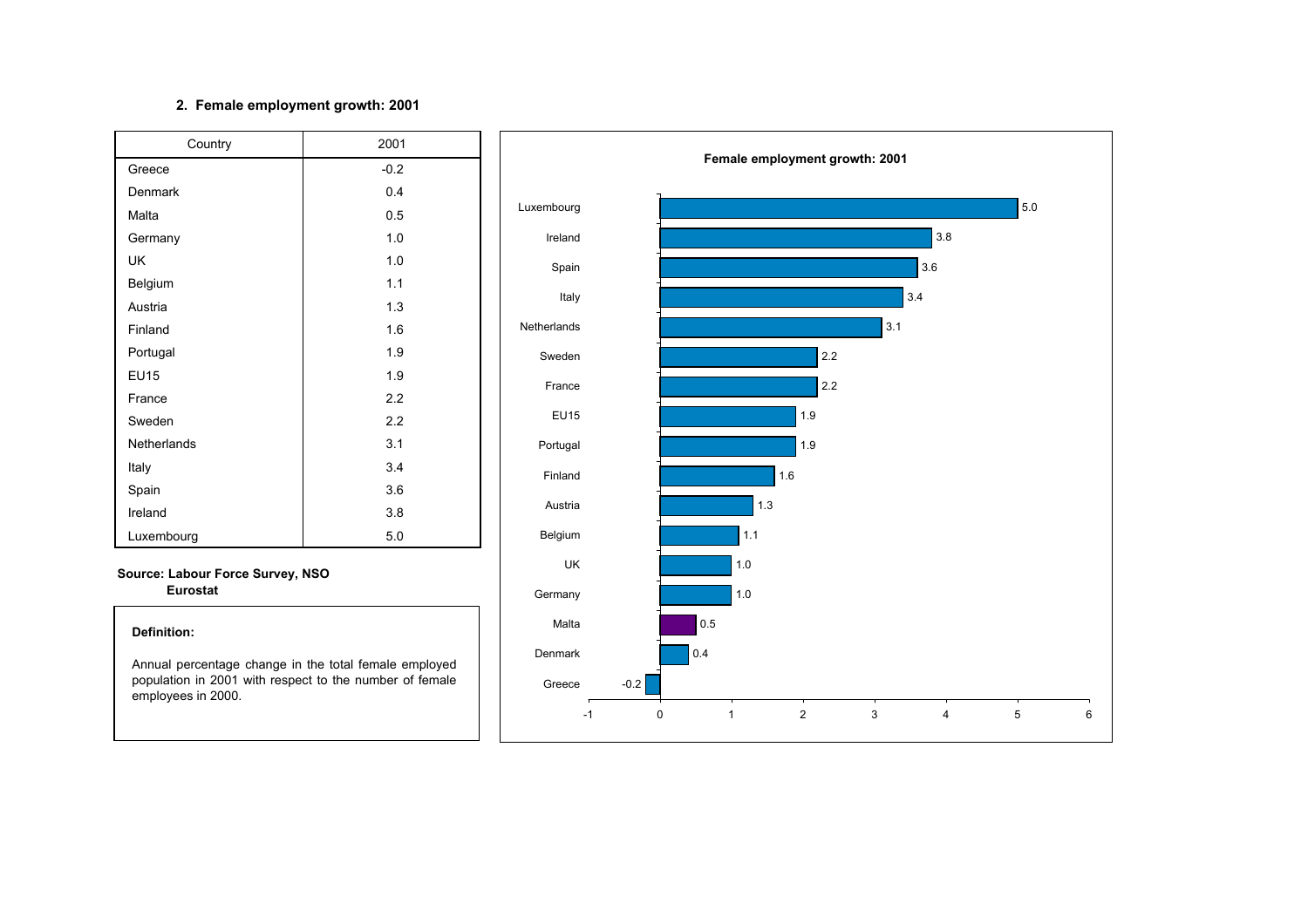## **3. Male employment growth: 2001**

| Country     | 2001   |
|-------------|--------|
| Austria     | $-0.6$ |
| Germany     | $-0.4$ |
| Greece      | $-0.1$ |
| Denmark     | 0.1    |
| Italy       | 0.6    |
| <b>EU15</b> | 0.8    |
| Finland     | 0.9    |
| <b>UK</b>   | 0.9    |
| Belgium     | 1.2    |
| Netherlands | 1.3    |
| Portugal    | 1.5    |
| Sweden      | 1.5    |
| Spain       | 1.9    |
| France      | 1.9    |
| Malta       | 0.2    |
| Ireland     | 2.4    |
| Luxembourg  | 6.0    |

**Source: Labour Force Survey, NSO Eurostat**

#### **Definition:**

Annual percentage change in the total male employed population in 2001 with respect to the number of male employees in 2000.

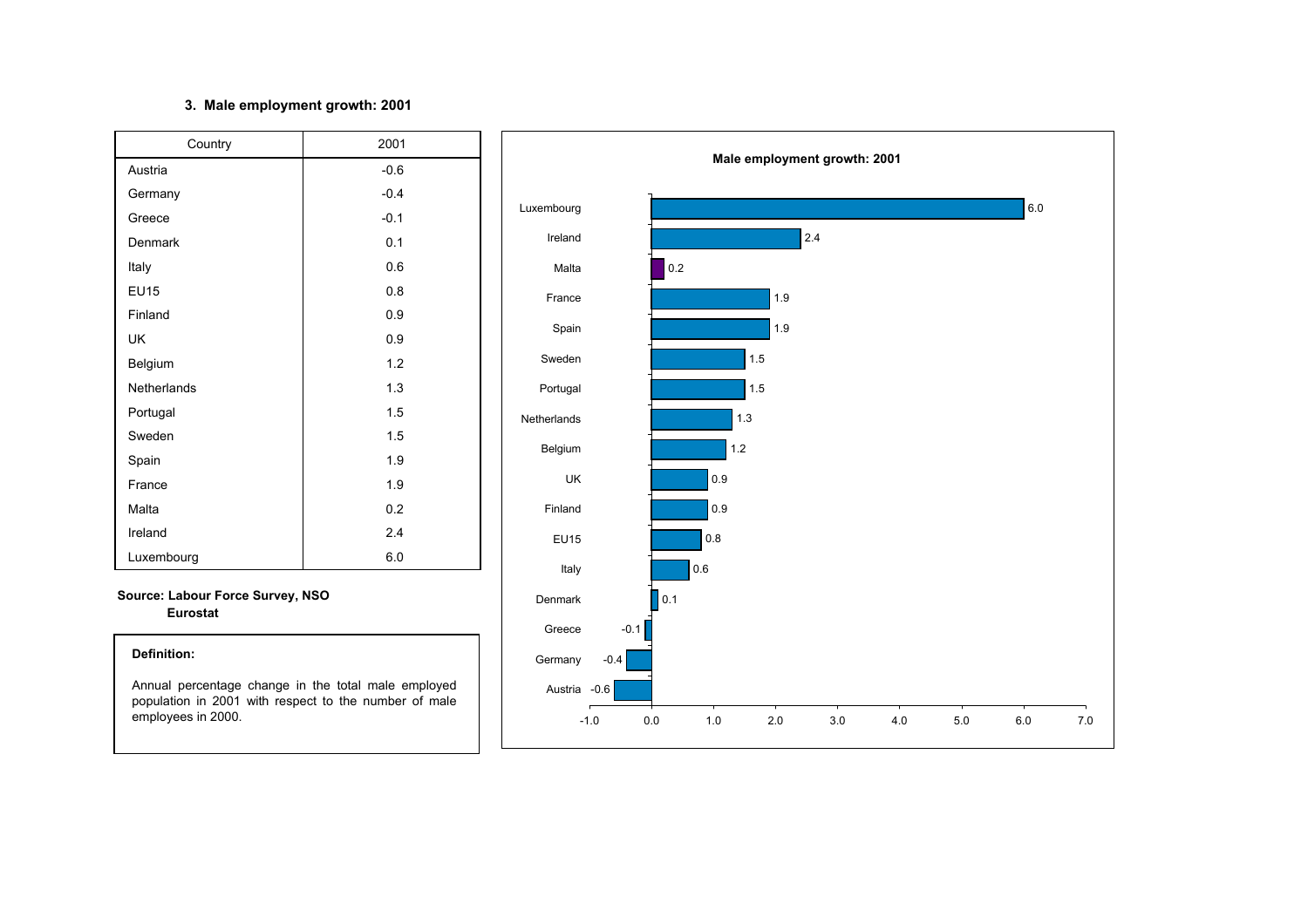### **4. Employment rate: 2001**

| Country            | 2001 |
|--------------------|------|
| Malta (March 2001) | 54.1 |
| Italy              | 54.8 |
| Greece             | 55.4 |
| Spain              | 56.3 |
| Belgium (2000)     | 60.5 |
| France (2000)      | 62.0 |
| Luxemburg (2000)   | 62.7 |
| <b>EU15</b>        | 64.0 |
| Germany (2000)     | 65.4 |
| Ireland            | 65.7 |
| Finland            | 68.1 |
| Austria            | 68.4 |
| Portugal           | 68.8 |
| Sweden             | 71.7 |
| UK                 | 71.7 |
| Netherlands        | 74.1 |
| Denmark            | 76.2 |

**Source: Labour Force Survey, NSO Eurostat**



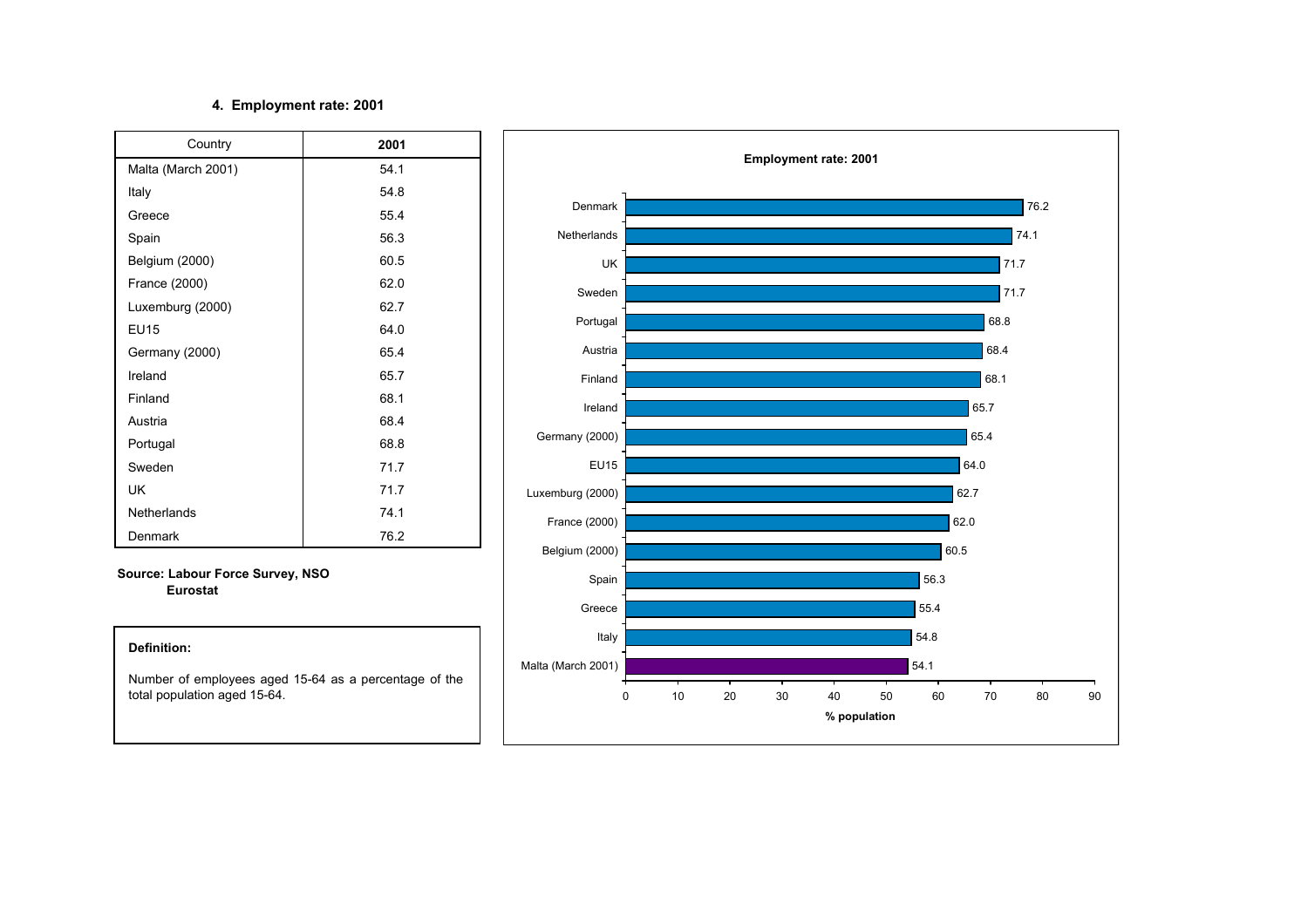## **5. Female employment rate: 2001**

| Country            | 2001 |
|--------------------|------|
| Malta (March 2001) | 32.0 |
| Greece             | 40.9 |
| Italy              | 41.1 |
| Spain              | 41.9 |
| Luxembourg (2000)  | 50.1 |
| Belgium (2000)     | 51.5 |
| <b>EU15</b>        | 54.9 |
| Ireland            | 55.0 |
| France (2000)      | 55.1 |
| Germany (2000)     | 57.9 |
| Austria            | 60.1 |
| Portugal           | 61.1 |
| UK                 | 65.1 |
| <b>Netherlands</b> | 65.2 |
| Finland            | 65.4 |
| Sweden             | 70.4 |
| Denmark            | 72.0 |

**Source: Labour Force Survey, NSO Eurostat**



Number of female employees aged 15-64 as <sup>a</sup> percentage of the total female population aged 15-64.

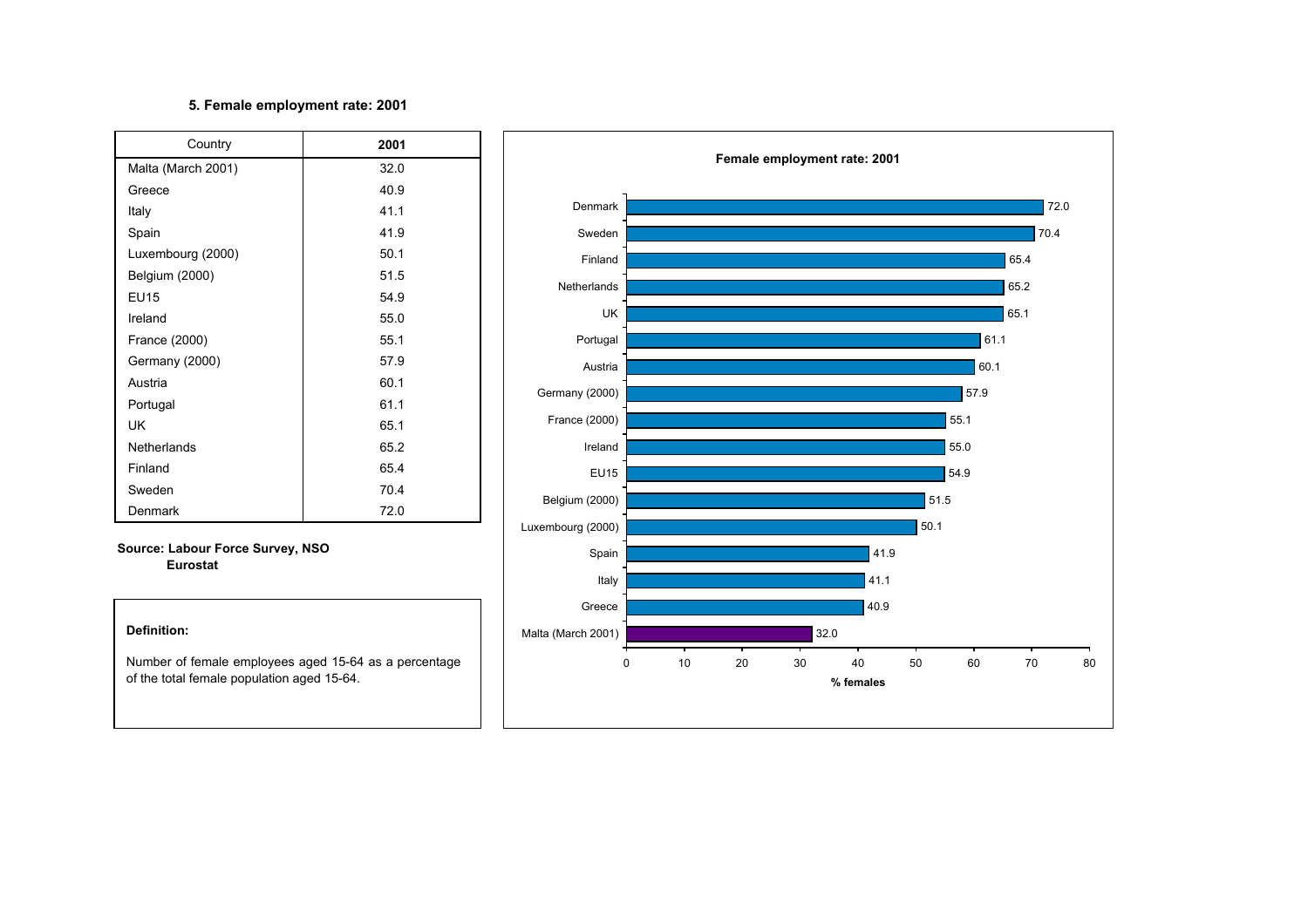## **6. Male employment rate: 2001**

| Country            | 2001 |
|--------------------|------|
| Italy              | 68.5 |
| France (2000)      | 69.1 |
| Belgium (2000)     | 69.5 |
| Greece             | 70.8 |
| Spain              | 70.9 |
| Finland            | 70.9 |
| Germany (2000)     | 72.7 |
| Sweden             | 73.0 |
| <b>EU15</b>        | 73.0 |
| Luxembourg         | 75.0 |
| Malta (March 2001) | 76.0 |
| Ireland            | 76.4 |
| Austria            | 76.7 |
| Portugal           | 76.9 |
| UK                 | 78.3 |
| Denmark            | 80.2 |
| Netherlands        | 82.8 |

## **Source: Labour Force Survey, NSO Eurostat**

#### **Definition:**

Number of male employees aged 15-64 as <sup>a</sup> percentage of the total male population aged 15-64.

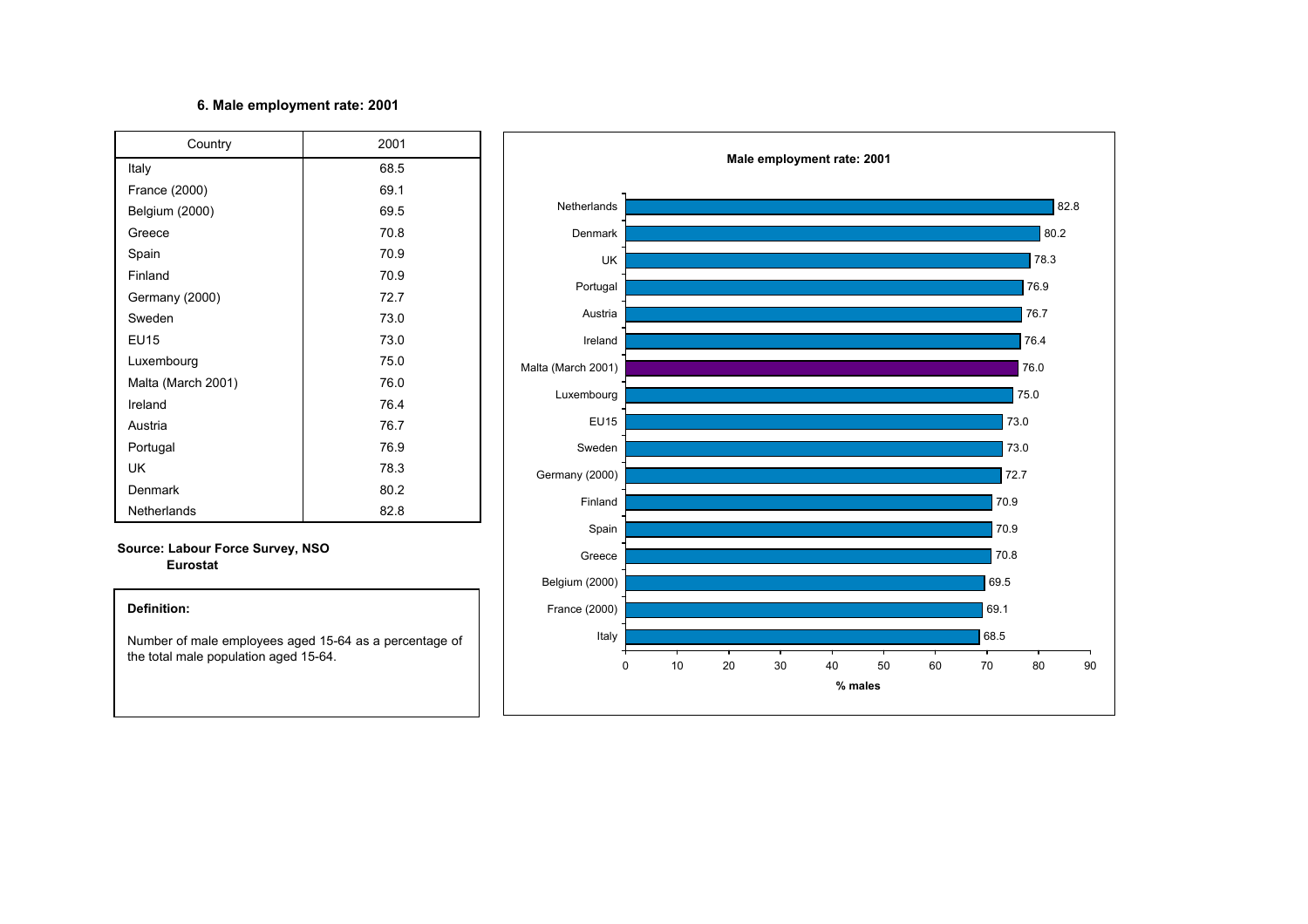## **7. Employment rate of older workers: 2001**

| Country           | 2001 |
|-------------------|------|
| Belgium (2000)    | 26.3 |
| Luxembourg (2000) | 26.7 |
| Italy             | 28.0 |
| Austria           | 28.6 |
| France (2000)     | 30.3 |
| Malta             | 31.0 |
| Germany (2000)    | 37.5 |
| Greece            | 38.0 |
| <b>EU15</b>       | 38.6 |
| Spain             | 38.9 |
| Netherlands       | 39.6 |
| Finland           | 45.7 |
| Ireland           | 46.8 |
| Portugal          | 50.3 |
| UK                | 52.3 |
| Denmark           | 58.0 |
| Sweden            | 66.5 |

#### **Source: Labour Force Survey, NSO Eurostat**

#### **Definition:**

Number of employees aged 55-64 as <sup>a</sup> percentage of the total population aged 55-64.

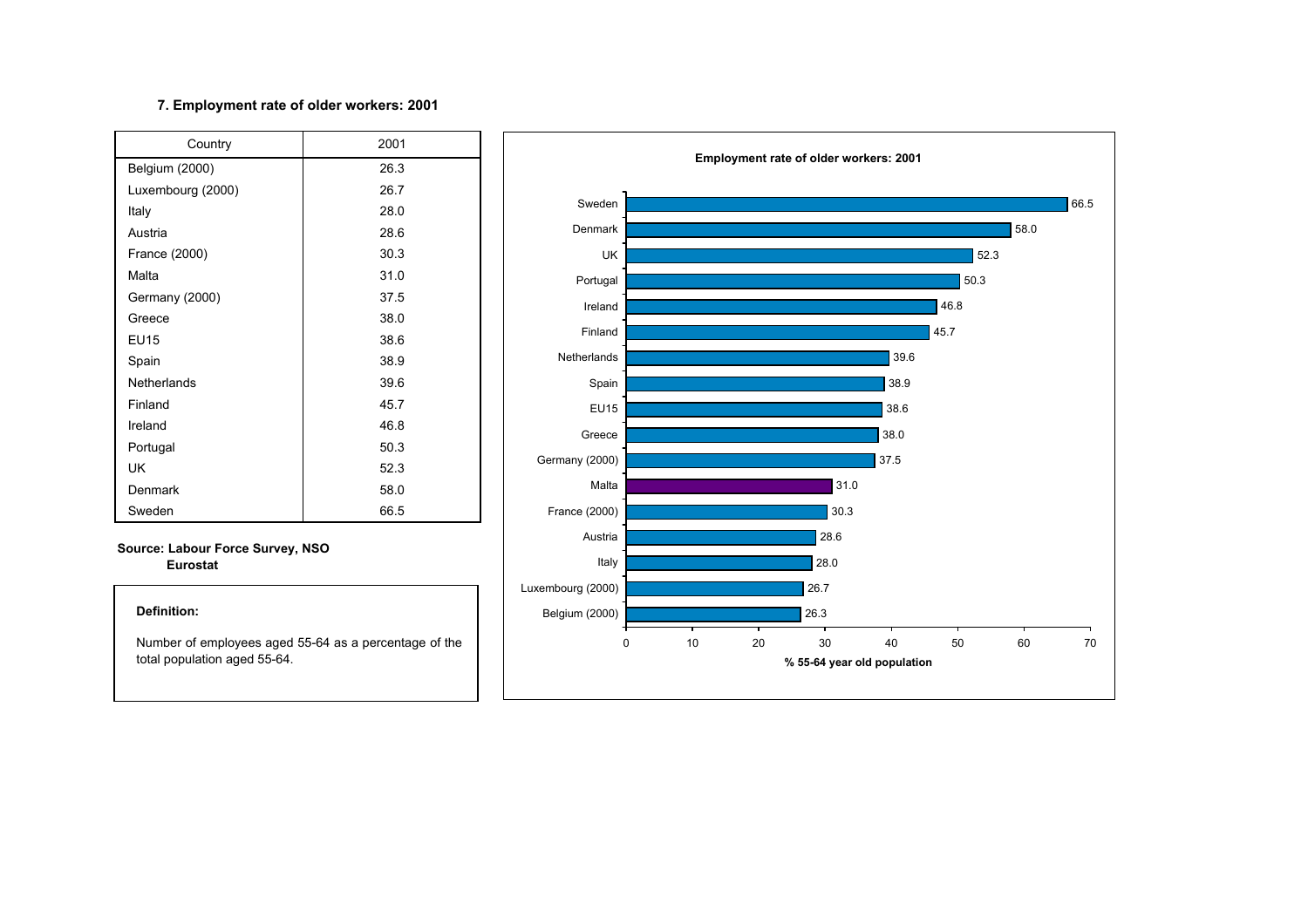### **8. Employment rate of older female workers: 2001**

| Country           | 2001 |
|-------------------|------|
| Malta             | 11.3 |
| Italy             | 16.2 |
| Luxembourg (2000) | 16.4 |
| Belgium (2000)    | 16.6 |
| Austria           | 17.9 |
| Spain             | 21.8 |
| Greece            | 22.5 |
| France (2000)     | 26.7 |
| Netherlands       | 28.0 |
| Ireland           | 28.8 |
| Germany (2000)    | 28.8 |
| <b>EU15</b>       | 28.9 |
| Portugal          | 40.6 |
| UK                | 43.1 |
| Finland           | 44.8 |
| Denmark (2000)    | 49.8 |
| Sweden            | 63.8 |

#### **Source: Labour Force Survey, NSO Eurostat**



Number of female employees aged 55-64 as <sup>a</sup> percentage of the total female population aged 55-64.

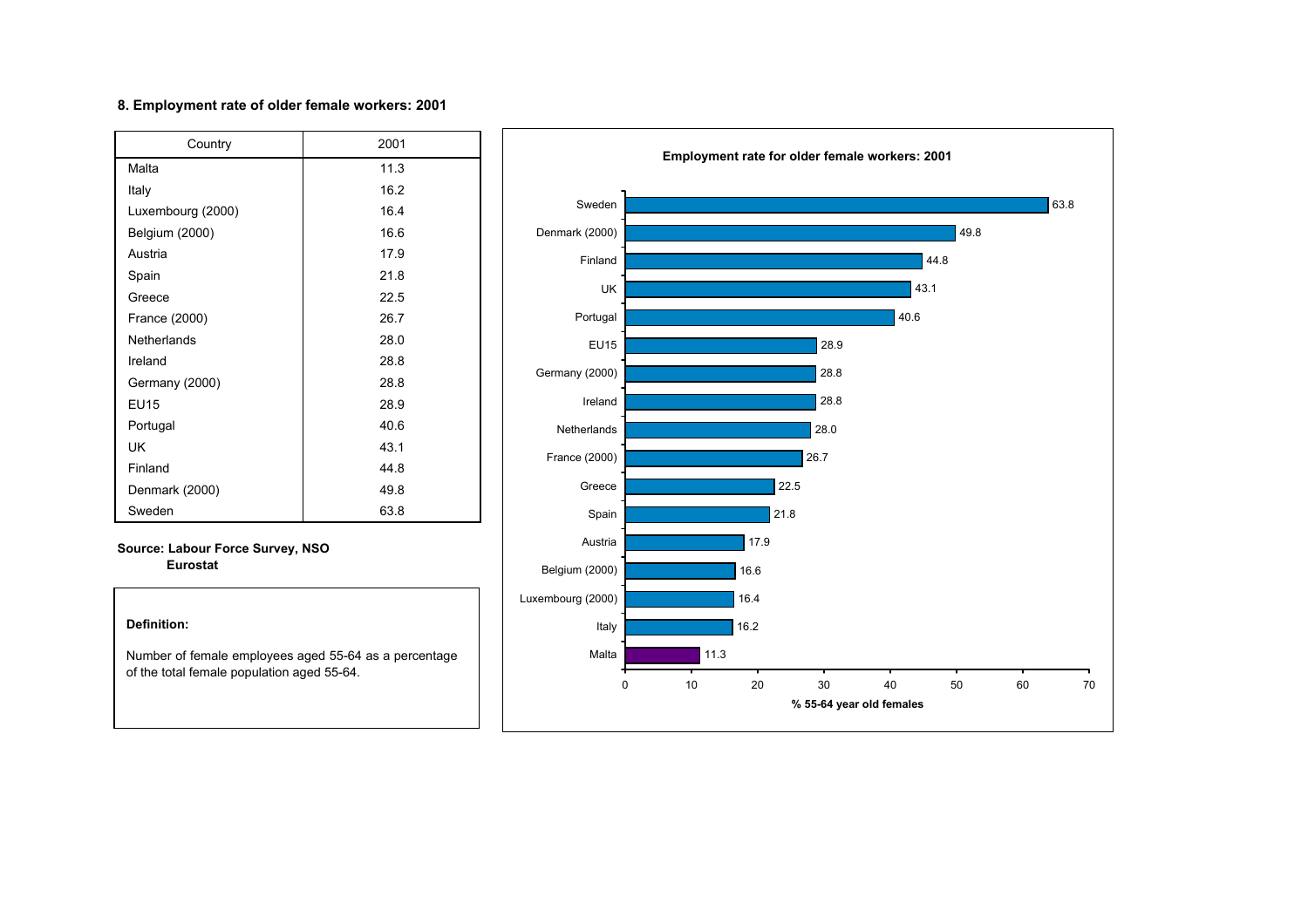### **9. Employment rate of older male workers: 2001**

| Country           | 2001 |
|-------------------|------|
| France (2000)     | 34.1 |
| Belgium (2000)    | 36.4 |
| Luxembourg (2000) | 37.2 |
| Austria           | 40.0 |
| Italy             | 40.4 |
| Germany (2000)    | 46.3 |
| Finland           | 46.7 |
| <b>EU15</b>       | 48.7 |
| Netherlands       | 51.1 |
| Malta             | 52.5 |
| Greece            | 55.0 |
| Spain             | 57.4 |
| Portugal          | 61.6 |
| UK                | 61.7 |
| Ireland           | 64.7 |
| Denmark (2000)    | 65.5 |
| Sweden            | 69.1 |

**Source: Labour Force Survey, NSO Eurostat**



Number of male employees aged 55-64 as <sup>a</sup> percentage of the total male population aged 55-64.

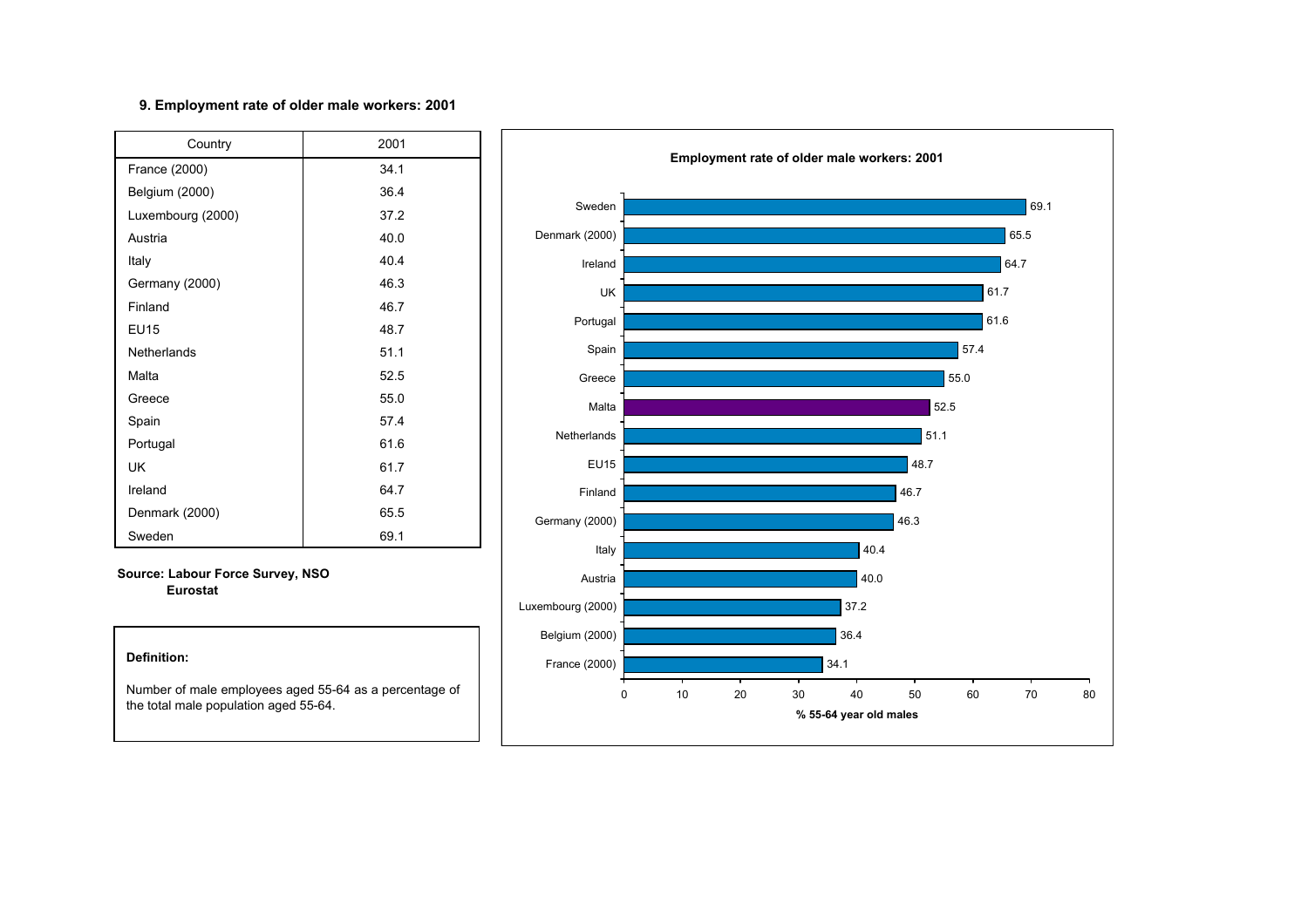## **10. Gender pay gap: 1998**

| Country               | 1998 |
|-----------------------|------|
| UK                    | 76.0 |
| Austria               | 79.0 |
| Netherlands           | 79.0 |
| Ireland               | 80.0 |
| Malta (2001)          | 80.8 |
| Germany               | 81.0 |
| <b>Finland (1997)</b> | 82.0 |
| Sweden                | 82.0 |
| <b>EU15</b>           | 84.0 |
| Spain                 | 86.0 |
| Greece                | 87.0 |
| France                | 88.0 |
| Denmark               | 90.0 |
| Italy                 | 91.0 |
| Belgium               | 93.0 |
| Portugal              | 94.0 |

**Source: Labour Force Survey, NSO Eurostat**

## **Definition:**Percentage women's hourly earnings index to men's for

paid employees at work for 15 or more hours per week.

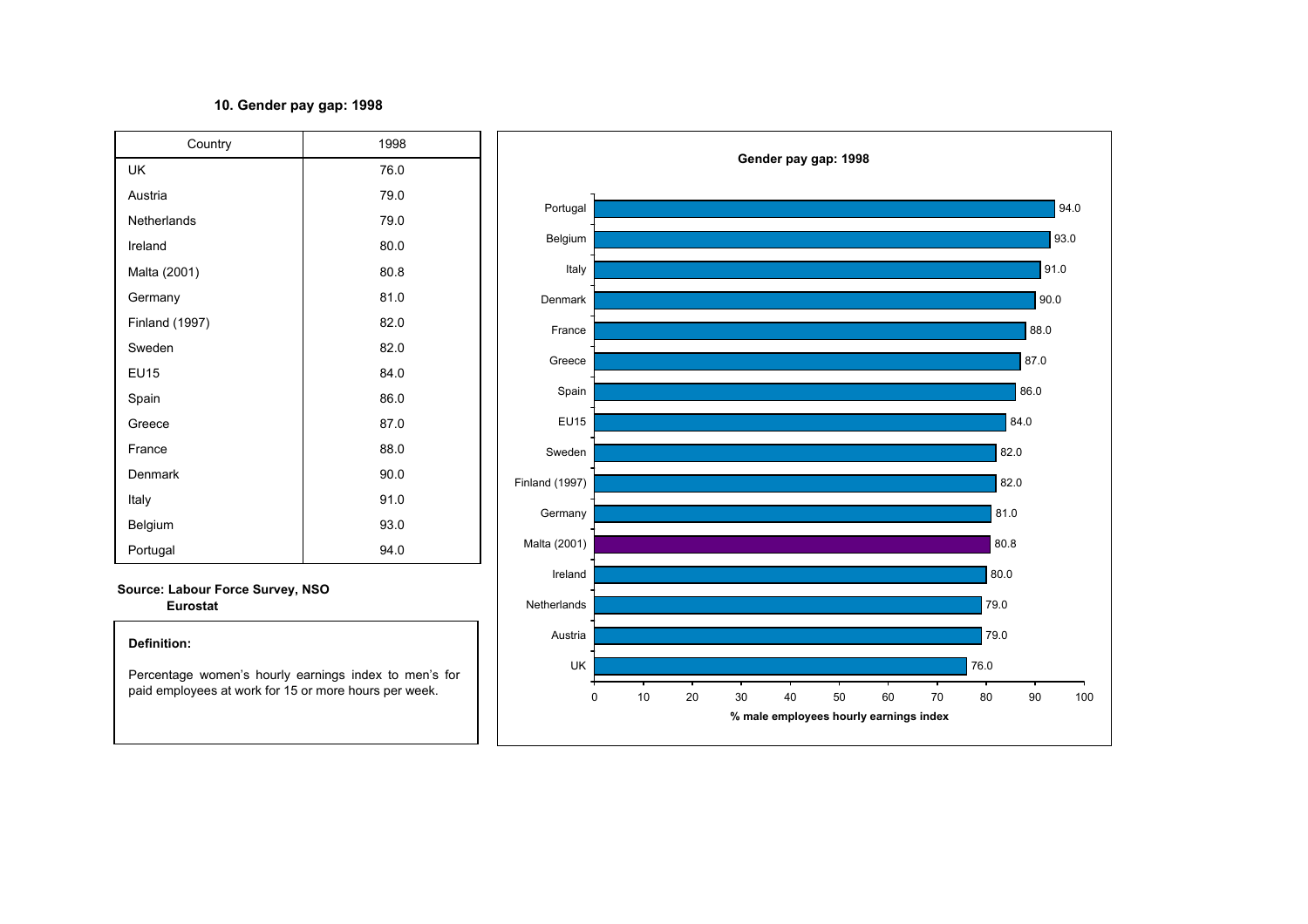### **11. Tax rate on low wage earners: 2001**

| Country     | 2001 |
|-------------|------|
| Ireland     | 17.3 |
| Malta       | 17.4 |
| UK          | 24.8 |
| Luxembourg  | 28.8 |
| Portugal    | 29.6 |
| Spain       | 33.3 |
| Greece      | 34.3 |
| Netherlands | 36.8 |
| <b>EU15</b> | 37.8 |
| France      | 38.4 |
| Austria     | 39.9 |
| Finland     | 40.9 |
| Denmark     | 41.1 |
| Italy       | 42.9 |
| Germany     | 45.4 |
| Sweden      | 47.0 |
| Belgium     | 49.1 |

**Source: National Accounts, NSO Eurostat**

#### **Definition:**

Income tax plus employee and employer contributions less cash benefits as <sup>a</sup> percentage of the labour costs for <sup>a</sup> low wage earner.

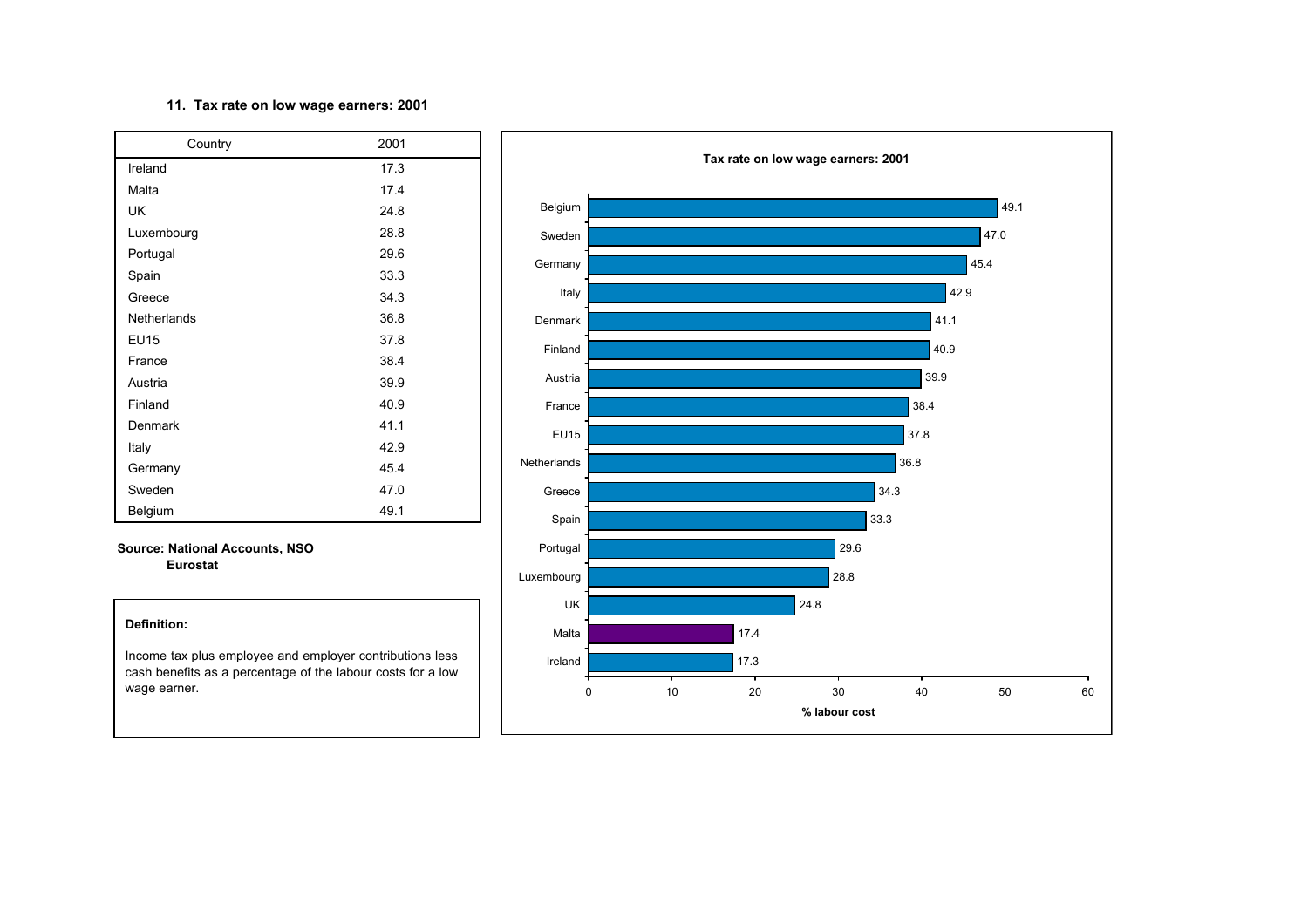#### **12. Serious accidents at work: 1999**

| Country      | 1999  |
|--------------|-------|
| Malta        | 87.7  |
| Ireland      | 90.0  |
| Finland      | 91.0  |
| Portugal     | 92.0  |
| Greece       | 93.0  |
| Denmark      | 95.0  |
| Belgium      | 96.0  |
| Germany      | 99.0  |
| Italy        | 99.0  |
| Austria      | 99.0  |
| <b>EU 15</b> | 100.0 |
| France       | 101.0 |
| Luxembourg   | 105.0 |
| U.K.         | 106.0 |
| Spain        | 107.0 |
| Sweden       | 107.0 |
| Netherlands  | 108.0 |

**Source: Occupational Health and Safety Authority Dept. of Social Security Eurostat**

#### **Definition:**

Persons who suffered from a serious accident at work as <sup>a</sup> percentage of the number of persons who suffered from a serious accident in the previous year.

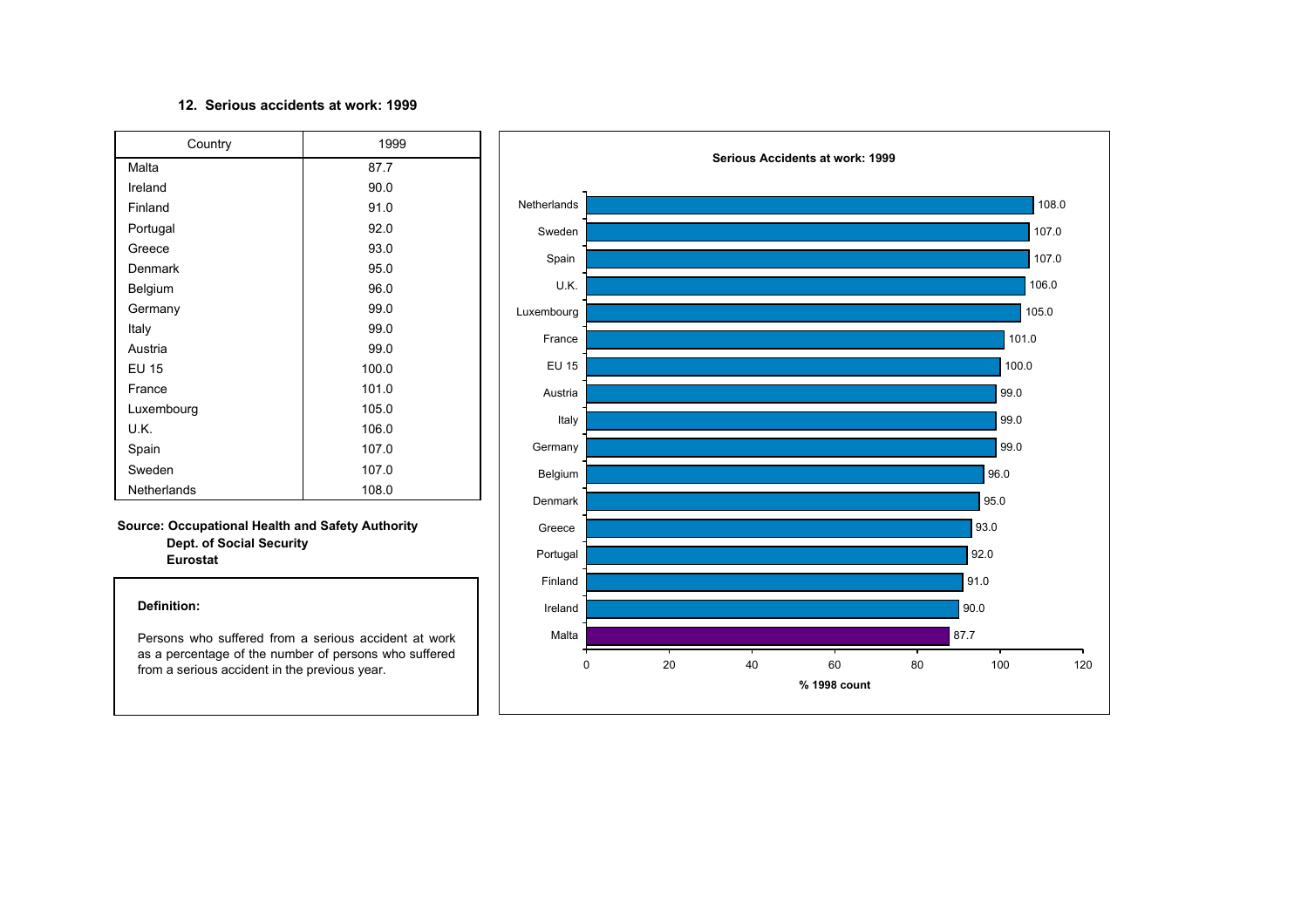#### **13. Fatal accidents at work: 1999**

| Country      | 1999  |
|--------------|-------|
| Luxembourg   | 40.0  |
| Italy        | 68.0  |
| Denmark      | 71.0  |
| Finland      | 75.0  |
| Malta        | 75.0  |
| Portugal     | 79.0  |
| Germany      | 80.0  |
| France       | 85.0  |
| Sweden       | 85.0  |
| <b>EU 15</b> | 85.0  |
| U.K.         | 88.0  |
| Spain        | 91.0  |
| Netherlands  | 100.0 |
| Austria      | 100.0 |
| Belgium      | 106.0 |
| Ireland      | 119.0 |
| Greece       | 170.0 |

**Source: Occupational Health and Safety Authority Dept. of Social Security Eurostat**

#### **Definition:**

Persons who suffered from a fatal accident at work as a percentage of the number of persons who suffered from <sup>a</sup> fatal accident in the previous year.

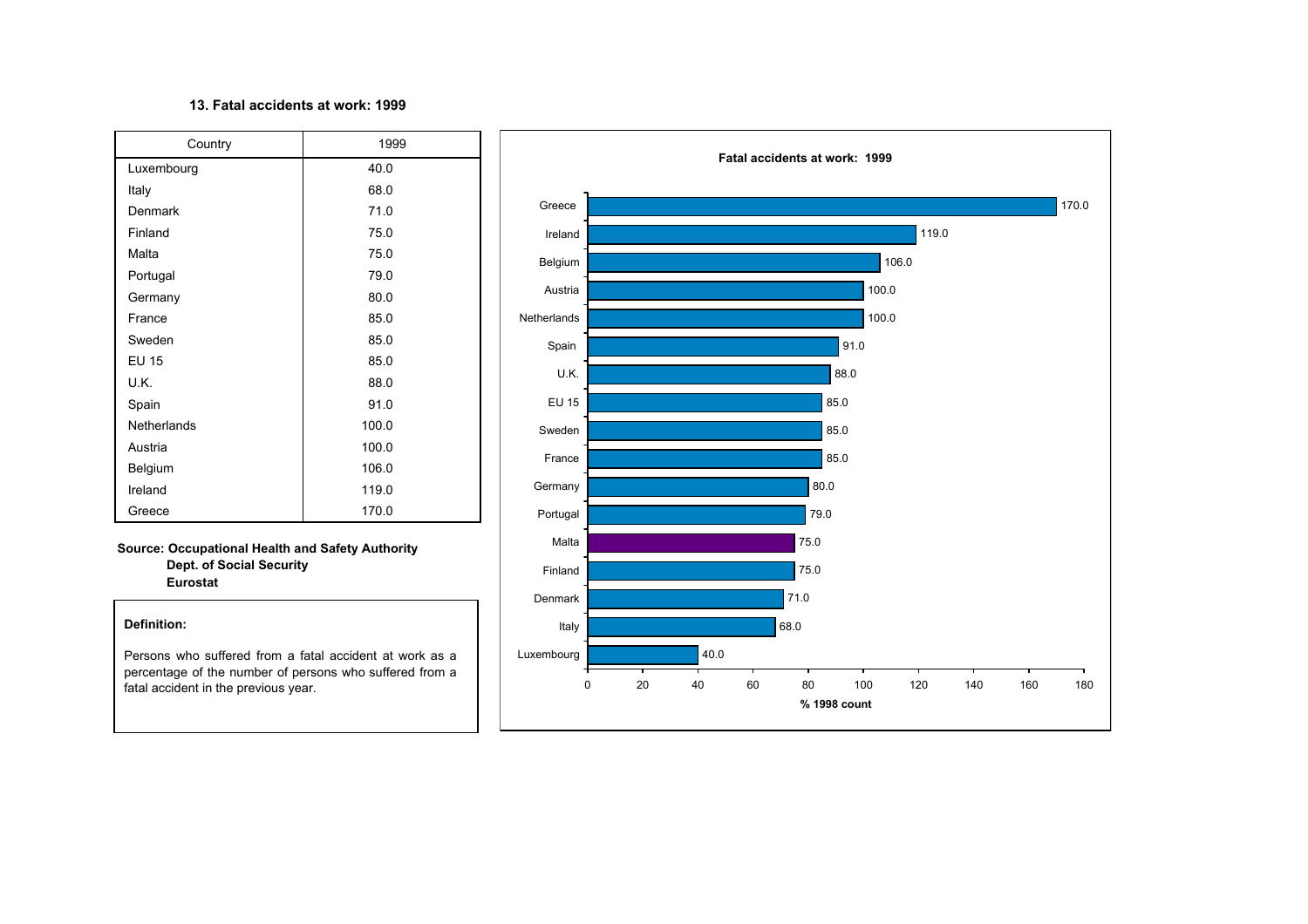## **14. Unemployment rate: 2001**

| Country     | 2001 |
|-------------|------|
| Luxembourg  | 2.0  |
| Netherlands | 2.4  |
| Austria     | 3.6  |
| Ireland     | 3.8  |
| Portugal    | 4.1  |
| Denmark     | 4.3  |
| Sweden      | 4.9  |
| UK          | 5.0  |
| Belgium     | 6.6  |
| Malta       | 6.8  |
| <b>EU15</b> | 7.4  |
| Germany     | 7.7  |
| France      | 8.6  |
| Finland     | 9.1  |
| Italy       | 9.4  |
| Greece      | 10.5 |
| Spain       | 10.6 |

**Source: Labour Force Survey, NSO Eurostat**

#### **Definition:**

Number of unemployed persons as <sup>a</sup> percentage of the total active population.

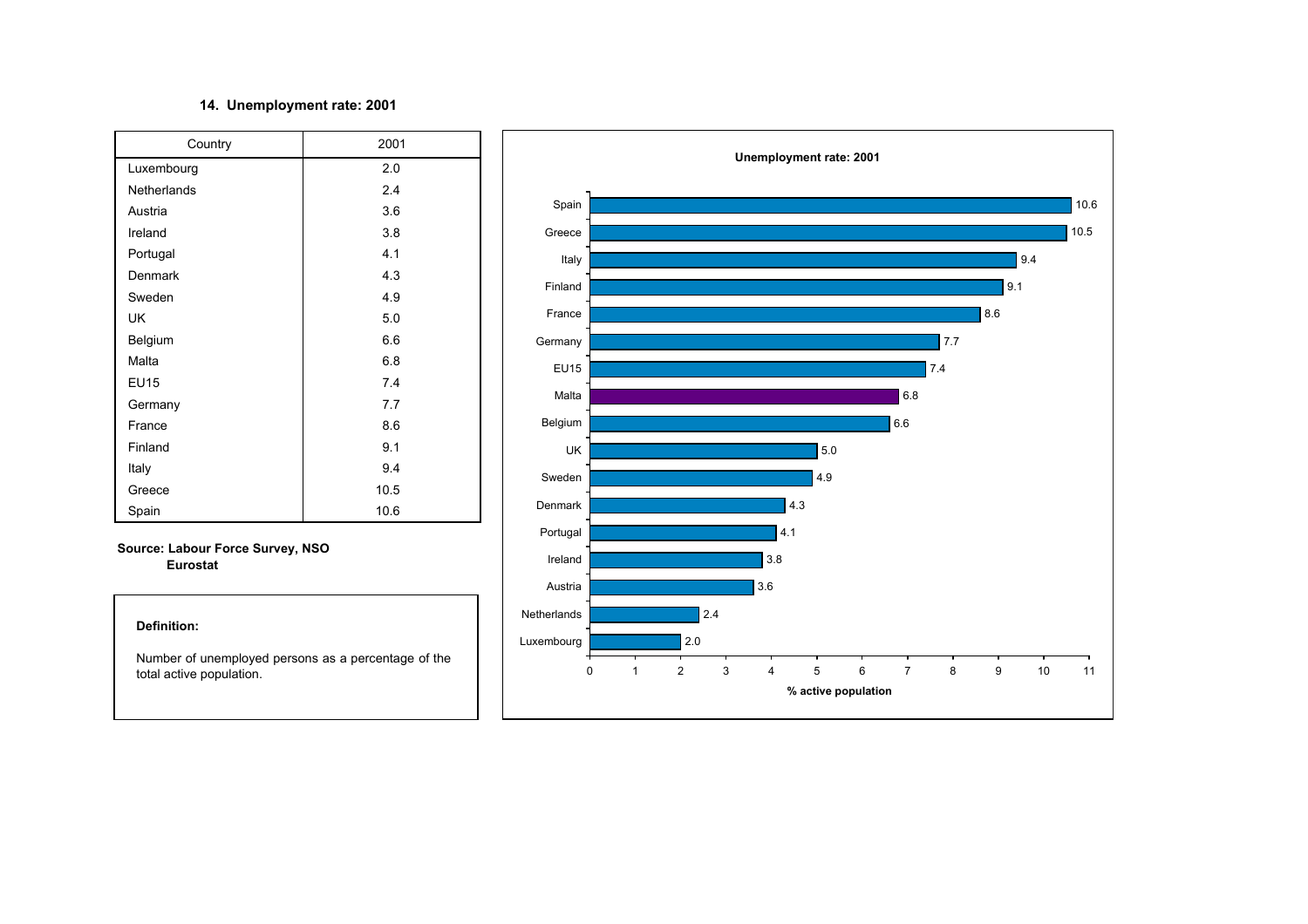### **15. Female unemployment rate: 2001**

| Country     | 2001 |
|-------------|------|
| Luxembourg  | 2.4  |
| Netherlands | 3.0  |
| Ireland     | 3.7  |
| Austria     | 4.3  |
| UK          | 4.4  |
| Sweden      | 4.5  |
| Denmark     | 4.9  |
| Portugal    | 5.1  |
| Belgium     | 7.4  |
| Malta       | 7.6  |
| Germany     | 7.8  |
| <b>EU15</b> | 8.6  |
| Finland     | 9.7  |
| France      | 10.3 |
| Italy       | 12.9 |
| Spain       | 15.5 |
| Greece      | 15.6 |

**Source: Labour Force Survey, NSO Eurostat**

#### **Definition:**

Number of unemployed females as <sup>a</sup> percentage of the total female active population.

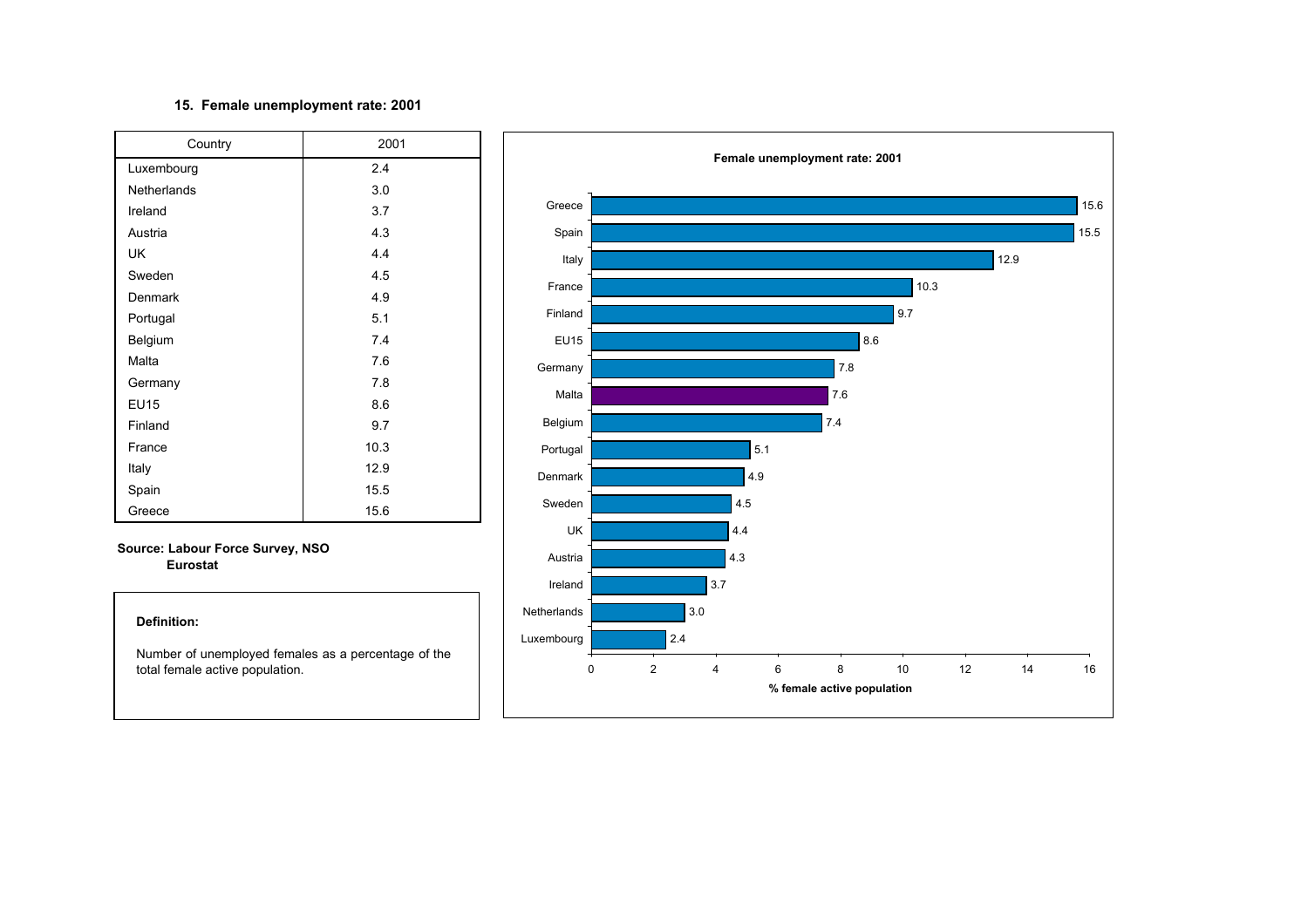### **16. Male unemployment rate: 2001**

| Country            | 2001 |
|--------------------|------|
| Luxembourg         | 1.7  |
| <b>Netherlands</b> | 1.9  |
| Austria            | 3.0  |
| Portugal           | 3.2  |
| Denmark            | 3.8  |
| Ireland            | 3.9  |
| Sweden             | 5.2  |
| <b>UK</b>          | 5.5  |
| Belgium            | 6.0  |
| Malta              | 6.4  |
| <b>EU15</b>        | 6.4  |
| Greece             | 7.0  |
| France             | 7.1  |
| Italy              | 7.3  |
| Spain              | 7.5  |
| Germany            | 7.7  |
| Finland            | 8.6  |

#### **Source: Labour Force Survey, NSO Eurostat**

#### **Definition:**

Number of unemployed males as <sup>a</sup> percentage of the total male active population.

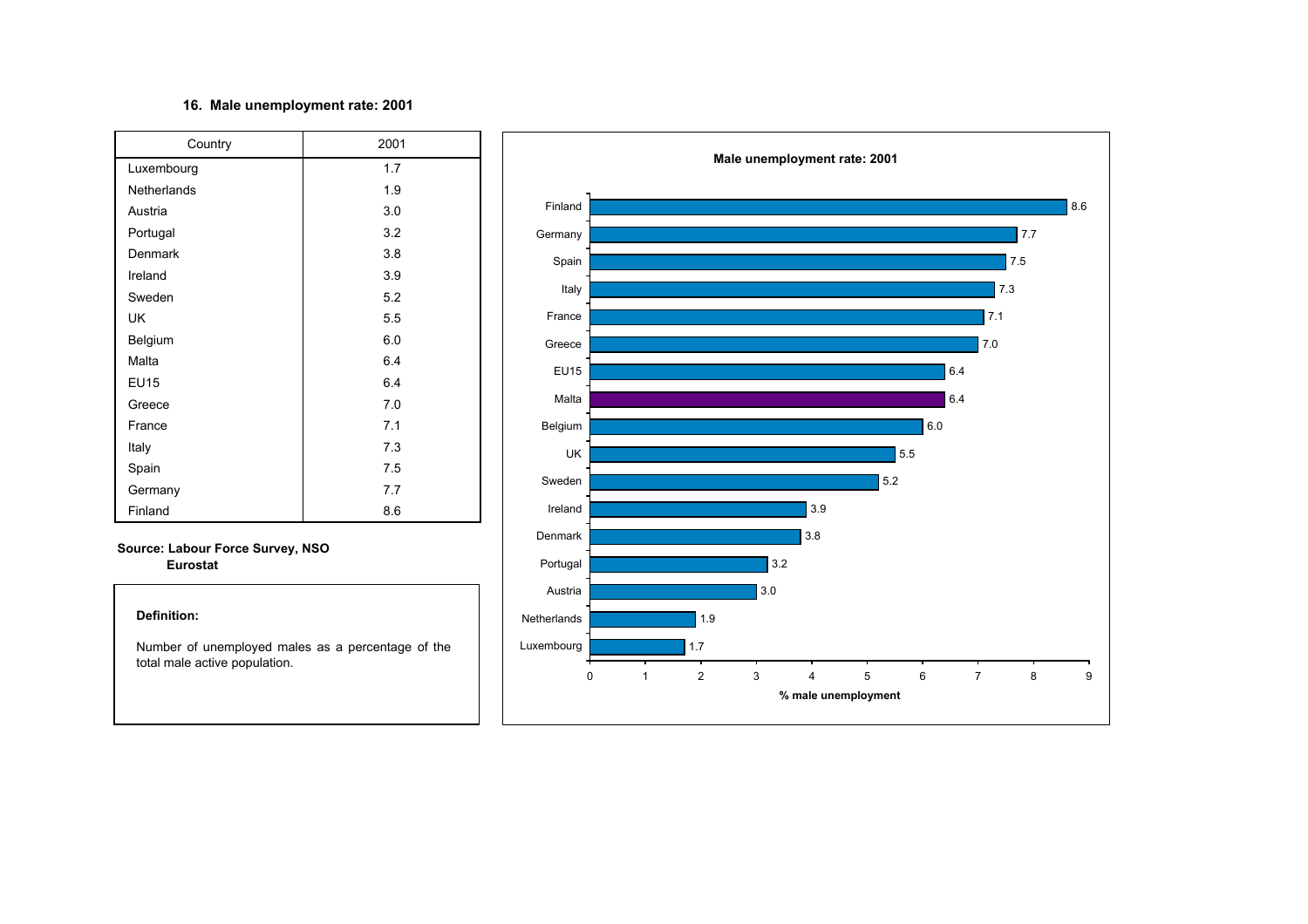## **17. Public expenditure on education: 2001**

| Country        | 2001 |
|----------------|------|
| Greece         | 3.5  |
| Spain          | 4.4  |
| Ireland (2000) | 4.5  |
| Italy          | 4.5  |
| Netherlands    | 4.9  |
| UK (2000)      | 4.9  |
| EU15 (2000)    | 5.1  |
| Malta          | 5.4  |
| Finland (2000) | 6.0  |
| Sweden         | 8.3  |

**Source: National Accounts, NSO Eurostat**



#### **Definition:**

Public expenditure on education as <sup>a</sup> percentage of the total Gross Domestic Product.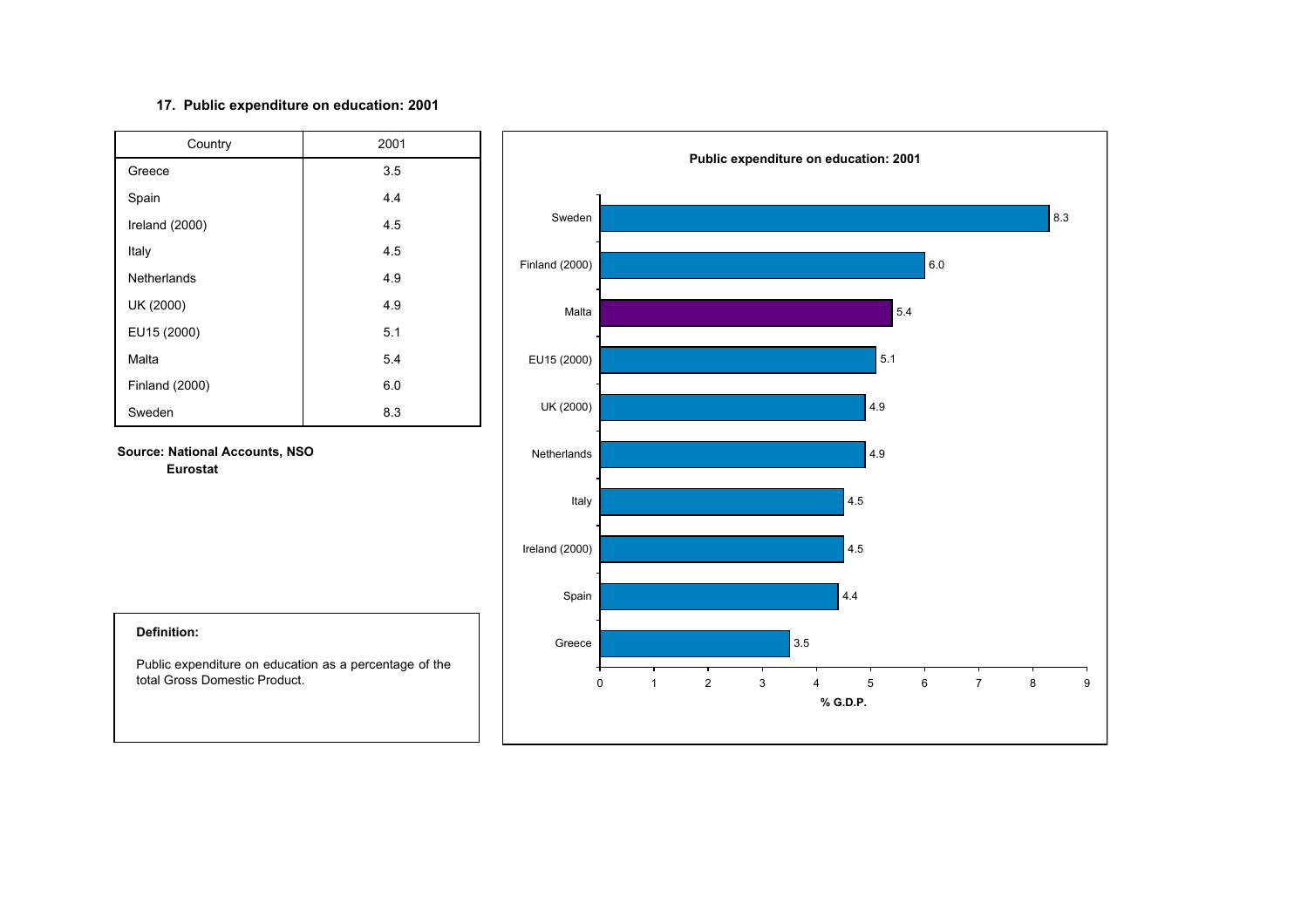#### **18. Level of internet access in households: 2001**

| Country      | 2001 |
|--------------|------|
| Greece       | 9.9  |
| Spain        | 24.7 |
| Portugal     | 26.1 |
| France       | 30.1 |
| Malta (2002) | 31.3 |
| Italy        | 33.5 |
| Belgium      | 36.4 |
| <b>EU15</b>  | 37.7 |
| Germany      | 38.4 |
| Luxembourg   | 43.0 |
| Austria      | 47.2 |
| Ireland      | 47.6 |
| UK           | 49.3 |
| Finland      | 50.2 |
| Denmark      | 58.6 |
| Sweden       | 60.7 |
| Netherlands  | 63.8 |

#### **Source: ICT usage in households, NSO Eurostat**

#### **Definition:**

Number of households with an available internet connection as <sup>a</sup> percentage of the total number of households.

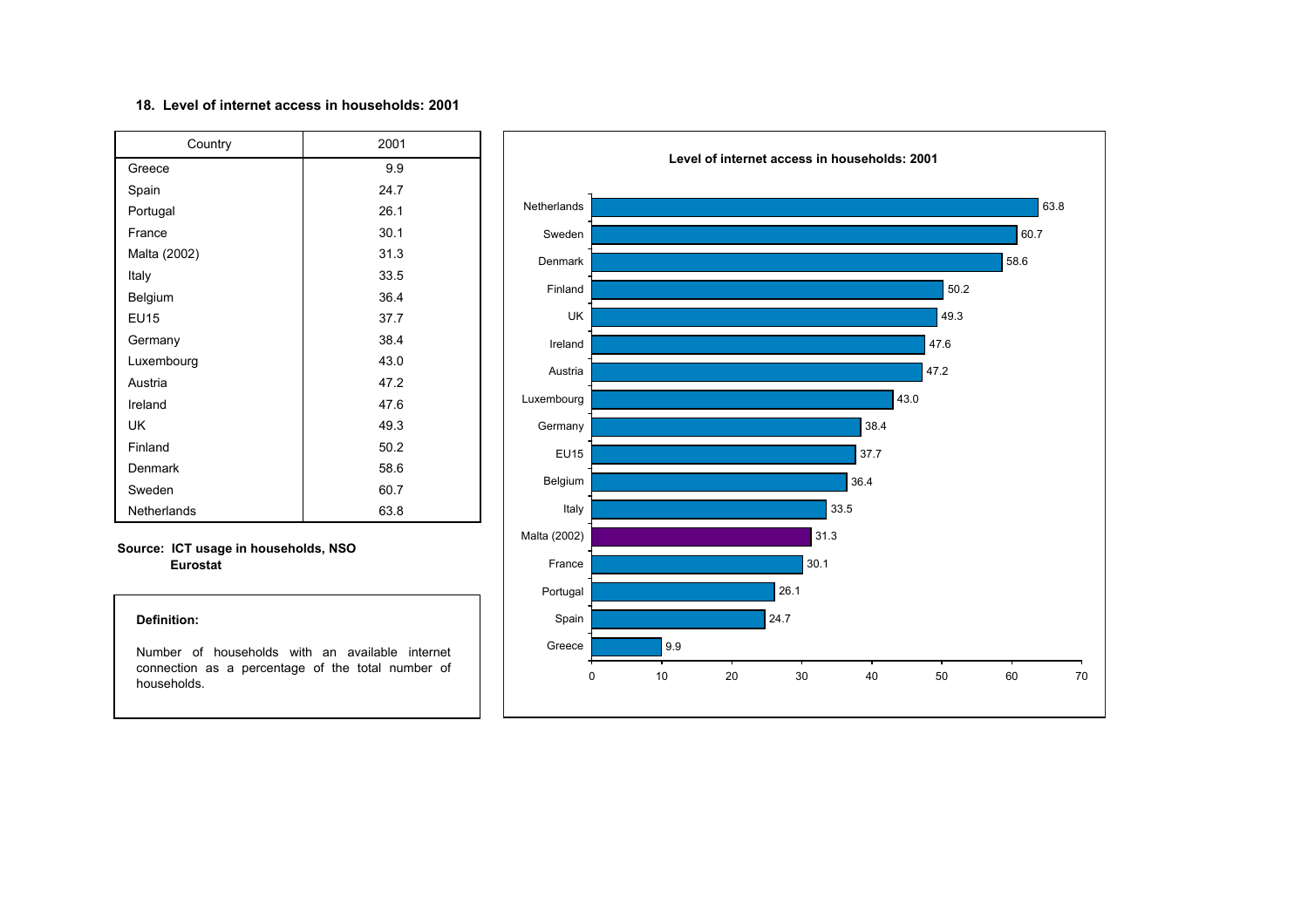## **19. Life-long learning: 2001**

| Country      | 2001 |
|--------------|------|
| Greece       | 1.4  |
| France       | 2.7  |
| Portugal     | 3.3  |
| Malta (2001) | 4.6  |
| Spain        | 4.7  |
| Italy        | 5.1  |
| Germany      | 5.2  |
| Luxembourg   | 5.3  |
| Belgium      | 7.3  |
| Austria      | 8.2  |
| <b>EU 15</b> | 8.4  |
| Netherlands  | 16.3 |
| Denmark      | 17.8 |
| Finland      | 19.3 |
| Sweden       | 21.6 |
| U.K.         | 21.7 |

### **Source: Labour Force Survey, NSO Eurostat**



**Life-long learning: 2001**

U.K.

21.7

#### **Definition:**

Number of persons aged 15 years and over participating in education or training as <sup>a</sup> percentage of the total population aged 15 years and over.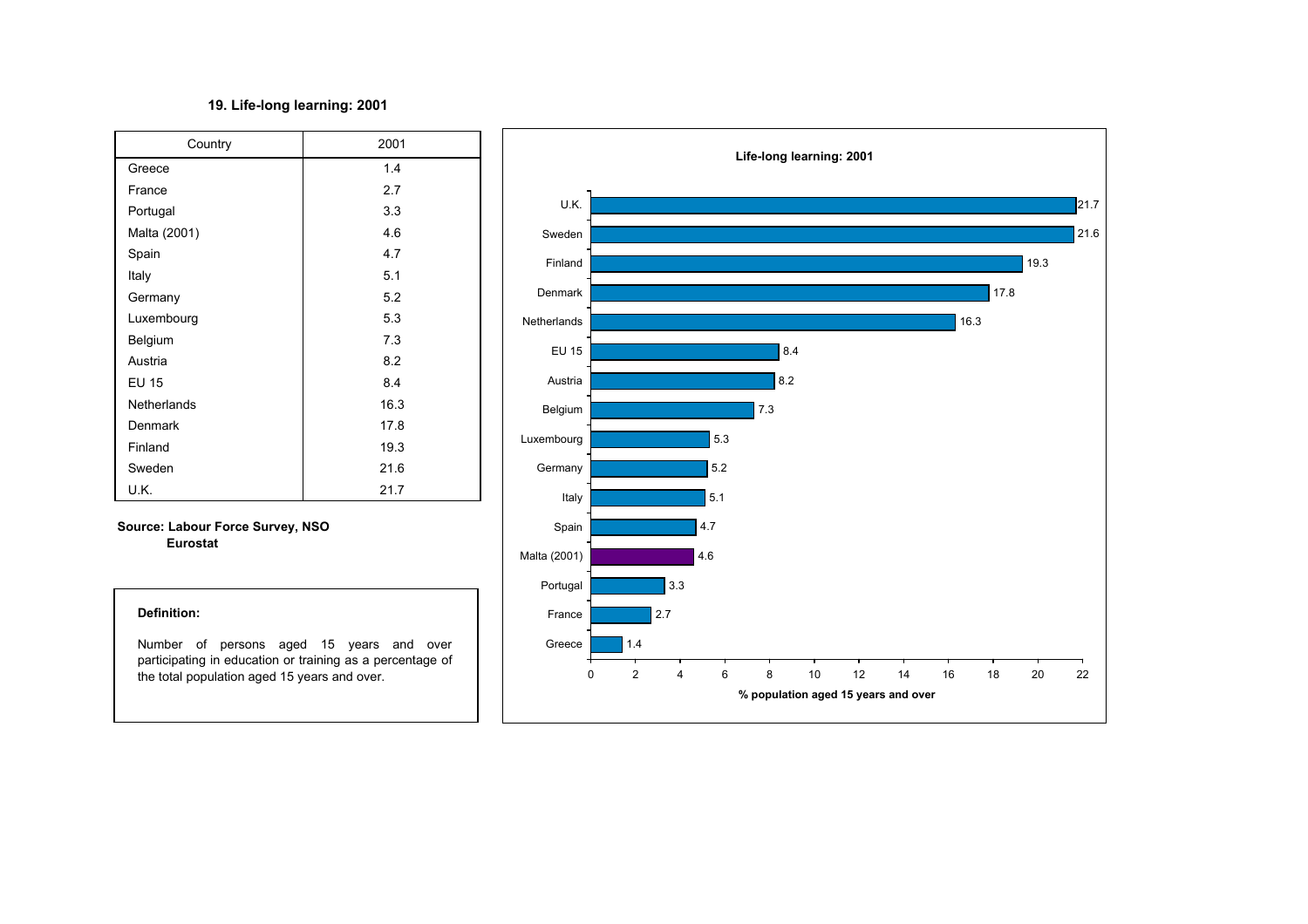## **20. Early school-leavers not in further education or training: 2001**

| Country     | 2001 |
|-------------|------|
| Sweden      | 7.7  |
| Austria     | 10.2 |
| Finland     | 10.3 |
| Germany     | 12.5 |
| France      | 13.5 |
| Belgium     | 13.6 |
| Netherlands | 15.3 |
| Greece      | 16.5 |
| Denmark     | 16.8 |
| Luxembourg  | 18.1 |
| <b>EU15</b> | 19.3 |
| Italy       | 26.4 |
| Spain       | 28.3 |
| Portugal    | 45.2 |
| Malta       | 54.9 |

**Source: Labour Force Survey, NSO Eurostat**

#### **Definition:**

Number of persons aged 18-24 years who have <sup>a</sup> highest secondary level of education or less and are not attending education or training as <sup>a</sup> percentage of the total population aged 18-24 years.

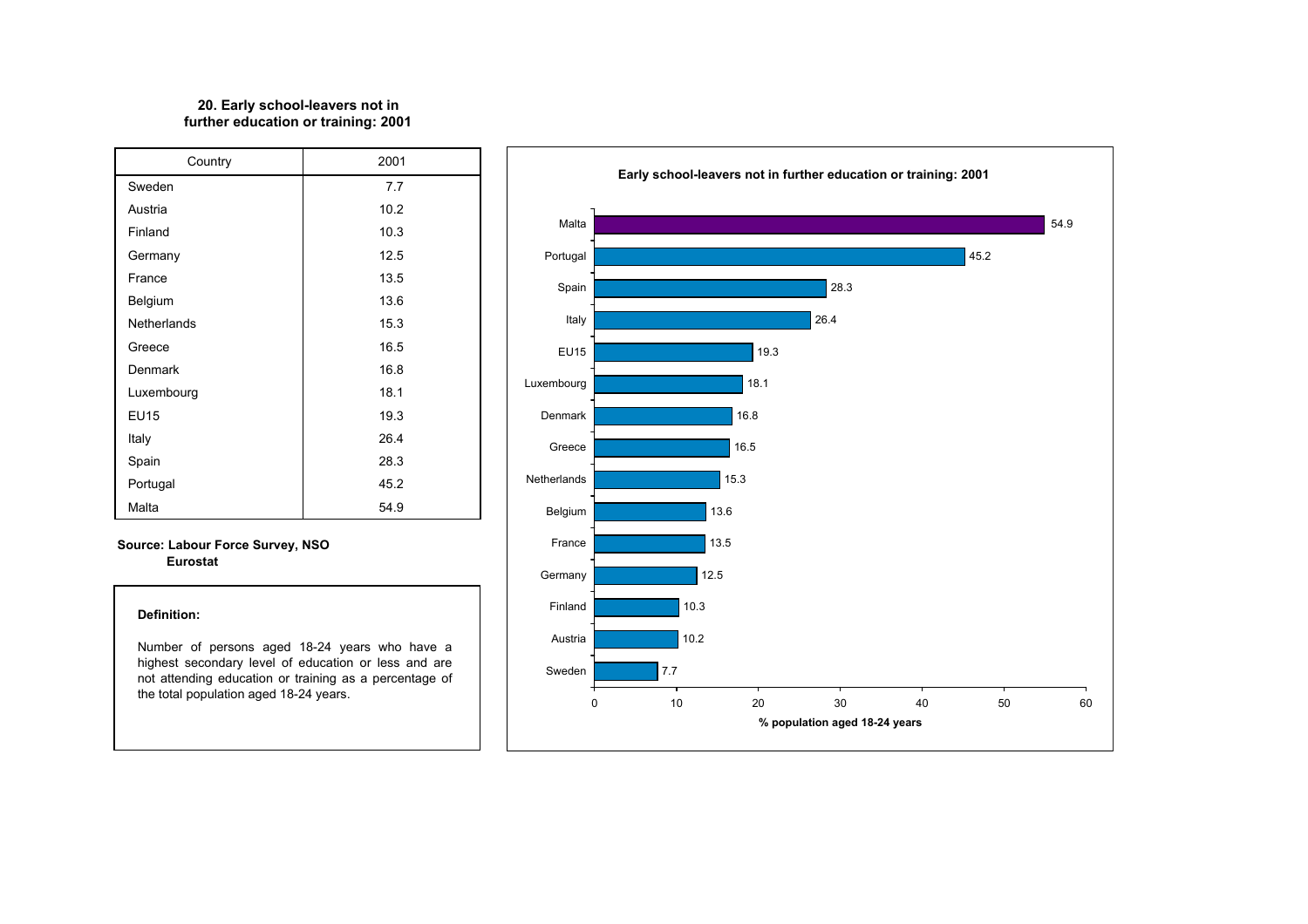#### **further education or training: 2001 21. Early female school-leavers not in**

| Country     | 2001 |
|-------------|------|
| Sweden      | 6.2  |
| Finland     | 7.7  |
| Austria     | 10.7 |
| France      | 12.0 |
| Belgium     | 12.3 |
| Germany     | 12.8 |
| Greece      | 13.0 |
| Netherlands | 14.1 |
| Denmark     | 16.7 |
| <b>EU15</b> | 16.7 |
| Luxembourg  | 17.2 |
| Spain       | 21.8 |
| Italy       | 22.6 |
| Portugal    | 38.0 |
| Malta       | 51.6 |

**Source: Labour Force Survey, NSO Eurostat**

#### **Definition:**

Number of females aged 18-24 years who have <sup>a</sup> highest secondary level of education or less and are not attending education or training as <sup>a</sup> percentage of the total female population aged 18-24 years.

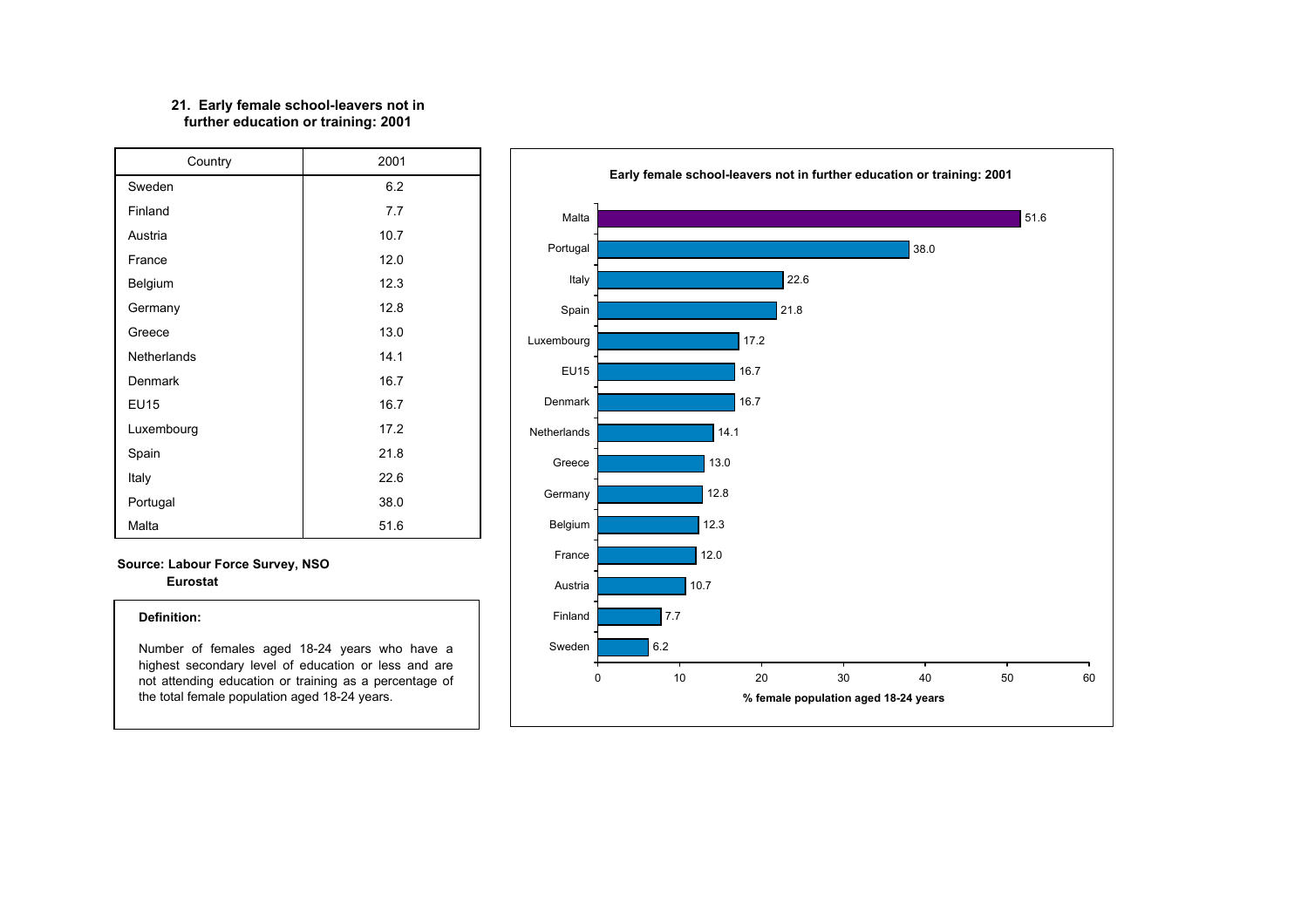#### **further education or training: 2001 22. Early male school-leavers not in**

| Country            | 2001 |
|--------------------|------|
| Sweden             | 9.2  |
| Austria            | 9.7  |
| Germany            | 12.2 |
| Finland            | 13.0 |
| Belgium            | 15.0 |
| France             | 15.0 |
| <b>Netherlands</b> | 16.5 |
| Denmark            | 16.9 |
| Luxembourg         | 19.0 |
| Greece             | 20.4 |
| <b>EU15</b>        | 21.9 |
| Italy              | 30.2 |
| Spain              | 34.7 |
| Portugal           | 52.3 |
| Malta              | 58.0 |

#### **Source: Labour Force Survey, NSO Eurostat**

#### **Definition:**

Number of males aged 18-24 years who have <sup>a</sup> highest level of education at secondary level or less and are not attending education or training as <sup>a</sup> percentage of the total male population aged 18-24 years.

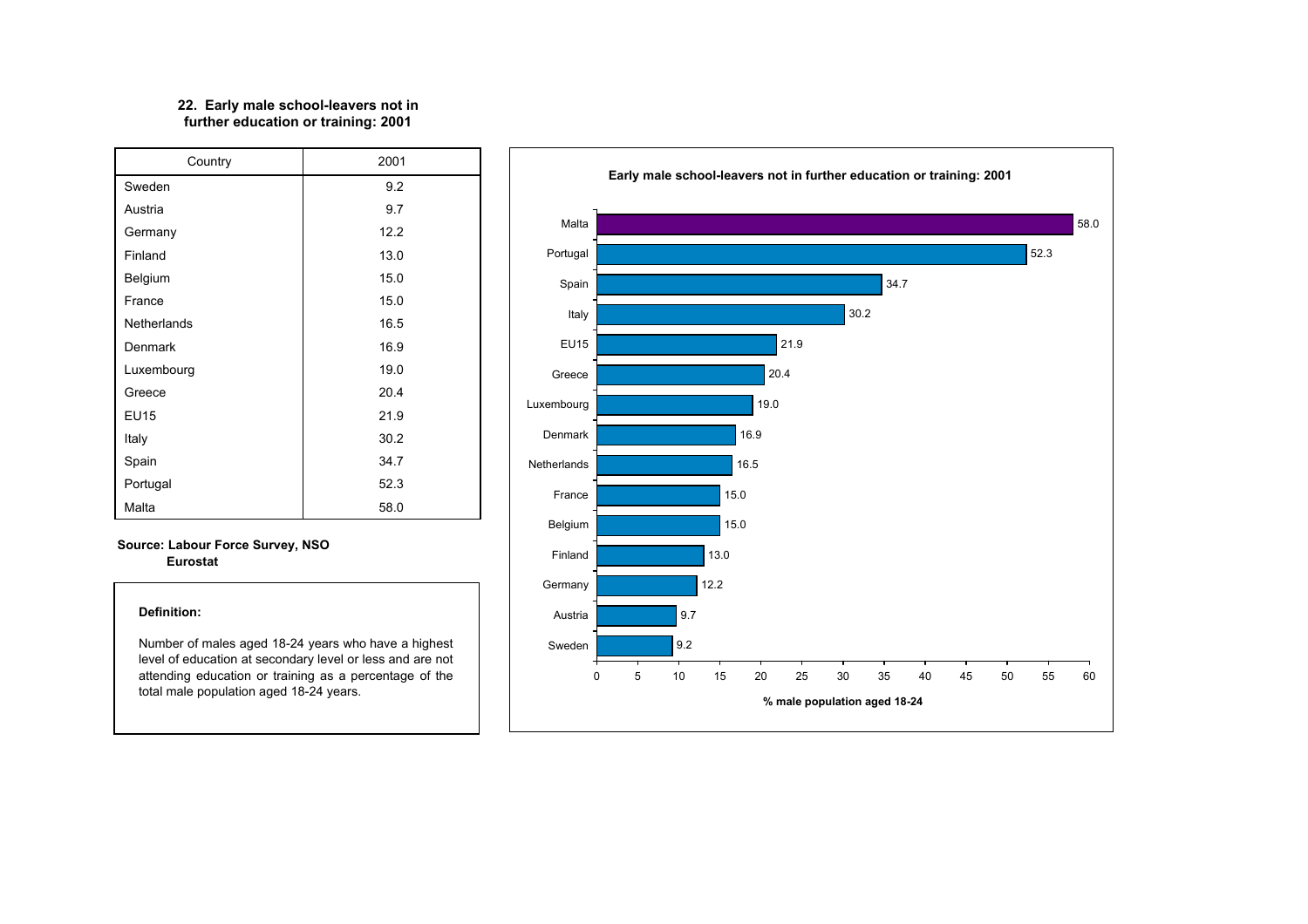## **23. Long-term unemployment rate: 2001**

| Country     | 2001 |  |  |  |  |  |  |
|-------------|------|--|--|--|--|--|--|
| Netherlands | 0.8  |  |  |  |  |  |  |
| Denmark     | 0.9  |  |  |  |  |  |  |
| Austria     | 0.9  |  |  |  |  |  |  |
| Sweden      | 1.2  |  |  |  |  |  |  |
| Ireland     | 1.3  |  |  |  |  |  |  |
| UK          | 1.3  |  |  |  |  |  |  |
| Portugal    | 1.5  |  |  |  |  |  |  |
| Finland     | 2.5  |  |  |  |  |  |  |
| <b>EU15</b> | 3.2  |  |  |  |  |  |  |
| Malta       | 3.4  |  |  |  |  |  |  |
| Spain       | 5.1  |  |  |  |  |  |  |
| Greece      | 5.4  |  |  |  |  |  |  |
| Italy       | 5.9  |  |  |  |  |  |  |

#### **Source: Labour Force Survey, NSO Eurostat**



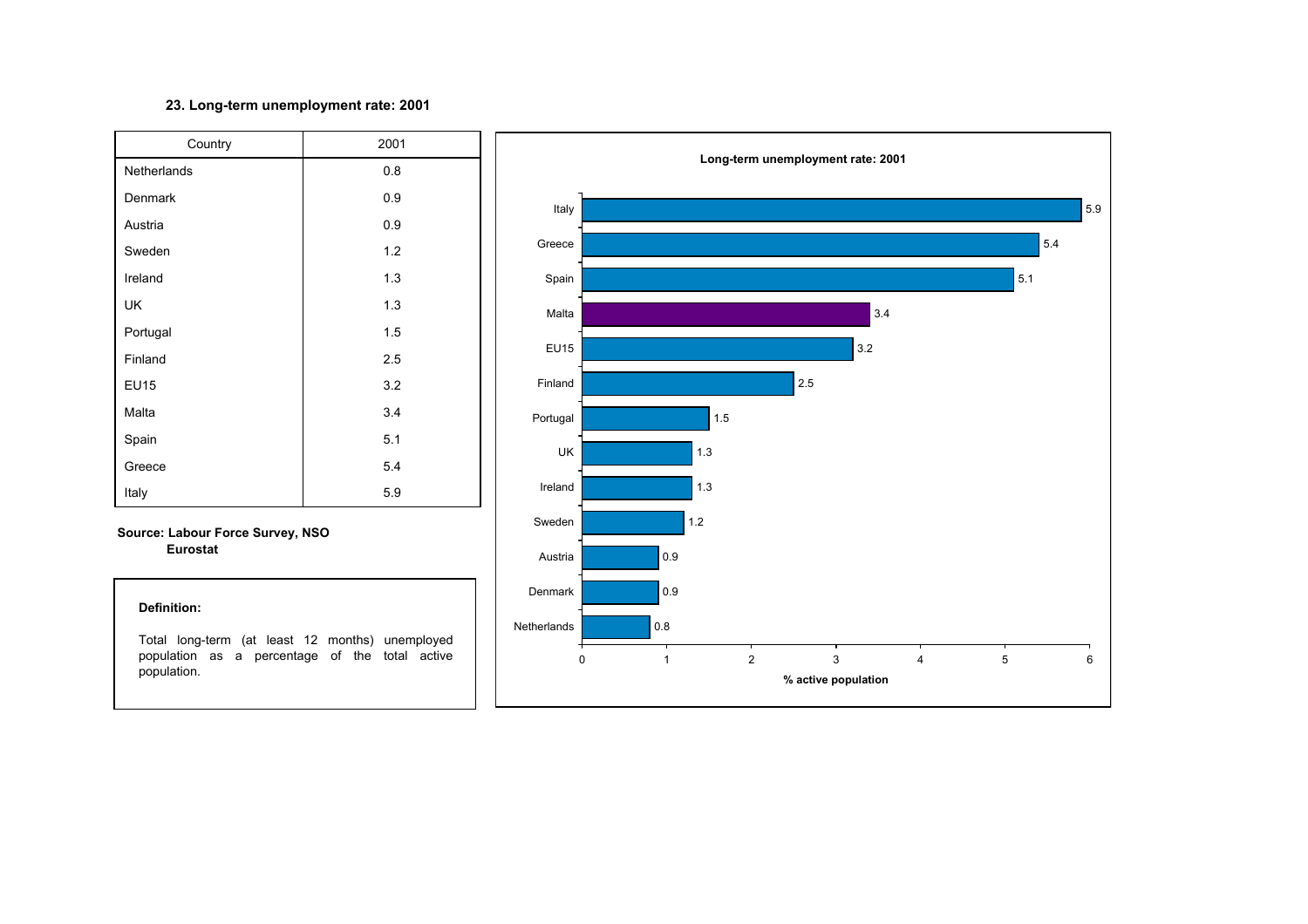#### **24. Population in jobless households: 2001**

| Country     | 2001 |  |  |  |  |  |
|-------------|------|--|--|--|--|--|
| Portugal    | 6.2  |  |  |  |  |  |
| Spain       | 10.0 |  |  |  |  |  |
| Luxembourg  | 10.0 |  |  |  |  |  |
| Netherlands | 10.6 |  |  |  |  |  |
| Malta       | 10.8 |  |  |  |  |  |
| Austria     | 11.4 |  |  |  |  |  |
| Greece      | 12.9 |  |  |  |  |  |
| <b>EU15</b> | 13.9 |  |  |  |  |  |
| Italy       | 14.1 |  |  |  |  |  |
| France      | 14.5 |  |  |  |  |  |
| Germany     | 15.3 |  |  |  |  |  |
| UK          | 15.3 |  |  |  |  |  |
| Belgium     | 18.1 |  |  |  |  |  |

#### **Source: Labour Force Survey, NSO Eurostat**

#### **Definition:**

Persons aged 0-65 years living in jobless households as <sup>a</sup> percentage of the total population living in households aged 0-65 years.

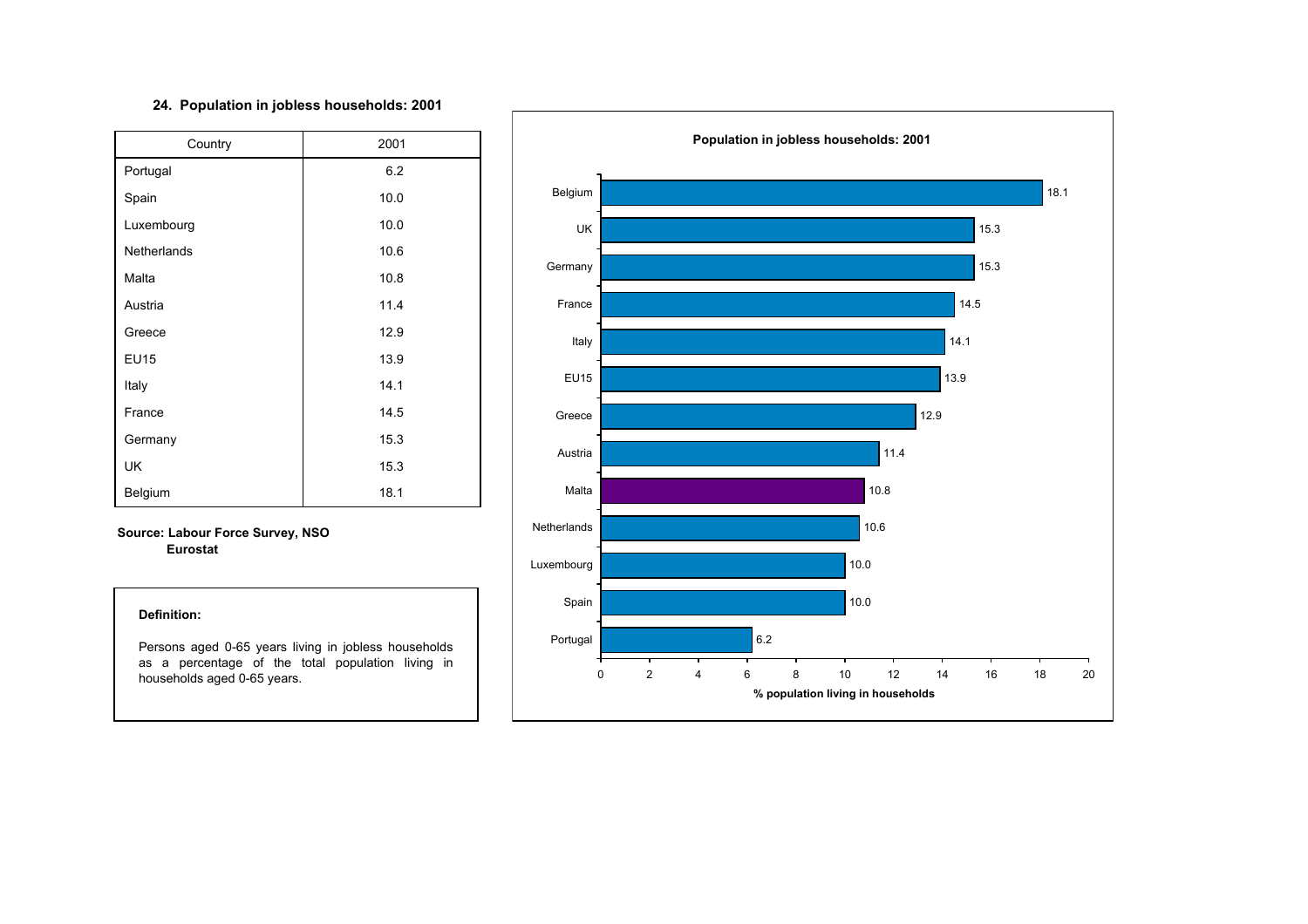### **25. Distribution of income: 1998(S80/S20 ratio)**

| Country            | 1998 |  |  |  |  |  |  |
|--------------------|------|--|--|--|--|--|--|
| Denmark            | 2.7  |  |  |  |  |  |  |
| Finland (1997)     | 3.0  |  |  |  |  |  |  |
| Sweden             | 3.4  |  |  |  |  |  |  |
| Austria            | 3.8  |  |  |  |  |  |  |
| <b>Netherlands</b> | 4.4  |  |  |  |  |  |  |
| Malta (2000)       | 4.5  |  |  |  |  |  |  |
| France             | 4.7  |  |  |  |  |  |  |
| Germany            | 4.8  |  |  |  |  |  |  |
| Ireland            | 5.3  |  |  |  |  |  |  |
| EU15               | 5.4  |  |  |  |  |  |  |
| UK                 | 5.7  |  |  |  |  |  |  |
| Belgium            | 5.8  |  |  |  |  |  |  |
| Italy              | 5.9  |  |  |  |  |  |  |
| Greece             | 6.5  |  |  |  |  |  |  |
| Spain              | 6.8  |  |  |  |  |  |  |
| Portugal           | 7.2  |  |  |  |  |  |  |

**Source: Household Budgetary Survey, NSO Eurostat**



#### **Definition:**

Ratio between the national equivalised income of the top 20% of the income distribution to the bottom 20%.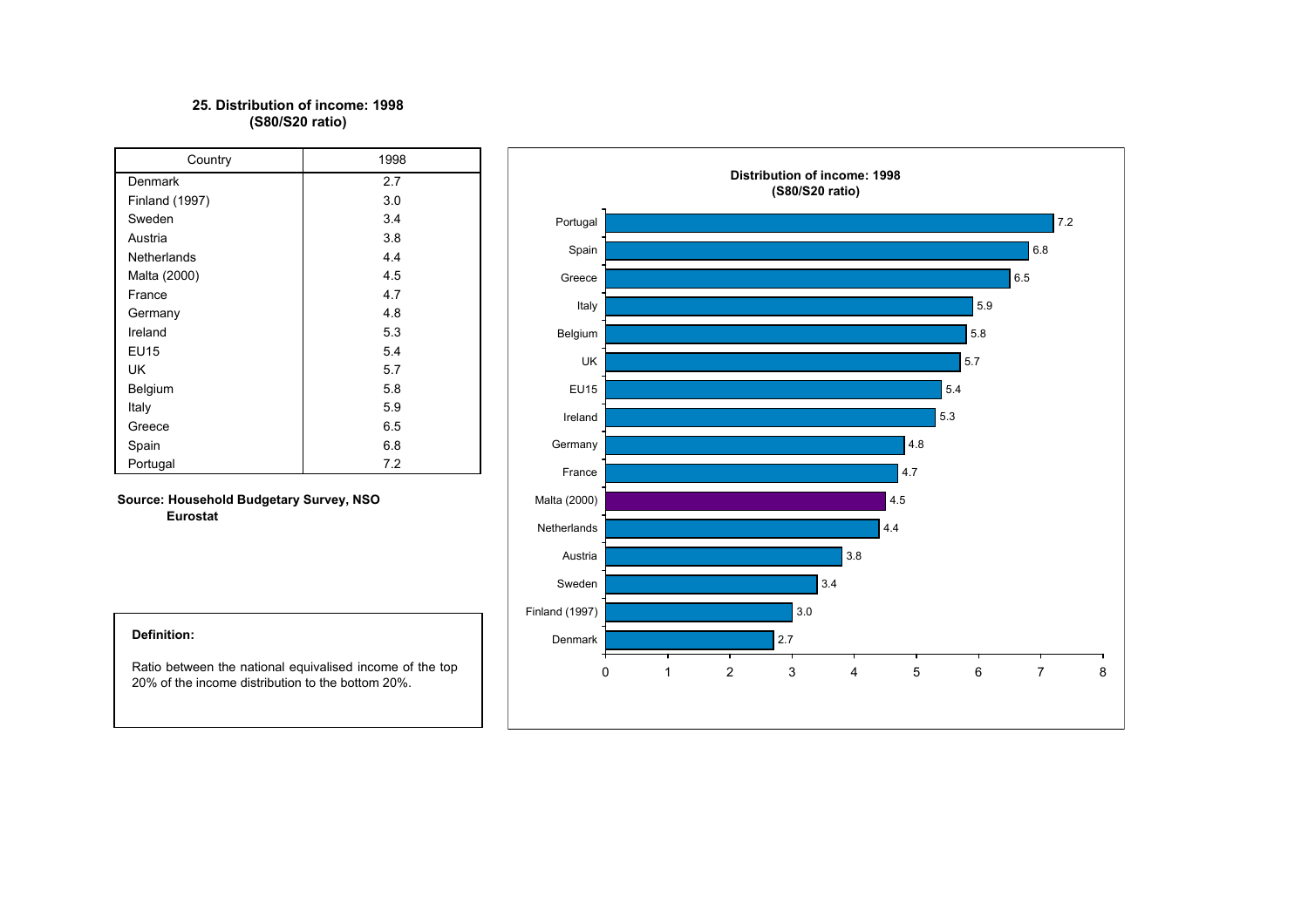#### **26. Gini coefficient**

| Slovakia (1999)  | 16.3 |
|------------------|------|
| Slovenia (1999)  | 22.4 |
| Hungary (1999)   | 23.1 |
| Bulgaria (2001)  | 26.3 |
| Cyprus (1997)    | 28.7 |
| Romania (1999)   | 28.7 |
| Poland (2000)    | 29.8 |
| Malta (2000)     | 30.4 |
| EU15             | 31.0 |
| Lithuania (1999) | 31.1 |
| Latvia (1999)    | 31.2 |
| Estonia (2000)   | 36.2 |
| Turkey (1994)    | 49.0 |

**Source: Household Budgetary Survey, NSO Eurostat**



#### **Definition:**

The relationship of cumulative shares of the population arranged according to the level of income, to the cumulative share of the total amount received by them.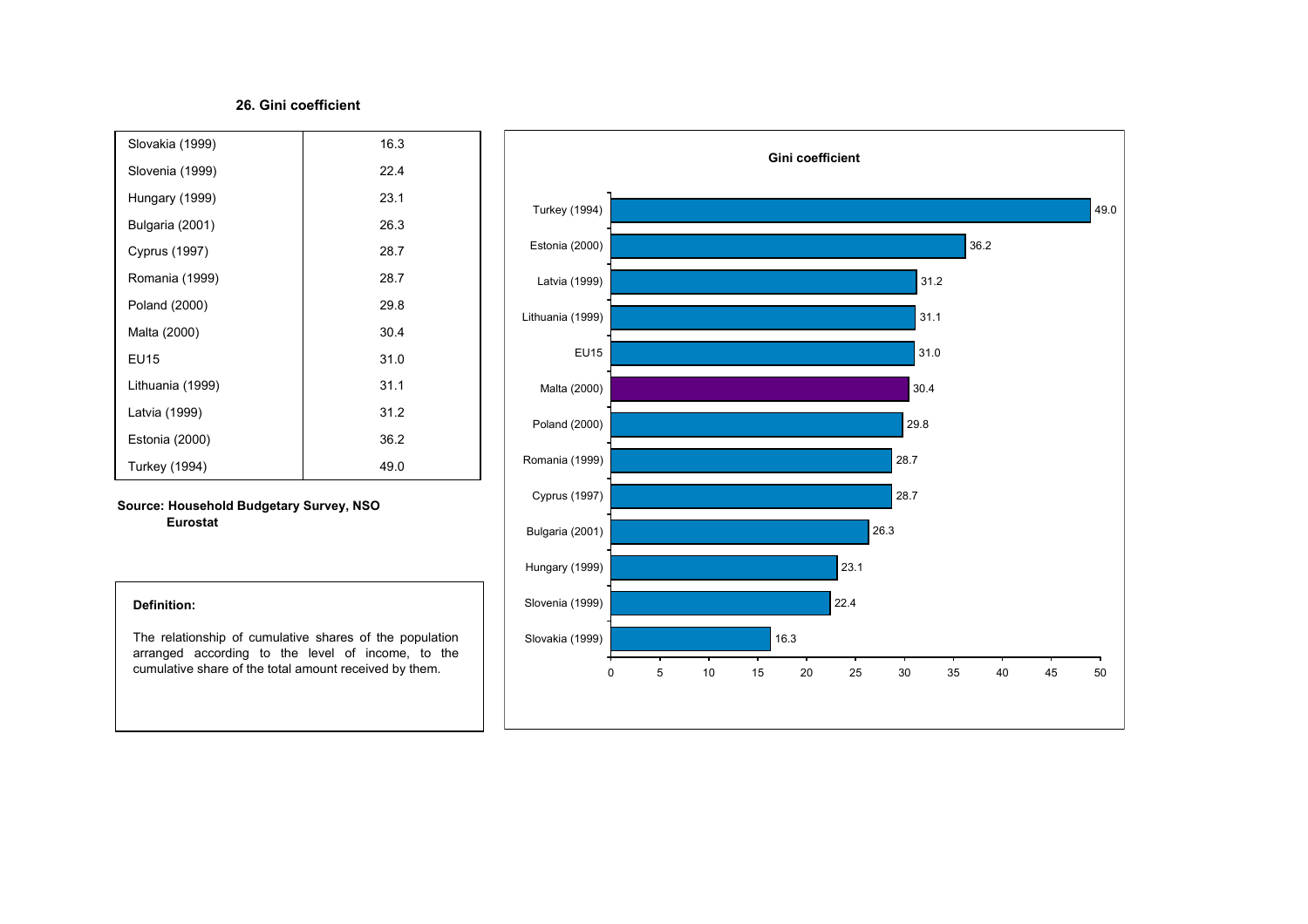## **27. At-risk-of-poverty threshold (PPS)**

| Turkey (1994)        | 684   |  |
|----------------------|-------|--|
| Romania (1999)       | 1,176 |  |
| Latvia (1999)        | 2,196 |  |
| Lithuania (1999)     | 2,472 |  |
| Estonia (2000)       | 2,568 |  |
| Bulgaria (2001)      | 2,757 |  |
| Hungary (1999)       | 2,999 |  |
| Poland (2000)        | 3,057 |  |
| Slovakia (1999)      | 3,826 |  |
| Slovenia (1999)      | 6,022 |  |
| EU15                 | 6,125 |  |
| Malta (2000)         | 6,351 |  |
| <b>Cyprus (1997)</b> | 7,085 |  |

**Source: Household Budgetary Survey, NSO Eurostat**



#### **Definition:**

The at-risk-of-poverty threshold is estimated under Eurostat regulations as 60% of the national equivalised income median.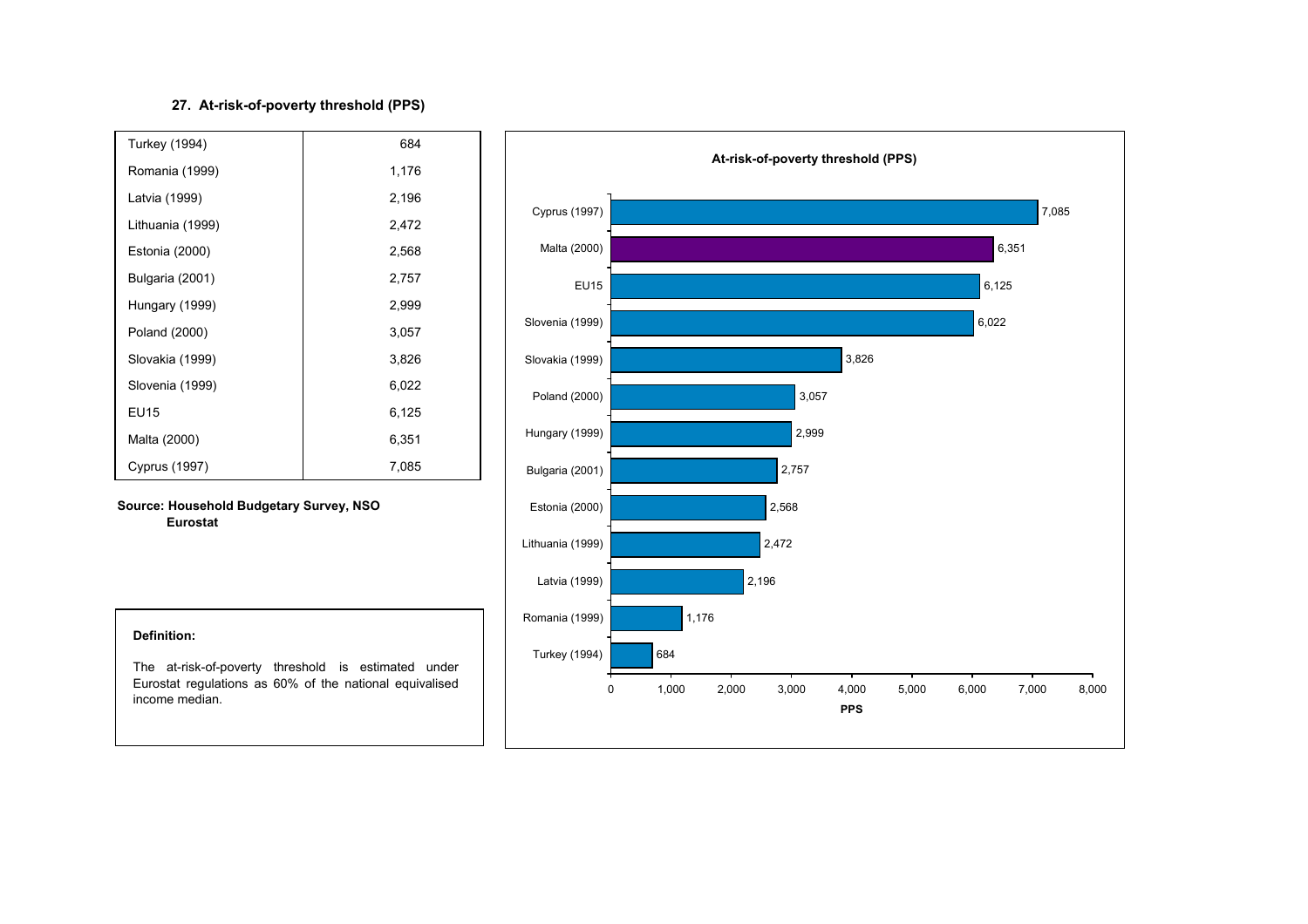#### **28. At-risk-of-poverty threshold (PPS) (2 adults and 2 dependent children)**

| Turkey (1994)    | 1,437  |
|------------------|--------|
| Romania (1999)   | 2,470  |
| Latvia (1999)    | 4,612  |
| Lithuania (1999) | 5,191  |
| Estonia (2000)   | 5,393  |
| Bulgaria (2001)  | 5,790  |
| Hungary (1999)   | 6,298  |
| Poland (2000)    | 6,420  |
| EU15             | 6,968  |
| Slovakia (1999)  | 8,035  |
| Slovenia (1999)  | 12,646 |
| Malta (2000)     | 13,337 |
| Cyprus (1997)    | 14,879 |

**Source: Household Budgetary Survey, NSO Eurostat**



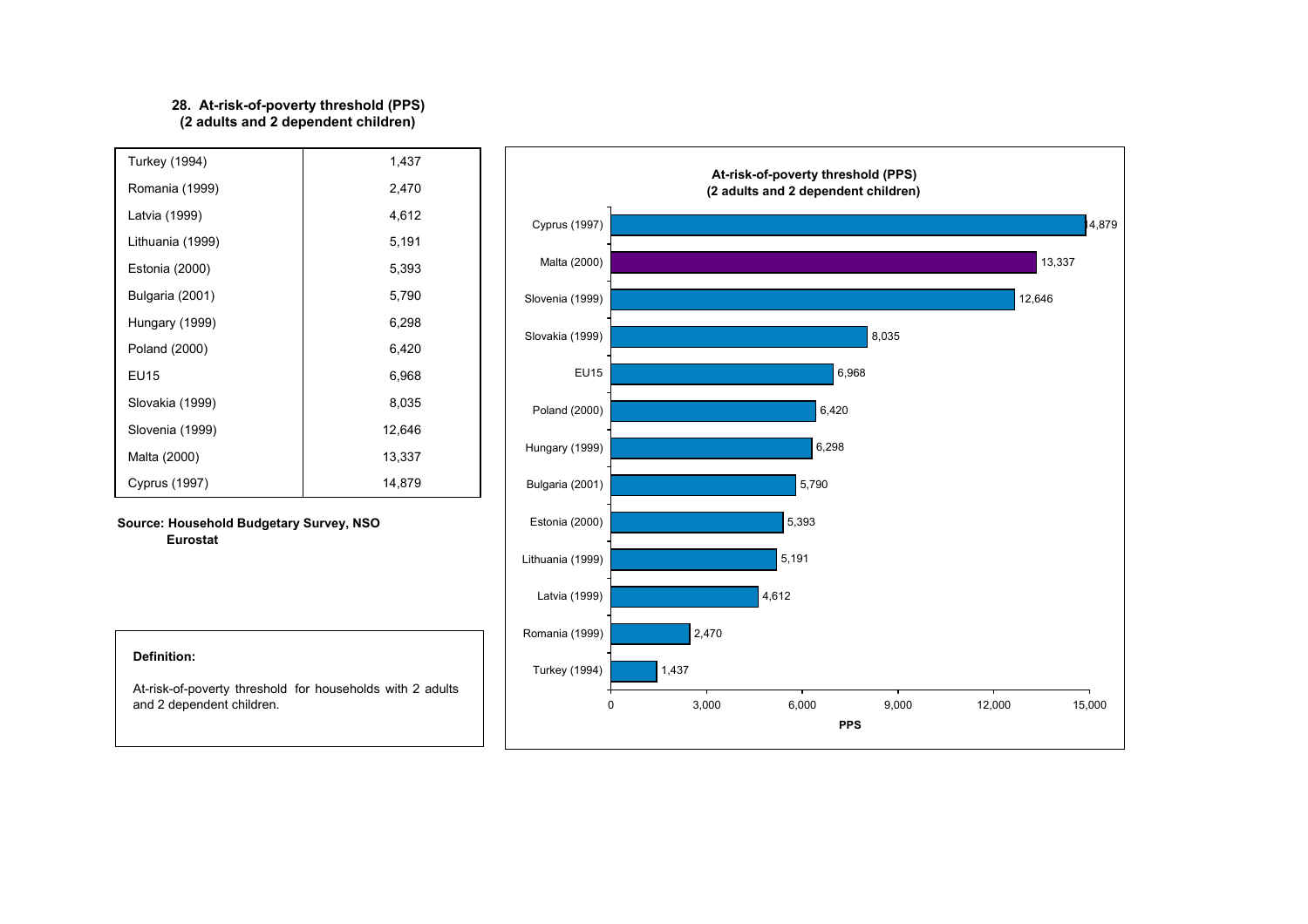## **29. At-risk-of-poverty rate**

| Hungary (1999)       | 9.0  |
|----------------------|------|
| Slovenia (1999)      | 11.0 |
| Malta (2000)         | 14.9 |
| Bulgaria (2001)      | 15.0 |
| <b>Cyprus (1997)</b> | 16.0 |
| Latvia (1999)        | 16.0 |
| Poland (2000)        | 16.0 |
| Romania (1999)       | 16.0 |
| Lithuania (1999)     | 17.0 |
| Estonia (2000)       | 18.0 |
| <b>EU15</b>          | 18.0 |
| Turkey (1994)        | 23.0 |

**Source: Household Budgetary Survey, NSO Eurostat**



#### **Definition:**

Percentage of persons whose national equivalised income lies under the at-risk-of-poverty threshold as <sup>a</sup> percentage of the total population living in households.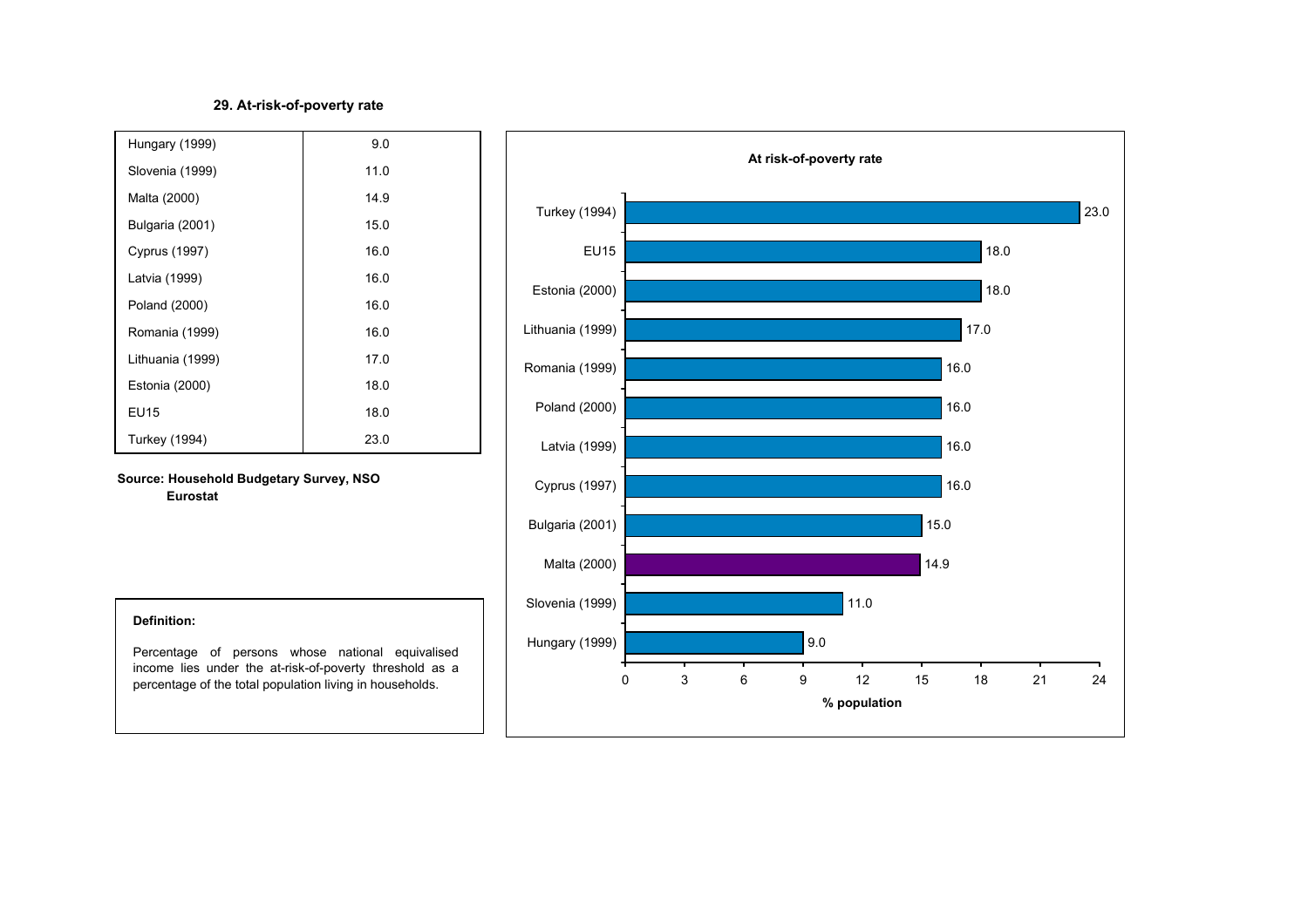## **30. At-risk-of-poverty rate - females**

| Slovenia (1999)      | 12.0 |
|----------------------|------|
| Latvia (1999)        | 15.0 |
| Poland (2000)        | 15.0 |
| Malta (2000)         | 15.1 |
| Bulgaria (2001)      | 16.0 |
| Romania (1999)       | 17.0 |
| <b>Cyprus (1997)</b> | 18.0 |
| Lithuania (1999)     | 18.0 |
| Estonia (2000)       | 19.0 |
| EU15                 | 19.0 |
| Turkey (1994)        | 24.0 |

**Source: Household Budgetary Survey, NSO Eurostat**



#### **Definition:**

Percentage of females whose national equivalised income lies under the at-risk-of-poverty threshold as <sup>a</sup> percentage of the total female population living in households.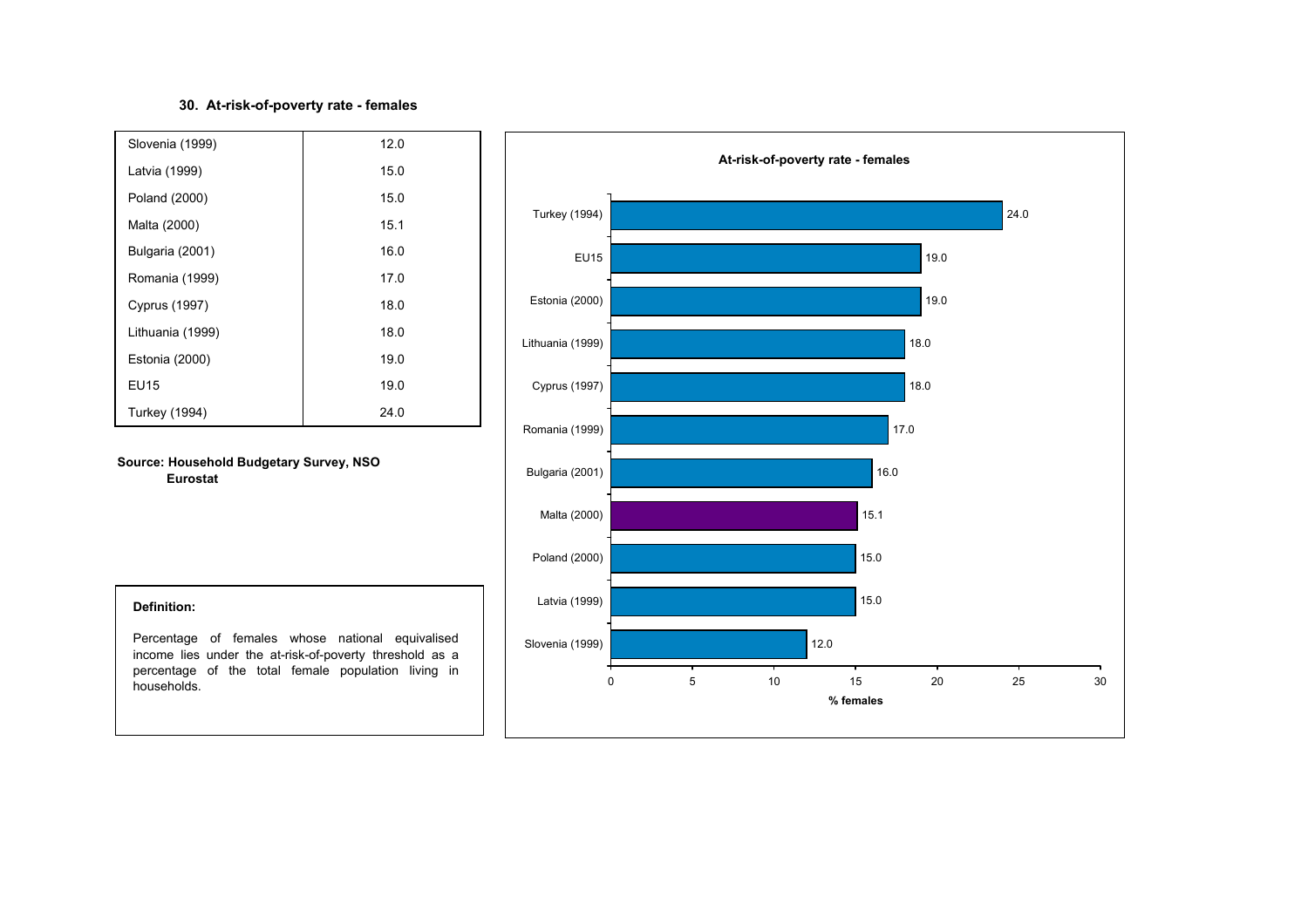## **31. At-risk-of-poverty rate - males**

| Slovenia (1999)      | 11.0 |
|----------------------|------|
| Bulgaria (2001)      | 14.0 |
| Malta (2000)         | 14.7 |
| <b>Cyprus (1997)</b> | 15.0 |
| Latvia (1999)        | 16.0 |
| Poland (2000)        | 16.0 |
| Romania (1999)       | 16.0 |
| Estonia (2000)       | 17.0 |
| Lithuania (1999)     | 17.0 |
| EU15                 | 17.0 |
| Turkey (1994)        | 23.0 |

**Source: Household Budgetary Survey, NSO Eurostat**



#### **Definition:**

Percentage of males whose national equivalised income lies under the at-risk-of-poverty threshold as <sup>a</sup> percentage of the total male population living in households.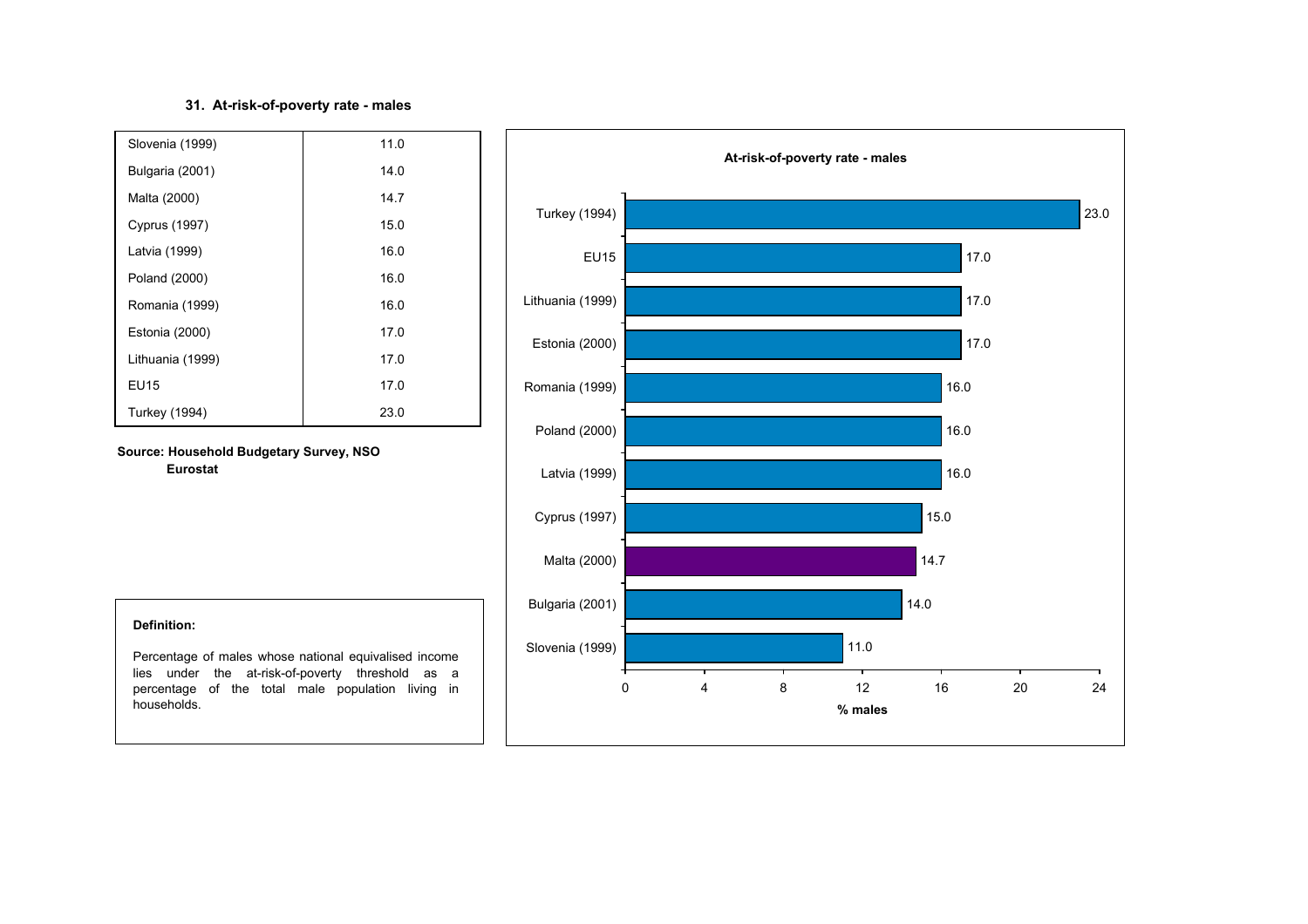### **32. At-risk-of-poverty before social transfers: 1998**

| Country      | 1998 |  |  |  |  |  |
|--------------|------|--|--|--|--|--|
| Netherlands  | 21.0 |  |  |  |  |  |
| Greece       | 23.0 |  |  |  |  |  |
| Italy        | 23.0 |  |  |  |  |  |
| Germany      | 24.0 |  |  |  |  |  |
| Spain        | 25.0 |  |  |  |  |  |
| Austria      | 25.0 |  |  |  |  |  |
| Denmark      | 26.0 |  |  |  |  |  |
| <b>EU15</b>  | 26.0 |  |  |  |  |  |
| Portugal     | 27.0 |  |  |  |  |  |
| Belgium      | 28.0 |  |  |  |  |  |
| France       | 28.0 |  |  |  |  |  |
| Sweden       | 30.0 |  |  |  |  |  |
| Malta (2000) | 30.2 |  |  |  |  |  |
| Ireland      | 33.0 |  |  |  |  |  |
| UK           | 33.0 |  |  |  |  |  |

#### **Source: Household Budgetary Survey, NSO Eurostat**

#### **Definition:**

Percentage of persons whose national equivalised income calculated after deducting all social transfers, lies under the at-risk-of-poverty threshold, as <sup>a</sup> percentage of the total population living in households.

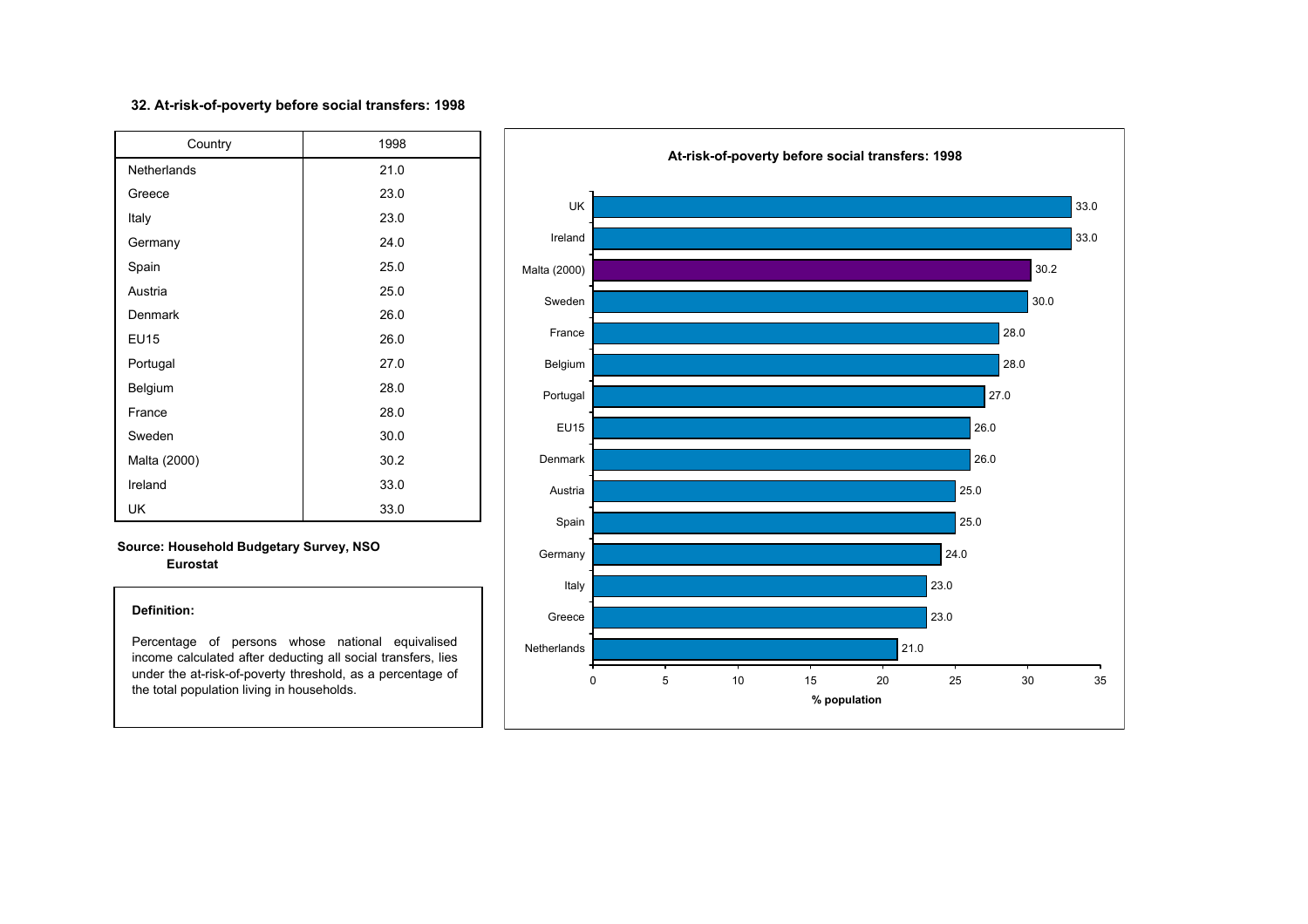#### **33. At-risk-of-poverty rate: 1998**

| Country      | 1998 |  |  |  |  |  |
|--------------|------|--|--|--|--|--|
| Denmark      | 9.0  |  |  |  |  |  |
| Sweden       | 10.0 |  |  |  |  |  |
| Netherlands  | 12.0 |  |  |  |  |  |
| Austria      | 13.0 |  |  |  |  |  |
| Belgium      | 16.0 |  |  |  |  |  |
| Germany      | 16.0 |  |  |  |  |  |
| Ireland      | 17.0 |  |  |  |  |  |
| France       | 18.0 |  |  |  |  |  |
| <b>EU15</b>  | 18.0 |  |  |  |  |  |
| Spain        | 19.0 |  |  |  |  |  |
| Italy        | 20.0 |  |  |  |  |  |
| Portugal     | 20.0 |  |  |  |  |  |
| Malta (2000) | 14.9 |  |  |  |  |  |
| UK           | 21.0 |  |  |  |  |  |
| Greece       | 22.0 |  |  |  |  |  |

### **Source: Household Budgetary Survey, NSO Eurostat**

#### **Definition:**

Percentage of persons whose national equivalised income calculated after deducting all social transfers, except pensions, lies under the at-risk-of-poverty threshold, as <sup>a</sup> percentage of the total population living in households.

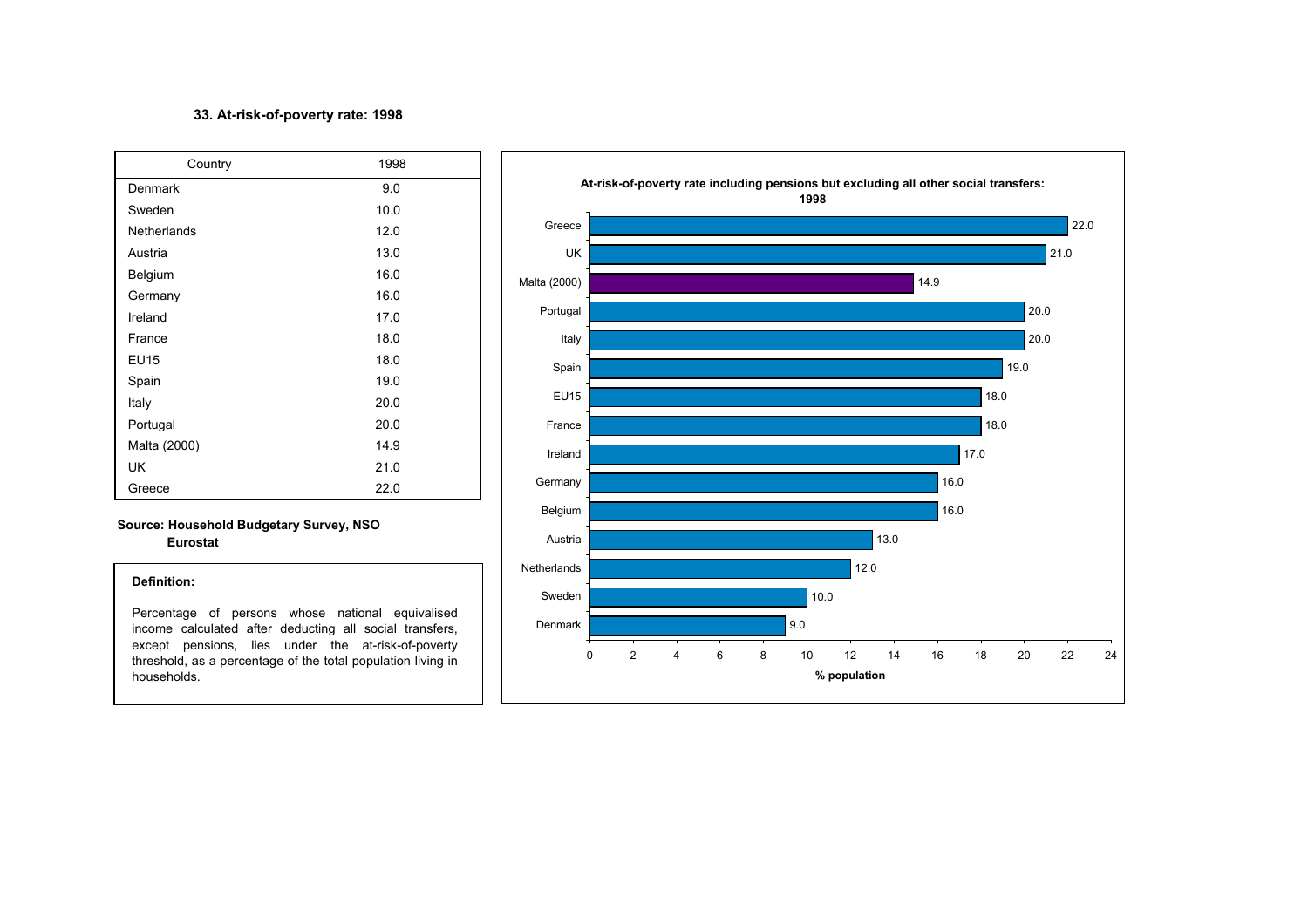|                | <b>Expected lifetime</b> |         |         |                |                      |              |                      |         |             |                        |      |         |          |                |        |             |
|----------------|--------------------------|---------|---------|----------------|----------------------|--------------|----------------------|---------|-------------|------------------------|------|---------|----------|----------------|--------|-------------|
| Age            | <b>EU 15</b>             | Belgium | Denmark | Germany (1999) | <b>Greece (1999)</b> | Spain (1999) | <b>France (1999)</b> | Ireland | Italy       | Luxembourg Netherlands |      | Austria | Portugal | <b>Finland</b> | Sweden | <b>U.K.</b> |
| $\mathbf 0$    | 75.3 e                   | 74.6    | 74.5    | 74.7           | 75.5                 | 75.1         | 75.0                 | 74.2    | 76.3        | 74.9                   | 75.5 | 75.4    | 72.7     | 74.2           | 77.4   | 75.4        |
| $\mathbf{1}$   | <b>N.A.</b>              | 74.0    | 73.9    | 74.1           | 75.0                 | 74.5         | 74.4                 | 73.7    | <b>N.A.</b> | 74.3                   | 74.9 | 74.9    | 72.2     | 73.5           | 76.7   | 74.9        |
| $\overline{2}$ | N.A.                     | 73.0    | 73.0    | 73.1           | 74.0                 | 73.5         | 73.4                 | 72.8    | N.A.        | 73.3                   | 74.0 | 73.9    | 71.2     | 72.5           | 75.7   | 73.9        |
| 3              | <b>N.A.</b>              | 72.0    | 72.0    | 72.2           | 73.0                 | 72.6         | 72.4                 | 71.8    | N.A.        | 72.3                   | 73.0 | 72.9    | 70.2     | 71.5           | 74.7   | 73.0        |
| $\overline{4}$ | <b>N.A.</b>              | 71.1    | 71.0    | 71.2           | 72.0                 | 71.6         | 71.4                 | 70.8    | <b>N.A.</b> | 71.4                   | 72.0 | 71.9    | 69.3     | 70.5           | 73.7   | 72.0        |
| 5              | N.A.                     | 70.1    | 70.0    | 70.2           | 71.0                 | 70.6         | 70.5                 | 69.8    | N.A.        | 70.4                   | 71.0 | 70.9    | 68.3     | 69.6           | 72.7   | 71.0        |
| 10             | <b>N.A.</b>              | 65.1    | 65.0    | 65.2           | 66.1                 | 65.6         | 65.5                 | 64.8    | N.A.        | 65.4                   | 66.1 | 66.0    | 63.4     | 64.6           | 67.8   | 66.0        |
| 15             | N.A.                     | 60.2    | 60.1    | 60.3           | 61.2                 | 60.7         | 60.6                 | 59.9    | N.A.        | 60.5                   | 61.1 | 61.0    | 58.5     | 59.6           | 62.8   | 61.1        |
| 20             | <b>N.A.</b>              | 55.4    | 55.3    | 55.5           | 56.4                 | 55.9         | 55.8                 | 55.1    | <b>N.A.</b> | 55.6                   | 56.3 | 56.2    | 53.7     | 54.8           | 57.9   | 56.2        |
| 25             | <b>N.A.</b>              | 50.7    | 50.5    | 50.7           | 51.7                 | 51.1         | 51.1                 | 50.4    | N.A.        | 50.9                   | 51.4 | 51.5    | 49.1     | 50.1           | 53.2   | 51.4        |
| 30             | <b>N.A.</b>              | 46.0    | 45.7    | 45.9           | 47.0                 | 46.4         | 46.3                 | 45.6    | N.A.        | 46.2                   | 46.6 | 46.8    | 44.5     | 45.4           | 48.3   | 46.7        |
| 35             | <b>N.A.</b>              | 41.3    | 40.9    | 41.1           | 42.3                 | 41.7         | 41.6                 | 40.8    | <b>N.A.</b> | 41.5                   | 41.8 | 42.0    | 39.9     | 40.7           | 43.5   | 41.9        |
| 40             | <b>N.A.</b>              | 36.6    | 36.2    | 36.4           | 37.6                 | 37.1         | 37.0                 | 36.1    | <b>N.A.</b> | 36.7                   | 37.0 | 37.3    | 35.4     | 36.1           | 38.7   | 37.2        |
| 45             | <b>N.A.</b>              | 32.0    | 31.6    | 31.9           | 33.0                 | 32.5         | 32.5                 | 31.4    | N.A.        | 32.1                   | 32.3 | 32.7    | 31.0     | 31.6           | 34.0   | 32.5        |
| 50             | <b>N.A.</b>              | 27.5    | 27.2    | 27.4           | 28.5                 | 28.1         | 28.2                 | 26.8    | <b>N.A.</b> | 27.6                   | 27.7 | 28.2    | 26.7     | 27.3           | 29.4   | 27.9        |
| 55             | <b>N.A.</b>              | 23.3    | 22.9    | 23.2           | 24.2                 | 23.9         | 24.1                 | 22.5    | <b>N.A.</b> | 23.3                   | 23.3 | 24.0    | 22.5     | 23.2           | 24.9   | 23.6        |
| 60             | N.A.                     | 19.3    | 18.9    | 19.2           | 20.1                 | 19.8         | 20.2                 | 18.3    | N.A.        | 19.3                   | 19.1 | 20.0    | 18.5     | 19.2           | 20.7   | 19.4        |
| 65             | <b>N.A.</b>              | 15.5    | 15.2    | 15.5           | 16.3                 | 16.1         | 16.5                 | 14.6    | <b>N.A.</b> | 15.6                   | 15.3 | 16.2    | 14.7     | 15.5           | 16.7   | 15.6        |
| 70             | N.A.                     | 12.1    | 11.9    | 12.2           | 12.8                 | 12.6         | 13.1                 | 11.2    | N.A.        | 12.2                   | 11.8 | 12.8    | 11.4     | 12.1           | 13.0   | 12.2        |
| 75             | N.A.                     | 9.1     | 9.1     | 9.3            | 9.8                  | 9.6          | 10.1                 | 8.4     | N.A.        | 9.1                    | 8.9  | 9.9     | 8.3      | 9.1            | 9.8    | 9.3         |
| 80             | <b>N.A.</b>              | 6.7     | 6.8     | 6.8            | 7.1                  | 7.0          | 7.4                  | 6.2     | <b>N.A.</b> | 6.5                    | 6.4  | 7.3     | 5.8      | 6.6            | 7.1    | 6.9         |
| 85             | <b>N.A.</b>              | 4.7     | 4.9     | 4.9            | 5.1                  | 4.9          | 5.3                  | 4.5     | N.A.        | 4.7                    | 4.5  | 5.3     | 3.6      | 4.7            | 4.9    | 4.9         |

**34. Expected lifetime by age for males …**

 **e** estimated

 **Source: Demography Unit, NS O NewCronos Database, Eurostat**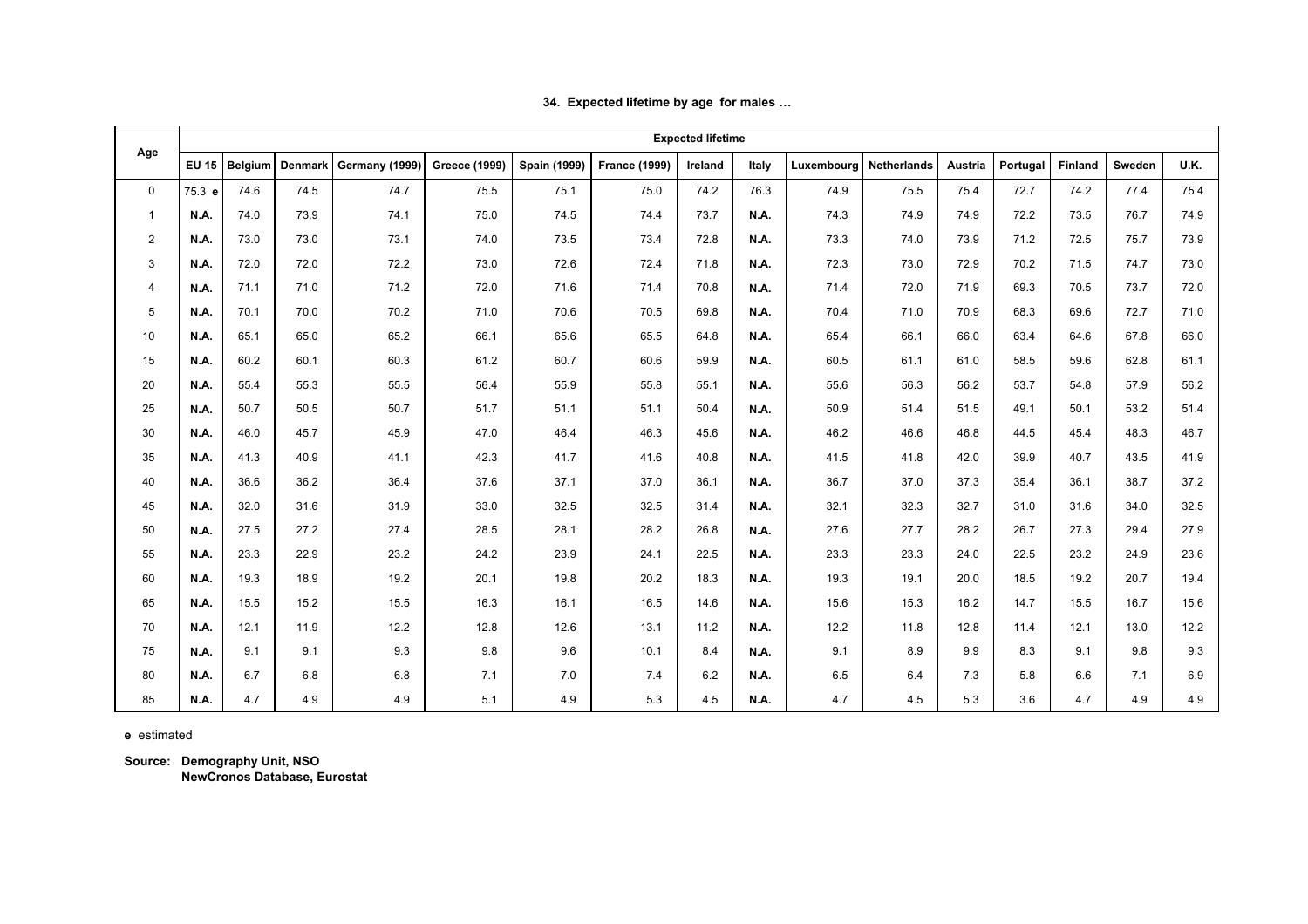|                |                 |                      |                       |                |         | <b>Expected lifetime</b> |        |              |        |         |          |                        |
|----------------|-----------------|----------------------|-----------------------|----------------|---------|--------------------------|--------|--------------|--------|---------|----------|------------------------|
| Age            | <b>Bulgaria</b> | <b>Cyprus (1999)</b> | <b>Czech Republic</b> | <b>Estonia</b> | Hungary | Lithuania                | Latvia | <b>Malta</b> | Poland | Romania | Slovenia | <b>Slovak Republic</b> |
| $\mathbf 0$    | 68.5            | 75.3                 | 71.7                  | 65.6           | 67.2    | 67.5                     | 65.0   | 74.3         | 69.7   | 67.7    | 72.3     | 69.2                   |
| -1             | 68.5            | N.A.                 | 71.0                  | 65.2           | 66.8    | 67.1                     | 64.8   | 73.8         | 69.3   | 68.1    | 71.7     | 68.9                   |
| $\overline{2}$ | 67.6            | N.A.                 | 70.0                  | 64.3           | 65.9    | 66.2                     | 63.8   | 72.8         | 68.4   | 67.2    | 70.7     | 67.9                   |
| 3              | 66.6            | N.A.                 | 69.1                  | 63.4           | 64.9    | 65.2                     | 62.8   | 71.9         | 67.4   | 66.3    | 69.7     | 67.0                   |
| 4              | 65.7            | N.A.                 | 68.1                  | 62.4           | 63.9    | 64.3                     | 61.9   | 70.9         | 66.4   | 65.4    | 68.7     | 66.0                   |
| 5              | 64.7            | N.A.                 | 67.1                  | 61.4           | 62.9    | 63.3                     | 60.9   | 69.9         | 65.4   | 64.4    | 67.7     | 65.0                   |
| 10             | 59.8            | N.A.                 | 62.1                  | 56.5           | 58.0    | 58.4                     | 56.1   | 64.9         | 60.5   | 59.6    | 62.8     | 60.1                   |
| 15             | 54.9            | N.A.                 | 57.2                  | 51.6           | 53.1    | 53.5                     | 51.2   | 60.0         | 55.6   | 54.8    | 57.8     | 55.1                   |
| 20             | 50.1            | N.A.                 | 52.4                  | 46.8           | 48.2    | 48.8                     | 46.5   | 55.1         | 50.8   | 50.0    | 53.0     | 50.3                   |
| 25             | 45.3            | N.A.                 | 47.6                  | 42.3           | 43.4    | 44.3                     | 42.0   | 50.2         | 46.0   | 45.2    | 48.3     | 45.5                   |
| 30             | 40.6            | N.A.                 | 42.9                  | 37.8           | 38.7    | 39.9                     | 37.6   | 45.4         | 41.3   | 40.5    | 43.5     | 40.8                   |
| 35             | 36.0            | N.A.                 | 38.1                  | 33.4           | 34.0    | 35.5                     | 33.2   | 42.0         | 36.7   | 35.9    | 38.8     | 36.1                   |
| 40             | 31.4            | N.A.                 | 33.4                  | 29.1           | 29.6    | 31.2                     | 29.1   | 37.1         | 32.2   | 31.5    | 34.1     | 31.5                   |
| 45             | 27.1            | N.A.                 | 28.9                  | 25.3           | 25.6    | 27.2                     | 25.2   | 32.3         | 27.9   | 27.3    | 29.6     | 27.2                   |
| 50             | 23.0            | N.A.                 | 24.7                  | 21.8           | 21.9    | 23.4                     | 21.5   | 27.7         | 23.9   | 23.4    | 25.4     | 23.1                   |
| 55             | 19.3            | N.A.                 | 20.7                  | 18.4           | 18.5    | 20.0                     | 18.3   | 23.2         | 20.1   | 19.7    | 21.3     | 19.4                   |
| 60             | 15.9            | N.A.                 | 17.0                  | 15.4           | 15.3    | 16.8                     | 15.3   | 19.0         | 16.7   | 16.4    | 17.6     | 15.9                   |
| 65             | 12.8            | N.A.                 | 13.7                  | 12.7           | 12.6    | 13.9                     | 12.6   | 15.0         | 13.6   | 13.4    | 14.2     | 12.9                   |
| 70             | 10.0            | N.A.                 | 10.8                  | 10.2           | 10.0    | 11.2                     | 10.3   | 11.7         | 10.9   | 10.6    | 11.2     | 10.3                   |
| 75             | 7.6             | N.A.                 | 8.2                   | 8.2            | 7.8     | 9.0                      | 8.1    | 9.2          | 8.5    | 8.1     | 8.7      | 8.1                    |
| 80             | 5.7             | N.A.                 | 6.1                   | 6.3            | 5.9     | 7.3                      | 6.3    | 6.8          | 6.5    | 6.1     | 6.5      | 6.2                    |
| 85             | 4.1             | N.A.                 | 4.3                   | 4.7            | 4.3     | 6.0                      | 4.7    | 4.6          | 4.8    | 4.5     | 4.8      | 4.6                    |

## **… 34. Expected lifetime by age for males**

 **e** estimated

 **Source: Demography Unit, NSO**

**NewCronos Database, Eurostat**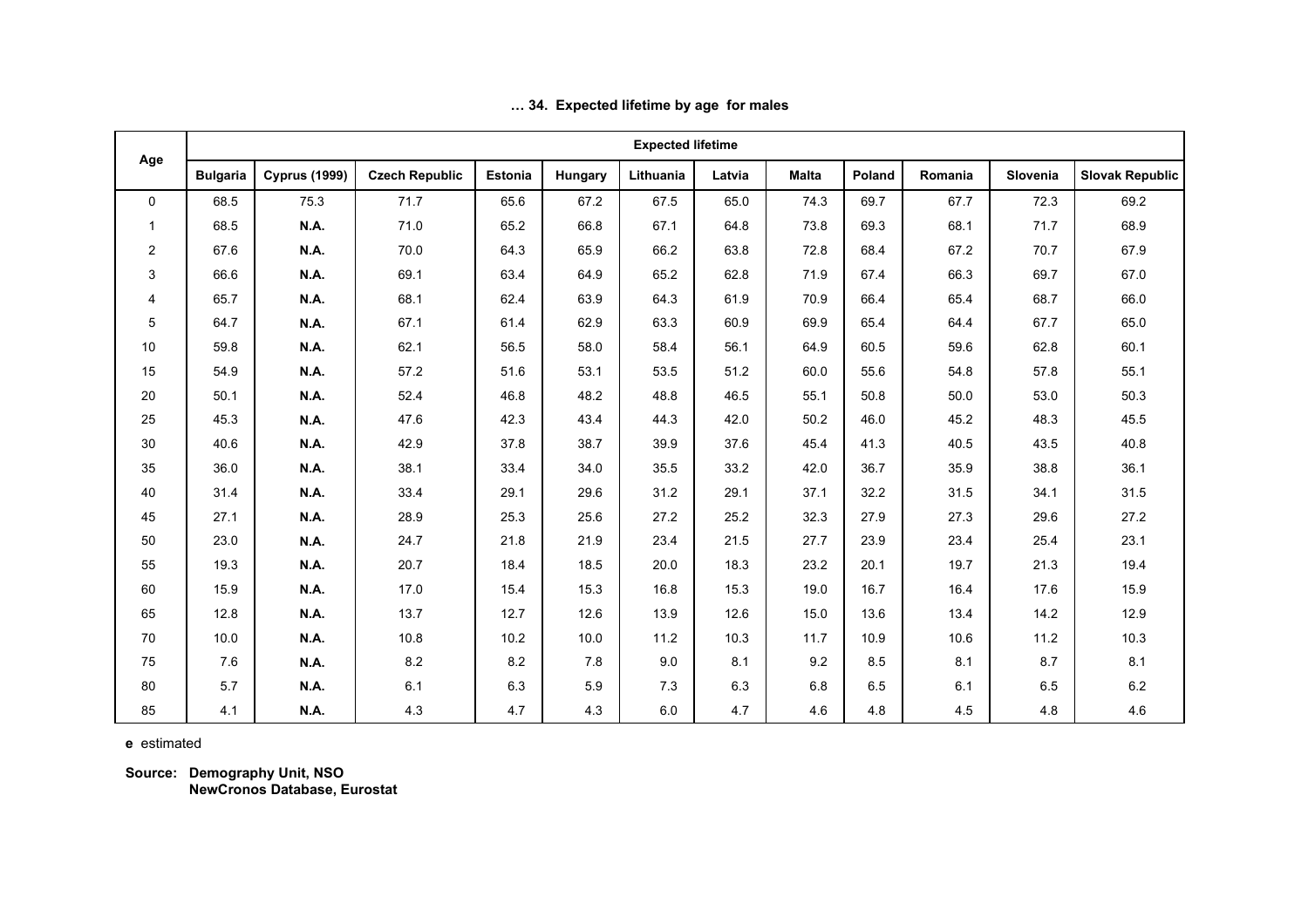|    | <b>Expected lifetime</b><br>Age<br><b>EU 15</b><br><b>Germany (1999)</b><br><b>Greece (1999)</b><br><b>Spain (1999)</b><br><b>France (1999)</b><br><b>Finland</b><br>Belgium<br><b>Denmark</b><br><b>Netherlands</b><br>Portugal<br>Ireland<br>Italy<br>Luxembourg<br>Austria<br>Sweden<br>81.4 e<br>80.8<br>79.3<br>82.5<br>81.3<br>80.5<br>$\Omega$<br>80.7<br>80.6<br>82.1<br>79.2<br>82.4<br>81.2<br>79.7<br>81.0<br>82.0<br>N.A.<br><b>N.A.</b><br>80.2<br>78.6<br>80.1<br>80.1<br>81.5<br>81.8<br>78.6<br>80.6<br>79.9<br>80.5<br>79.1<br>80.2<br>81.2<br>$\mathbf{1}$<br>$\overline{2}$<br>N.A.<br>79.2<br>79.2<br>80.2<br>77.7<br>79.1<br>79.1<br>80.5<br>80.8<br>77.6<br><b>N.A.</b><br>79.7<br>79.0<br>79.6<br>78.1<br>3<br><b>N.A.</b><br>76.7<br>78.1<br>77.2<br>78.3<br>79.3<br>78.2<br>78.1<br>79.5<br>79.8<br>76.6<br>N.A.<br>78.7<br>78.0<br>78.6<br>$\overline{4}$<br>N.A.<br>77.3<br>75.7<br>77.1<br>77.1<br>78.5<br>78.8<br>75.6<br>N.A.<br>77.8<br>76.2<br>77.3<br>78.3<br>77.0<br>77.6<br>5<br>76.1<br>77.5<br>76.3<br>77.3<br>N.A.<br>76.3<br>74.7<br>76.1<br>77.8<br>74.6<br><b>N.A.</b><br>76.8<br>76.0<br>76.6<br>75.2<br><b>N.A.</b><br><b>N.A.</b><br>10<br>71.3<br>71.2<br>72.6<br>72.9<br>71.3<br>72.3<br>69.7<br>71.2<br>69.7<br>71.8<br>71.0<br>71.7<br>70.3<br>15<br>N.A.<br>66.3<br>66.2<br>66.2<br>67.6<br>67.9<br><b>N.A.</b><br>66.8<br>66.1<br>66.7<br>65.3<br>66.4<br>67.3<br>64.7<br>64.7<br>N.A.<br>20<br>61.4<br>59.8<br>61.3<br>61.3<br>62.7<br>63.0<br>59.8<br>N.A.<br>61.4<br>62.4<br>61.9<br>61.2<br>61.8<br>60.4<br>25<br><b>N.A.</b><br>56.6<br>54.9<br>56.4<br>56.4<br>57.8<br>58.1<br>54.9<br>57.0<br>56.2<br>56.9<br>55.5<br>56.6<br>57.5<br>N.A.<br>51.7<br>52.9<br>51.7<br>52.6<br>30<br>N.A.<br>50.0<br>51.5<br>51.5<br>53.3<br>52.1<br>51.3<br>52.0<br>50.6<br>50.0<br>N.A.<br>46.8<br>48.0<br>47.2<br>47.6<br>35<br><b>N.A.</b><br>45.1<br>46.6<br>46.6<br>48.4<br>45.1<br>N.A.<br>46.4<br>47.1<br>45.8<br>46.8<br>40<br><b>N.A.</b><br>42.0<br>40.3<br>41.8<br>41.8<br>43.2<br>43.6<br>40.3<br><b>N.A.</b><br>42.3<br>42.2<br>41.0<br>42.0<br>42.8<br>41.6 |      |      |      |      |      |      |      |             |      |      |      |      |      |      |             |
|----|--------------------------------------------------------------------------------------------------------------------------------------------------------------------------------------------------------------------------------------------------------------------------------------------------------------------------------------------------------------------------------------------------------------------------------------------------------------------------------------------------------------------------------------------------------------------------------------------------------------------------------------------------------------------------------------------------------------------------------------------------------------------------------------------------------------------------------------------------------------------------------------------------------------------------------------------------------------------------------------------------------------------------------------------------------------------------------------------------------------------------------------------------------------------------------------------------------------------------------------------------------------------------------------------------------------------------------------------------------------------------------------------------------------------------------------------------------------------------------------------------------------------------------------------------------------------------------------------------------------------------------------------------------------------------------------------------------------------------------------------------------------------------------------------------------------------------------------------------------------------------------------------------------------------------------------------------------------------------------------------------------------------------------------------------------------------------------------------------------------------|------|------|------|------|------|------|------|-------------|------|------|------|------|------|------|-------------|
|    |                                                                                                                                                                                                                                                                                                                                                                                                                                                                                                                                                                                                                                                                                                                                                                                                                                                                                                                                                                                                                                                                                                                                                                                                                                                                                                                                                                                                                                                                                                                                                                                                                                                                                                                                                                                                                                                                                                                                                                                                                                                                                                                    |      |      |      |      |      |      |      |             |      |      |      |      |      |      | <b>U.K.</b> |
|    |                                                                                                                                                                                                                                                                                                                                                                                                                                                                                                                                                                                                                                                                                                                                                                                                                                                                                                                                                                                                                                                                                                                                                                                                                                                                                                                                                                                                                                                                                                                                                                                                                                                                                                                                                                                                                                                                                                                                                                                                                                                                                                                    |      |      |      |      |      |      |      |             |      |      |      |      |      |      | 80.2        |
|    |                                                                                                                                                                                                                                                                                                                                                                                                                                                                                                                                                                                                                                                                                                                                                                                                                                                                                                                                                                                                                                                                                                                                                                                                                                                                                                                                                                                                                                                                                                                                                                                                                                                                                                                                                                                                                                                                                                                                                                                                                                                                                                                    |      |      |      |      |      |      |      |             |      |      |      |      |      |      | 79.6        |
|    |                                                                                                                                                                                                                                                                                                                                                                                                                                                                                                                                                                                                                                                                                                                                                                                                                                                                                                                                                                                                                                                                                                                                                                                                                                                                                                                                                                                                                                                                                                                                                                                                                                                                                                                                                                                                                                                                                                                                                                                                                                                                                                                    |      |      |      |      |      |      |      |             |      |      |      |      |      |      | 78.6        |
|    |                                                                                                                                                                                                                                                                                                                                                                                                                                                                                                                                                                                                                                                                                                                                                                                                                                                                                                                                                                                                                                                                                                                                                                                                                                                                                                                                                                                                                                                                                                                                                                                                                                                                                                                                                                                                                                                                                                                                                                                                                                                                                                                    |      |      |      |      |      |      |      |             |      |      |      |      |      |      | 77.6        |
|    |                                                                                                                                                                                                                                                                                                                                                                                                                                                                                                                                                                                                                                                                                                                                                                                                                                                                                                                                                                                                                                                                                                                                                                                                                                                                                                                                                                                                                                                                                                                                                                                                                                                                                                                                                                                                                                                                                                                                                                                                                                                                                                                    |      |      |      |      |      |      |      |             |      |      |      |      |      |      | 76.6        |
|    |                                                                                                                                                                                                                                                                                                                                                                                                                                                                                                                                                                                                                                                                                                                                                                                                                                                                                                                                                                                                                                                                                                                                                                                                                                                                                                                                                                                                                                                                                                                                                                                                                                                                                                                                                                                                                                                                                                                                                                                                                                                                                                                    |      |      |      |      |      |      |      |             |      |      |      |      |      |      | 75.6        |
|    |                                                                                                                                                                                                                                                                                                                                                                                                                                                                                                                                                                                                                                                                                                                                                                                                                                                                                                                                                                                                                                                                                                                                                                                                                                                                                                                                                                                                                                                                                                                                                                                                                                                                                                                                                                                                                                                                                                                                                                                                                                                                                                                    |      |      |      |      |      |      |      |             |      |      |      |      |      |      | 70.7        |
|    |                                                                                                                                                                                                                                                                                                                                                                                                                                                                                                                                                                                                                                                                                                                                                                                                                                                                                                                                                                                                                                                                                                                                                                                                                                                                                                                                                                                                                                                                                                                                                                                                                                                                                                                                                                                                                                                                                                                                                                                                                                                                                                                    |      |      |      |      |      |      |      |             |      |      |      |      |      |      | 65.7        |
|    |                                                                                                                                                                                                                                                                                                                                                                                                                                                                                                                                                                                                                                                                                                                                                                                                                                                                                                                                                                                                                                                                                                                                                                                                                                                                                                                                                                                                                                                                                                                                                                                                                                                                                                                                                                                                                                                                                                                                                                                                                                                                                                                    |      |      |      |      |      |      |      |             |      |      |      |      |      |      | 60.8        |
|    |                                                                                                                                                                                                                                                                                                                                                                                                                                                                                                                                                                                                                                                                                                                                                                                                                                                                                                                                                                                                                                                                                                                                                                                                                                                                                                                                                                                                                                                                                                                                                                                                                                                                                                                                                                                                                                                                                                                                                                                                                                                                                                                    |      |      |      |      |      |      |      |             |      |      |      |      |      |      | 55.9        |
|    |                                                                                                                                                                                                                                                                                                                                                                                                                                                                                                                                                                                                                                                                                                                                                                                                                                                                                                                                                                                                                                                                                                                                                                                                                                                                                                                                                                                                                                                                                                                                                                                                                                                                                                                                                                                                                                                                                                                                                                                                                                                                                                                    |      |      |      |      |      |      |      |             |      |      |      |      |      |      | 51.0        |
|    |                                                                                                                                                                                                                                                                                                                                                                                                                                                                                                                                                                                                                                                                                                                                                                                                                                                                                                                                                                                                                                                                                                                                                                                                                                                                                                                                                                                                                                                                                                                                                                                                                                                                                                                                                                                                                                                                                                                                                                                                                                                                                                                    |      |      |      |      |      |      |      |             |      |      |      |      |      |      | 46.1        |
|    |                                                                                                                                                                                                                                                                                                                                                                                                                                                                                                                                                                                                                                                                                                                                                                                                                                                                                                                                                                                                                                                                                                                                                                                                                                                                                                                                                                                                                                                                                                                                                                                                                                                                                                                                                                                                                                                                                                                                                                                                                                                                                                                    |      |      |      |      |      |      |      |             |      |      |      |      |      |      | 41.3        |
| 45 | <b>N.A.</b>                                                                                                                                                                                                                                                                                                                                                                                                                                                                                                                                                                                                                                                                                                                                                                                                                                                                                                                                                                                                                                                                                                                                                                                                                                                                                                                                                                                                                                                                                                                                                                                                                                                                                                                                                                                                                                                                                                                                                                                                                                                                                                        | 37.3 | 35.5 | 37.0 | 37.0 | 38.4 | 38.9 | 35.5 | <b>N.A.</b> | 37.6 | 36.9 | 37.5 | 36.3 | 37.3 | 37.9 | 36.5        |
| 50 | <b>N.A.</b>                                                                                                                                                                                                                                                                                                                                                                                                                                                                                                                                                                                                                                                                                                                                                                                                                                                                                                                                                                                                                                                                                                                                                                                                                                                                                                                                                                                                                                                                                                                                                                                                                                                                                                                                                                                                                                                                                                                                                                                                                                                                                                        | 32.7 | 30.9 | 32.4 | 32.3 | 33.7 | 34.3 | 30.8 | N.A.        | 32.8 | 32.3 | 32.8 | 31.6 | 32.6 | 33.3 | 31.9        |
| 55 | <b>N.A.</b>                                                                                                                                                                                                                                                                                                                                                                                                                                                                                                                                                                                                                                                                                                                                                                                                                                                                                                                                                                                                                                                                                                                                                                                                                                                                                                                                                                                                                                                                                                                                                                                                                                                                                                                                                                                                                                                                                                                                                                                                                                                                                                        | 28.2 | 26.5 | 27.8 | 27.6 | 29.0 | 29.7 | 26.3 | N.A.        | 28.3 | 27.8 | 28.3 | 27.1 | 28.1 | 28.7 | 27.4        |
| 60 | <b>N.A.</b>                                                                                                                                                                                                                                                                                                                                                                                                                                                                                                                                                                                                                                                                                                                                                                                                                                                                                                                                                                                                                                                                                                                                                                                                                                                                                                                                                                                                                                                                                                                                                                                                                                                                                                                                                                                                                                                                                                                                                                                                                                                                                                        | 23.8 | 22.3 | 23.4 | 23.1 | 24.5 | 25.3 | 21.9 | <b>N.A.</b> | 24.1 | 23.4 | 23.9 | 22.6 | 23.6 | 24.3 | 23.0        |
| 65 | <b>N.A.</b>                                                                                                                                                                                                                                                                                                                                                                                                                                                                                                                                                                                                                                                                                                                                                                                                                                                                                                                                                                                                                                                                                                                                                                                                                                                                                                                                                                                                                                                                                                                                                                                                                                                                                                                                                                                                                                                                                                                                                                                                                                                                                                        | 19.5 | 18.3 | 19.2 | 18.7 | 20.1 | 20.9 | 17.7 | N.A.        | 19.8 | 19.2 | 19.6 | 18.3 | 19.3 | 20.0 | 18.9        |
| 70 | N.A.                                                                                                                                                                                                                                                                                                                                                                                                                                                                                                                                                                                                                                                                                                                                                                                                                                                                                                                                                                                                                                                                                                                                                                                                                                                                                                                                                                                                                                                                                                                                                                                                                                                                                                                                                                                                                                                                                                                                                                                                                                                                                                               | 15.4 | 14.8 | 15.2 | 14.5 | 15.8 | 16.7 | 13.9 | <b>N.A.</b> | 15.7 | 15.2 | 15.4 | 14.2 | 15.2 | 16.0 | 15.0        |
| 75 | <b>N.A.</b>                                                                                                                                                                                                                                                                                                                                                                                                                                                                                                                                                                                                                                                                                                                                                                                                                                                                                                                                                                                                                                                                                                                                                                                                                                                                                                                                                                                                                                                                                                                                                                                                                                                                                                                                                                                                                                                                                                                                                                                                                                                                                                        | 11.7 | 11.6 | 11.5 | 10.8 | 11.9 | 12.8 | 10.4 | <b>N.A.</b> | 12.0 | 11.6 | 11.7 | 10.5 | 11.4 | 12.2 | 11.6        |
| 80 | <b>N.A.</b>                                                                                                                                                                                                                                                                                                                                                                                                                                                                                                                                                                                                                                                                                                                                                                                                                                                                                                                                                                                                                                                                                                                                                                                                                                                                                                                                                                                                                                                                                                                                                                                                                                                                                                                                                                                                                                                                                                                                                                                                                                                                                                        | 8.4  | 8.8  | 8.3  | 7.5  | 8.5  | 9.3  | 7.5  | <b>N.A.</b> | 8.8  | 8.3  | 8.4  | 7.2  | 8.1  | 8.8  | 8.6         |
| 85 | N.A.                                                                                                                                                                                                                                                                                                                                                                                                                                                                                                                                                                                                                                                                                                                                                                                                                                                                                                                                                                                                                                                                                                                                                                                                                                                                                                                                                                                                                                                                                                                                                                                                                                                                                                                                                                                                                                                                                                                                                                                                                                                                                                               | 5.8  | 6.4  | 5.7  | 5.1  | 5.7  | 6.5  | 5.2  | N.A.        | 6.3  | 5.7  | 5.7  | 4.5  | 5.5  | 6.1  | 6.1         |

|  | 35. Expected lifetime by age for females |  |  |  |  |  |  |
|--|------------------------------------------|--|--|--|--|--|--|
|--|------------------------------------------|--|--|--|--|--|--|

 **e** estimated

**Source: Demography Unit, NSO**

**NewCronos Database, Eurostat**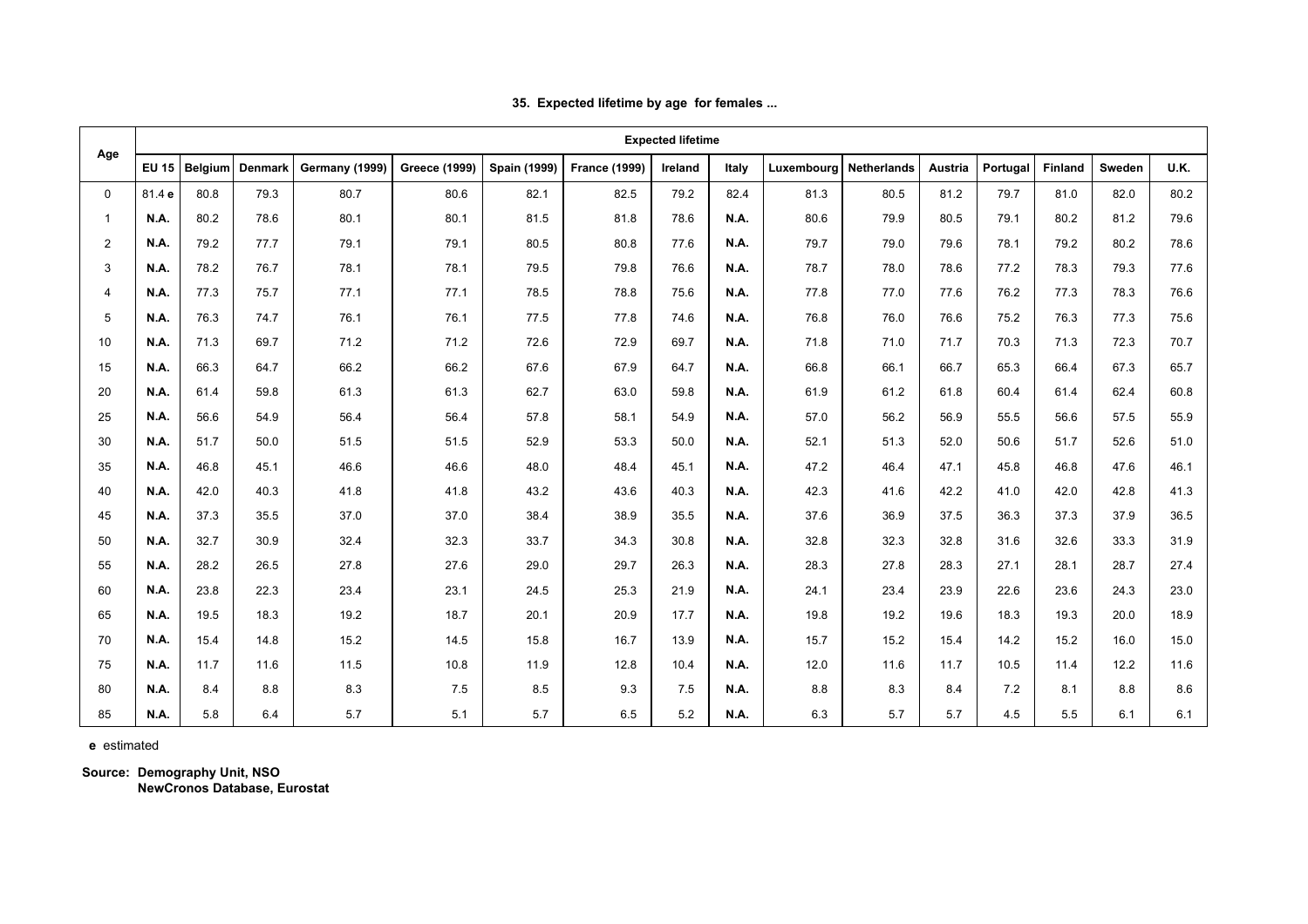|             |                 |                      |                       |                |         | <b>Expected lifetime</b> |        |              |        |         |          |                        |
|-------------|-----------------|----------------------|-----------------------|----------------|---------|--------------------------|--------|--------------|--------|---------|----------|------------------------|
| Age         | <b>Bulgaria</b> | <b>Cyprus (1999)</b> | <b>Czech Republic</b> | <b>Estonia</b> | Hungary | Lithuania                | Latvia | <b>Malta</b> | Poland | Romania | Slovenia | <b>Slovak Republic</b> |
| $\Omega$    | 75.1            | 80.4                 | 78.4                  | 76.4           | 75.7    | 77.7                     | 76.1   | 80.2         | 77.9   | 74.6    | 79.7     | 77.4                   |
| $\mathbf 1$ | 75.0            | <b>N.A.</b>          | 77.7                  | 75.9           | 75.4    | 77.4                     | 75.8   | 79.7         | 77.5   | 74.9    | 79.1     | 77.0                   |
| 2           | 74.1            | <b>N.A.</b>          | 76.7                  | 75.0           | 74.4    | 76.5                     | 74.8   | 78.7         | 76.5   | 74.0    | 78.1     | 76.0                   |
| 3           | 73.1            | <b>N.A.</b>          | 75.7                  | 74.0           | 73.4    | 75.5                     | 73.9   | 77.7         | 75.5   | 73.1    | 77.1     | 75.0                   |
| 4           | 72.2            | <b>N.A.</b>          | 74.7                  | 73.0           | 72.4    | 74.5                     | 72.9   | 76.7         | 74.6   | 72.1    | 76.2     | 74.0                   |
| 5           | 71.2            | <b>N.A.</b>          | 73.7                  | 72.1           | 71.5    | 73.5                     | 71.9   | 75.7         | 73.6   | 71.2    | 75.2     | 73.0                   |
| 10          | 66.3            | <b>N.A.</b>          | 68.8                  | 67.2           | 66.5    | 68.6                     | 67.0   | 70.7         | 68.6   | 66.3    | 70.2     | 68.1                   |
| 15          | 61.3            | <b>N.A.</b>          | 63.8                  | 62.2           | 61.6    | 63.7                     | 62.1   | 65.8         | 63.7   | 61.4    | 65.3     | 63.2                   |
| 20          | 56.4            | <b>N.A.</b>          | 58.9                  | 57.3           | 56.6    | 58.8                     | 57.2   | 60.9         | 58.7   | 56.5    | 60.4     | 58.3                   |
| 25          | 51.6            | <b>N.A.</b>          | 54.0                  | 52.5           | 51.7    | 53.9                     | 52.3   | 55.9         | 53.8   | 51.6    | 55.4     | 53.3                   |
| 30          | 46.7            | <b>N.A.</b>          | 49.1                  | 47.6           | 46.8    | 49.1                     | 47.5   | 51.0         | 48.9   | 46.8    | 50.5     | 48.4                   |
| 35          | 41.9            | <b>N.A.</b>          | 44.2                  | 42.8           | 42.0    | 44.3                     | 42.7   | 46.1         | 44.1   | 41.9    | 45.7     | 43.5                   |
| 40          | 37.1            | <b>N.A.</b>          | 39.4                  | 38.1           | 37.3    | 39.5                     | 38.1   | 41.2         | 39.2   | 37.2    | 40.8     | 38.7                   |
| 45          | 32.5            | <b>N.A.</b>          | 34.6                  | 33.5           | 32.8    | 34.9                     | 33.5   | 36.4         | 34.6   | 32.6    | 36.1     | 33.9                   |
| 50          | 27.9            | <b>N.A.</b>          | 30.0                  | 29.2           | 28.4    | 30.5                     | 29.1   | 31.6         | 30.0   | 28.2    | 31.5     | 29.3                   |
| 55          | 23.5            | <b>N.A.</b>          | 25.5                  | 24.9           | 24.2    | 26.1                     | 24.9   | 27.1         | 25.6   | 23.8    | 27.1     | 24.9                   |
| 60          | 19.3            | <b>N.A.</b>          | 21.2                  | 20.9           | 20.2    | 21.9                     | 20.8   | 22.7         | 21.4   | 19.7    | 22.7     | 20.6                   |
| 65          | 15.3            | <b>N.A.</b>          | 17.1                  | 16.9           | 16.3    | 17.9                     | 16.9   | 18.4         | 17.3   | 15.7    | 18.5     | 16.5                   |
| 70          | 11.7            | <b>N.A.</b>          | 13.3                  | 13.2           | 12.7    | 14.1                     | 13.2   | 14.5         | 13.6   | 12.1    | 14.6     | 12.8                   |
| 75          | 8.6             | <b>N.A.</b>          | 9.9                   | 10.0           | 9.6     | 10.7                     | 9.9    | 11.0         | 10.2   | 9.0     | 11.0     | 9.6                    |
| 80          | 6.1             | <b>N.A.</b>          | 7.1                   | 7.4            | 7.0     | 7.9                      | 7.2    | 8.2          | 7.4    | 6.4     | 8.0      | 6.9                    |
| 85          | 4.1             | <b>N.A.</b>          | 4.8                   | 5.1            | 4.8     | 5.7                      | 5.0    | 5.9          | 5.1    | 4.3     | 5.5      | 4.8                    |

## **… 35. Expected lifetime by age for females**

**e** estimated

**Source: Demography Unit, NSO NewCronos Database, Eurostat**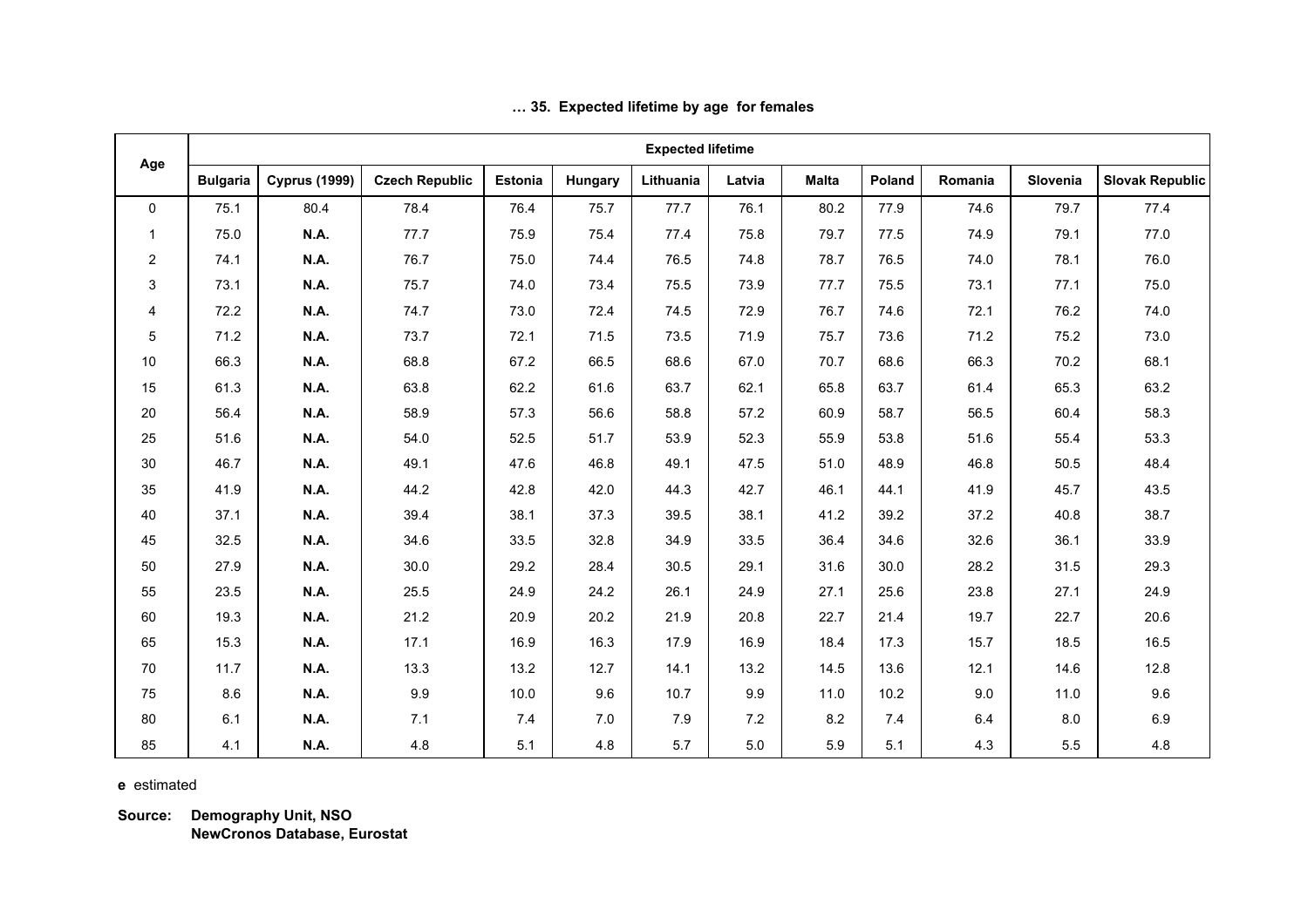|              |              | <b>Bulgaria</b><br>2001 | <b>Cyprus</b><br>1997 | <b>Estonia</b><br>2000 | Latvia<br>1999 | Lithuania<br>1999 | <b>Malta</b><br>2000 | Poland<br>2000 | Romania<br>1999 | Slovenia<br>1999 | <b>Turkey</b><br>1994 | <b>EU15</b><br>1998 |
|--------------|--------------|-------------------------|-----------------------|------------------------|----------------|-------------------|----------------------|----------------|-----------------|------------------|-----------------------|---------------------|
| <b>Total</b> | <b>Total</b> | 15.0                    | 16.0                  | 18.0                   | 16.0           | 17.0              | 14.9                 | 16.0           | 16.0            | 11.0             | 23.0                  | 18.0                |
|              | Male         | 14.0                    | 15.0                  | 17.0                   | 16.0           | 17.0              | 14.7                 | 16.0           | 16.0            | 11.0             | 23.0                  | 17.0                |
|              | Female       | 16.0                    | 18.0                  | 19.0                   | 15.0           | 18.0              | 15.1                 | 15.0           | 17.0            | 12.0             | 24.0                  | 19.0                |
| $0 - 15$     | <b>Total</b> | 19.0                    | 12.0                  | 21.0                   | 20.0           | 21.0              | 20.6                 | 21.0           | 21.0            | 10.0             | 29.0                  | 24.0                |
|              | Male         | 17.0                    | 13.0                  | 21.0                   | 22.0           | 20.0              | 22.2                 | 21.0           | 21.0            | 10.0             | 28.0                  | 25.0                |
|              | Female       | 20.0                    | 12.0                  | 22.0                   | 19.0           | 21.0              | 18.9                 | 22.0           | 21.0            | 9.0              | 29.0                  | 23.0                |
| $16 - 24$    | <b>Total</b> | 21.0                    | 9.0                   | 22.0                   | 16.0           | 17.0              | 9.7                  | 19.0           | 20.0            | 11.0             | 23.0                  | 23.0                |
|              | Male         | 22.0                    | 9.0                   | 21.0                   | 15.0           | 19.0              | 9.5                  | 19.0           | 21.0            | 11.0             | 63.0                  | 23.0                |
|              | Female       | 19.0                    | 8.0                   | 22.0                   | 17.0           | 16.0              | 9.8                  | 18.0           | 19.0            | 10.0             | 24.0                  | 24.0                |
| $25 - 49$    | <b>Total</b> | 15.0                    | 9.0                   | 19.0                   | 19.0           | 16.0              | 13.5                 | 15.0           | 14.0            | 10.0             | 19.0                  | 14.0                |
|              | Male         | 15.0                    | 8.0                   | 18.0                   | 20.0           | 17.0              | 13.2                 | 16.0           | 14.0            | 10.0             | 18.0                  | 13.0                |
|              | Female       | 15.0                    | 11.0                  | 19.0                   | 18.0           | 16.0              | 13.7                 | 15.0           | 14.0            | 9.0              | 19.0                  | 14.0                |
| $50 - 64$    | <b>Total</b> | 10.0                    | 15.0                  | 14.0                   | 13.0           | 14.0              | 12.1                 | 11.0           | 11.0            | 10.0             | 19.0                  | 14.0                |
|              | Male         | 10.0                    | 10.0                  | 15.0                   | 14.0           | 14.0              | 10.3                 | 12.0           | 11.0            | 10.0             | 19.0                  | 13.0                |
|              | Female       | 10.0                    | 20.0                  | 13.0                   | 13.0           | 15.0              | 13.8                 | 10.0           | 11.0            | 10.0             | 19.0                  | 15.0                |
| $65+$        | <b>Total</b> | 15.0                    | 58.0                  | 16.0                   | 5.0            | 17.0              | 19.6                 | 7.0            | 17.0            | 22.0             | 26.0                  | 20.0                |
|              | Male         | 8.0                     | 56.0                  | 8.0                    | 1.9            | 9.0               | 18.5                 | 5.0            | 11.0            | 15.0             | 25.0                  | 17.0                |
|              | Female       | 20.0                    | 60.0                  | 21.0                   | 7.0            | 22.0              | 20.5                 | 8.0            | 22.0            | 25.0             | 26.0                  | 22.0                |

**36. At-risk-of-poverty rate by age and gender**

**Source: Household Budgetary Survey, NSO Eurostat**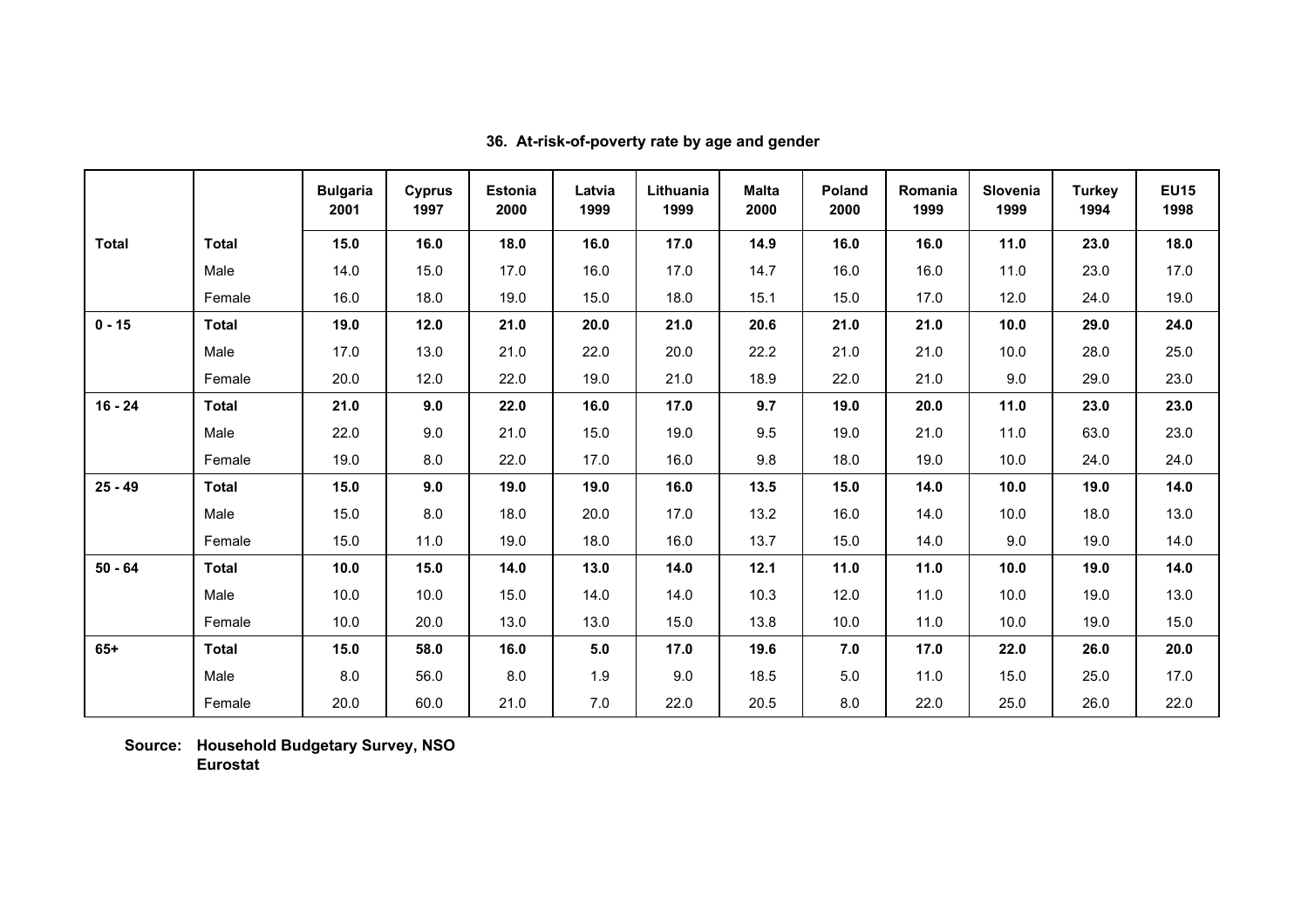|                       |              | <b>Bulgaria</b><br>2001 | Cyprus<br>1997 | <b>Estonia</b><br>2000 | Latvia<br>1999 | Lithuania<br>1999 | <b>Malta</b><br>2000 | <b>Poland</b><br>2000 | Romania<br>1999 | <b>Slovenia</b><br>1999 | <b>Turkey</b><br>1994 | <b>EU15</b><br>1998 |
|-----------------------|--------------|-------------------------|----------------|------------------------|----------------|-------------------|----------------------|-----------------------|-----------------|-------------------------|-----------------------|---------------------|
| <b>Employed</b>       | <b>Total</b> | 7.0                     | 5.0            | 9.0                    | 9.0            | 8.0               | 6.3                  | 7.0                   | 5.0             | 5.0                     | 13.0                  | 7.0                 |
|                       | Male         | <b>N.A.</b>             | 7.0            | 8.0                    | 8.0            | 8.0               | 8.3                  | 8.0                   | 6.0             | 5.0                     | 14.0                  | 7.0                 |
|                       | Female       | <b>N.A.</b>             | 4.0            | 10.0                   | 11.0           | 7.0               | 2.1                  | 5.0                   | 4.0             | 5.0                     | 11.0                  | 7.0                 |
| Self-employed         | <b>Total</b> | 7.0                     | 9.0            | 16.0                   | 35.0           | 36.0              | $1.2$                | 20.0                  | 30.0            | 10.0                    | 20.0                  | 16.0                |
|                       | Male         | <b>N.A.</b>             | 10.0           | 16.0                   | 36.0           | 36.0              | 1.4                  | 19.0                  | 33.0            | 9.0                     | 20.0                  | 17.0                |
|                       | Female       | <b>N.A.</b>             | 7.0            | 15.0                   | 34.0           | 35.0              | 0.0                  | 20.0                  | 26.0            | 10.0                    | 24.0                  | 13.0                |
| <b>Unemployed</b>     | <b>Total</b> | 32.0                    | 23.0           | 50.0                   | 45.0           | 35.0              | 50.4                 | 38.0                  | 27.0            | 37.0                    | 35.0                  | 38.0                |
|                       | Male         | <b>N.A.</b>             | 18.0           | 49.0                   | 49.0           | 36.0              | 56.7                 | 41.0                  | 30.0            | 38.0                    | 38.0                  | 44.0                |
|                       | Female       | <b>N.A.</b>             | 27.0           | 50.0                   | 40.0           | 33.0              | 31.5                 | 35.0                  | 23.0            | 37.0                    | 27.0                  | 33.0                |
| <b>Retired</b>        | <b>Total</b> | 14.0                    | 62.0           | 18.0                   | 10.0           | 17.0              | 18.3                 | 8.0                   | 13.0            | 15.0                    | 10.0                  | 18.0                |
|                       | Male         | <b>N.A.</b>             | 60.0           | 14.0                   | 10.0           | 10.0              | 18.3                 | 8.0                   | 10.0            | 12.0                    | 12.0                  | 17.0                |
|                       | Female       | <b>N.A.</b>             | 64.0           | 20.0                   | 11.0           | 21.0              | 18.4                 | 9.0                   | 15.0            | 17.0                    | 5.0                   | 19.0                |
| <b>Other inactive</b> | <b>Total</b> | 18.0                    | 20.0           | 28.0                   | 29.0           | 20.0              | 17.6                 | 20.0                  | 19.0            | 18.0                    | 22.0                  | 27.0                |
| persons               | Male         | <b>N.A.</b>             | 13.0           | 27.0                   | 33.0           | 19.0              | 10.3                 | 20.0                  | 15.0            | 18.0                    | 25.0                  | 25.0                |
|                       | Female       | <b>N.A.</b>             | 22.0           | 28.0                   | 27.0           | 21.0              | 18.7                 | 20.0                  | 21.0            | 18.0                    | 22.0                  | 27.0                |

**37. At-risk-of-poverty rate of persons aged 16 years and over by most frequent economic activity and by gender**

 **N.A. not available**

 **Source: Household Budgetary Survey, NSO Eurostat**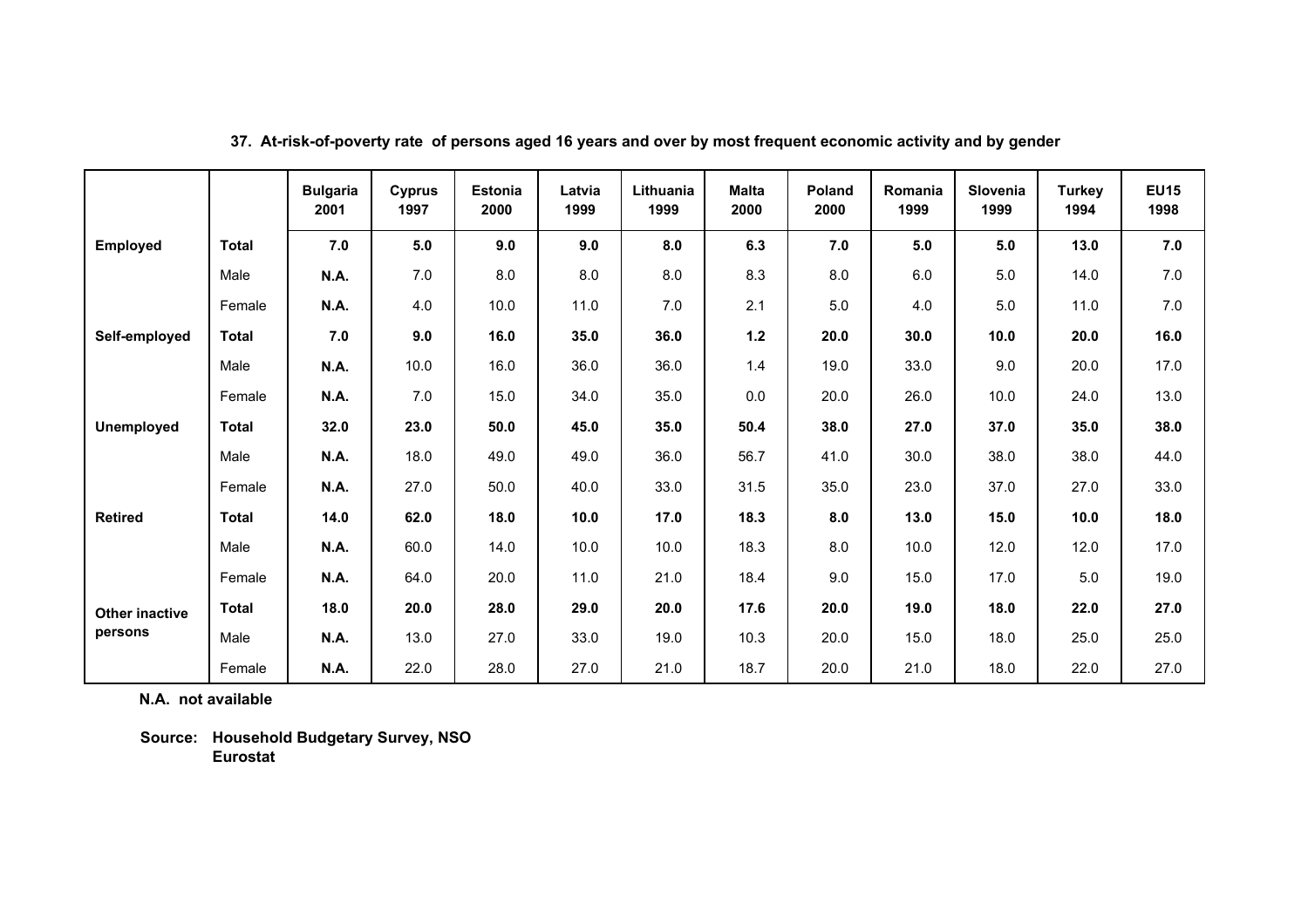|                                                                      | <b>Bulgaria</b><br>2001 | Cyprus<br>1997     | Estonia<br>2000 | Latvia<br>1999 | Lithuania<br>1999 | <b>Malta</b><br>2000 | Poland<br>2000 | Romania<br>1999 | Slovenia<br>1999  | <b>Turkey</b><br>1994 | <b>EU15</b><br>1998 |
|----------------------------------------------------------------------|-------------------------|--------------------|-----------------|----------------|-------------------|----------------------|----------------|-----------------|-------------------|-----------------------|---------------------|
| Total                                                                | 15.0                    | 16.0               | 18.0            | 16.0           | 17.0              | 14.9                 | 16.0           | 16.0            | 11.0              | 23.0                  | 18.0                |
| 1 person household (Total)                                           | 30.0                    | 64.0               | 30.0            | 15.0           | 27.0              | 24.5                 | 11.0           | 23.0            | 36.0              | <b>N.A.</b>           | <b>N.A.</b>         |
| 1 person household (Male)                                            | 20.0                    | 54.0               | 32.0            | 23.0           | 24.0              | 16.7                 | 20.0           | 16.0            | 25.0              | N.A.                  | <b>N.A.</b>         |
| I person household (Female)                                          | 32.0                    | 67.0               | 29.0            | 11.0           | 28.0              | 28.0                 | 8.0            | 25.0            | 41.0              | N.A.                  | N.A.                |
| 1 person household, under 30 years                                   | 4.0                     | 25.12 <sub>u</sub> | 34.0            | 21.0           | 12.0              | 33.8                 | 7.0            | 10.0            | 19.3 <sub>u</sub> | 0.0                   | 32.0                |
| 1 person household, 30-64 years                                      | 24.0                    | 34.0               | 29.0            | 24.0           | 24.0              | 23.1                 | 16.0           | 17.0            | 24.0              | 19.0                  | 16.0                |
| 1 person household, 65+ years                                        | 33.0                    | 83.0               | 31.0            | 3 <sub>u</sub> | 33.0              | 25.3                 | 7.0            | 28.0            | 46.0              | 34.0                  | 28.0                |
| 2 adults, no dependent children (at least one person aged 65+ years) | 8.0                     | 58.0               | 9.0             | 13.0           | 10.0              | 24.6                 | 8.0            | 11.0            | 19.0              | 21.0                  | 16.0                |
| 2 adults, no dependent children (both less than 65 years old)        | 6.0                     | 11.0               | 12.0            | 1u             | 13.0              | 11.1                 | 8.0            | 8.0             | 13.0              | 10.0                  | 9.0                 |
| Other households with no dependent children                          | 10.0                    | 10.0               | 13.0            | 12.0           | 13.0              | 4.5                  | 10.0           | 14.0            | 9.0               | 14.0                  | 9.0                 |
| Single parent household with at least 1 dependent child              | 23.0                    | 41.0               | 37.0            | 24.0           | 30.0              | 55.1                 | 24.0           | 22.0            | 23.0              | 30.0                  | 35.0                |
| 2 adults 1 dependent child                                           | 11.0                    | 6.0                | 13.0            | 13.0           | 13.0              | 12.7                 | 11.0           | 10.0            | 10.0              | 10.0                  | 11.0                |
| 2 adults 2 dependent children                                        | 16.0                    | 9.0                | 17.0            | 17.0           | 16.0              | 15.9                 | 13.0           | 11.0            | 7.0               | 13.0                  | 13.0                |
| 2 adults 3+ dependent children                                       | 60.0                    | 16.0               | 23.0            | 31.0           | 30.0              | 28.5                 | 29.0           | 30.0            | 12.0              | 36.0                  | 41.0                |
| Other households with dependent children                             | 15.0                    | 6.0                | 19.0            | 20.0           | 18.0              | 8.3                  | 20.0           | 23.0            | 10.0              | 26.0                  | 22.0                |

**38. At-risk-of-poverty rate by household type**

 **u under-represented**

 **N.A. not available**

 **Source: Household Budgetary Survey, NSO Eurostat**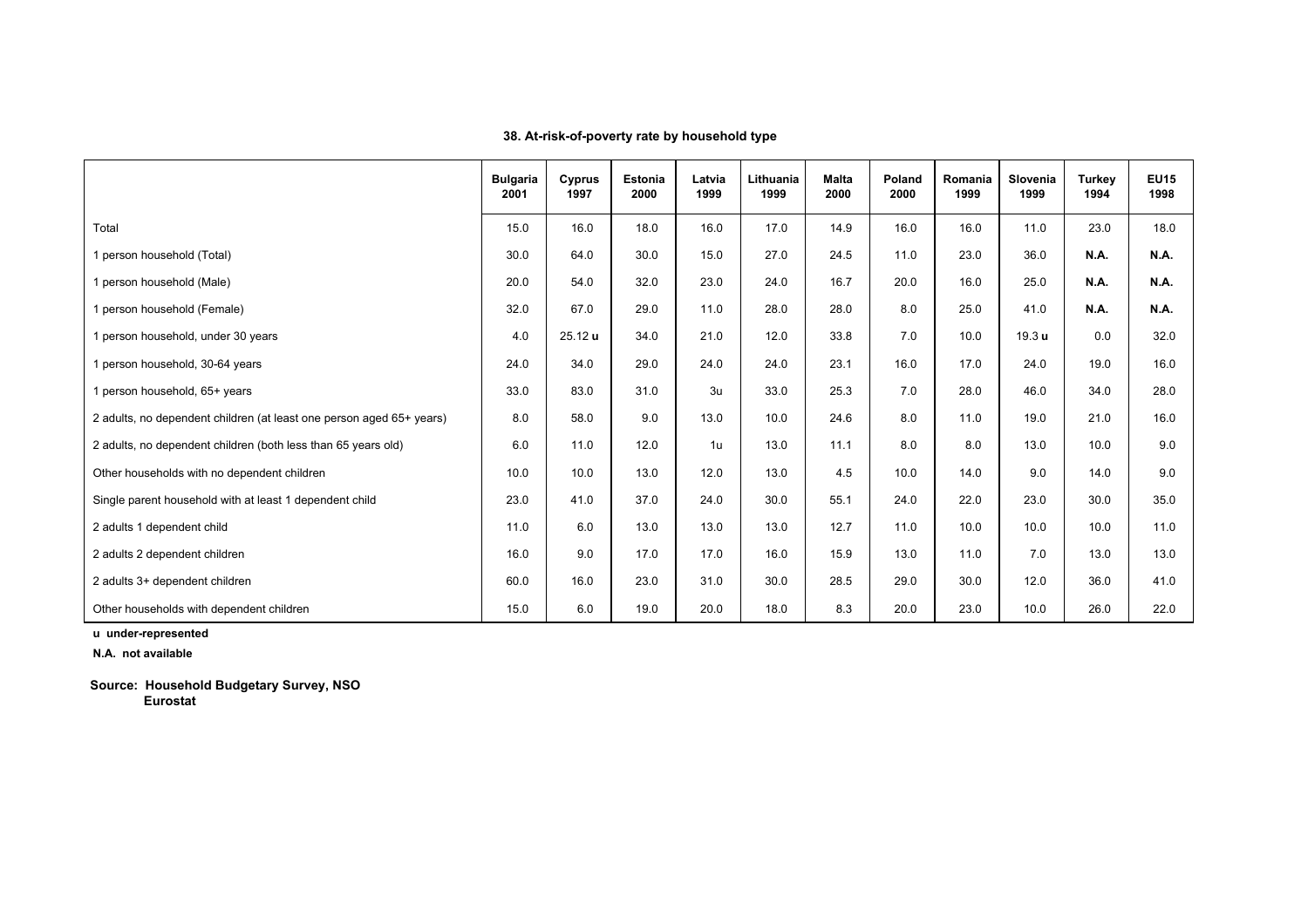**39. At-risk-of-poverty rate by tenure status**

|                | Bulgaria<br>2001 | Cyprus<br>1997 | Estonia<br>2000 | Latvia<br>1999 | Lithuania<br>1999 | <b>Malta</b><br>2000 | Poland<br>2000 | Romania<br>1999 | Slovenia<br>1999 | Turkey<br>1994 | <b>EU15</b><br>1998 |
|----------------|------------------|----------------|-----------------|----------------|-------------------|----------------------|----------------|-----------------|------------------|----------------|---------------------|
| Total          | 15.0             | 16.0           | 18.0            | 16.0           | 17.0              | 14.9                 | 16.0           | 16.0            | 11.0             | 23.0           | 18.0                |
| Owner-occupier | 15.0             | 16.0           | 17.0            | 15.0           | 17.0              | 11.4                 | 15.0           | 16.0            | 11.0             | 24.0           | 14.0                |
| Tenant         | 26.0             | 18.0           | 27.0            | 16.0           | 25.0              | 29.1                 | 16.0           | 25.0            | 22.0             | 21.0           | 23.0                |
| Other          | N.A.             | N.A.           | <b>N.A.</b>     | <b>N.A.</b>    | N.A.              | <b>N.A.</b>          | N.A.           | <b>N.A.</b>     | N.A.             | 21.4           | 30.0                |

 **\*\* paying tenant**

 **\*\*\* other tenant**

 **Source: Household Budgetary Survey, NSO Eurostat**

## **40. At-risk-of-poverty rate**

|                                                       | <b>Bulgaria</b><br>2001 | Cyprus<br>1997 | <b>Estonia</b><br>2000 | Latvia<br>1999 | Lithuania<br>1999 | Malta<br>2000 | Poland<br>2000 | Romania<br>1999 | Slovenia<br>1999 | Turkey<br>1994 | <b>EU15</b><br>1998 |
|-------------------------------------------------------|-------------------------|----------------|------------------------|----------------|-------------------|---------------|----------------|-----------------|------------------|----------------|---------------------|
| Excluding all social transfers                        | 42                      | 24             | 42                     | 45             | 38                | 30            | 47             | 39              | 37               | 31             | 42                  |
| Excluding social transfers but including all pensions | 19                      | 18             | 26                     | 22             | 22                | 21            | 30             | 22              | 18               | 26             | 26                  |
| Including all transfers                               | 15                      | 16             | 18                     | 16             | 17                | 15            | 16             | 18              |                  | 23             | 18                  |

 **N.A. not available**

 **Source: Household Budgetary Survey, NSO Eurostat**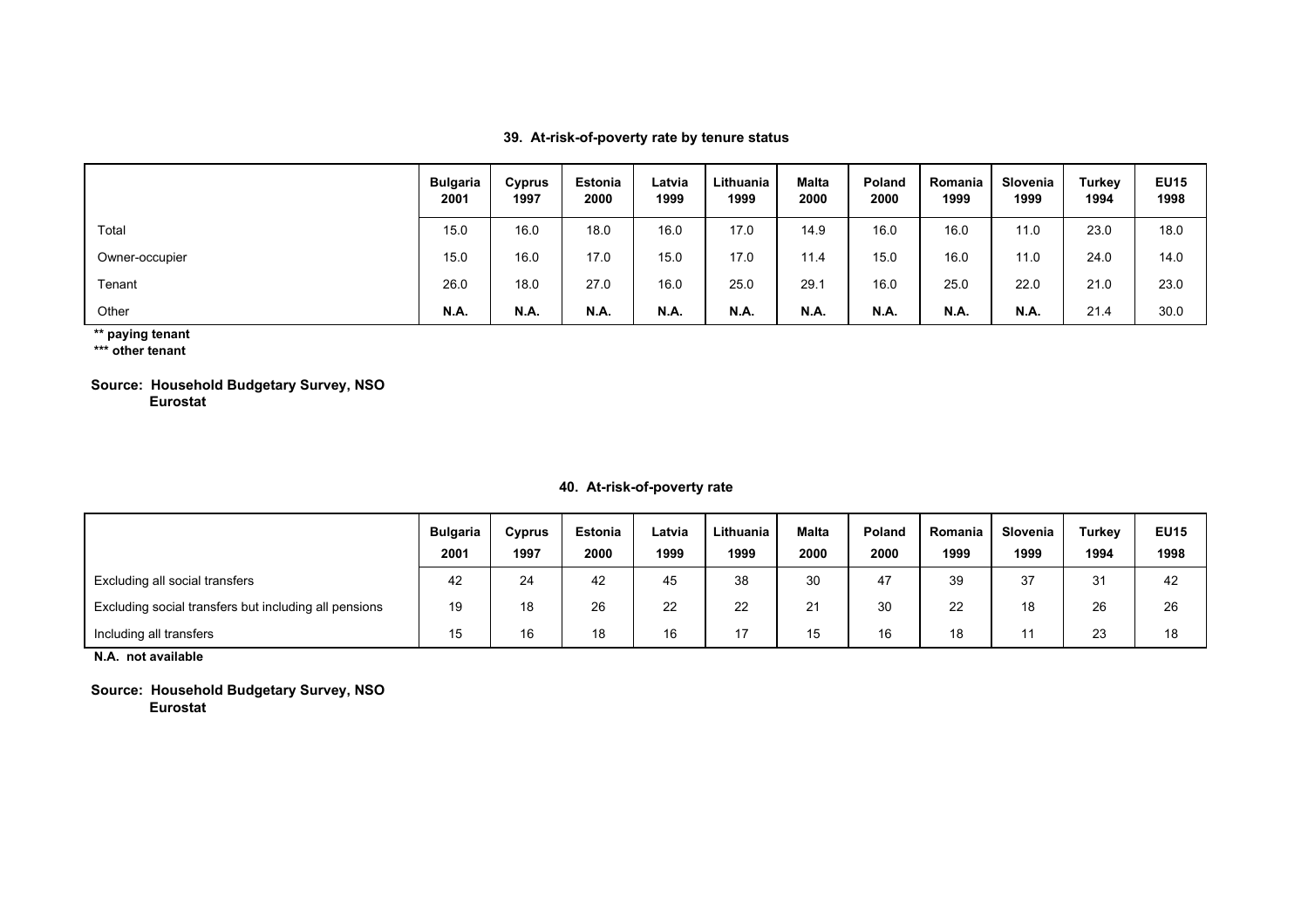|  | 41. Dispersion around the at-risk-of-poverty threshold |  |  |  |  |
|--|--------------------------------------------------------|--|--|--|--|
|--|--------------------------------------------------------|--|--|--|--|

|                                                | <b>Bulgaria</b><br>2001 | Cyprus<br>1997 | <b>Estonia</b><br>2000 | Latvia<br>1999 | Lithuania<br>1999 | <b>Malta</b><br>2000 | <b>Poland</b><br>2000 | Romania<br>1999 | Slovenia<br>1999 | <b>Turkev</b><br>1994 | <b>EU15</b><br>1998 |
|------------------------------------------------|-------------------------|----------------|------------------------|----------------|-------------------|----------------------|-----------------------|-----------------|------------------|-----------------------|---------------------|
| % population under 40% NEI <sup>n</sup> median | <b>N.A.</b>             | 6.0            | 6.0                    | 6.0            | 6.0               | 3.1                  | 4.0                   | 5.0             | 3.0              | 9.0                   | 6.0                 |
| % population under 50% NEI median              | N.A.                    | 10.0           | 12.0                   | 10.0           | 11.0              | 7.7                  | 9.0                   | 9.0             | 6.0              | 16.0                  | 11.0                |
| % population under 60% NEI median              | 14.0                    | 16.0           | 18.0                   | 16.0           | 17.0              | 14.9                 | 16.0                  | 16.0            | 11.0             | 23.0                  | 18.0                |
| % population under 70% NEI median              | <b>N.A.</b>             | 23.0           | 27.0                   | 24.0           | <b>N.A.</b>       | 22.9                 | 23.0                  | 24.0            | 19.0             | 31.0                  | 25.0                |

 **N.A. Not available**

 **\* National Equivalised Income**

# **Source: Household Budgetary Survey, NSO**

 **Eurostat**

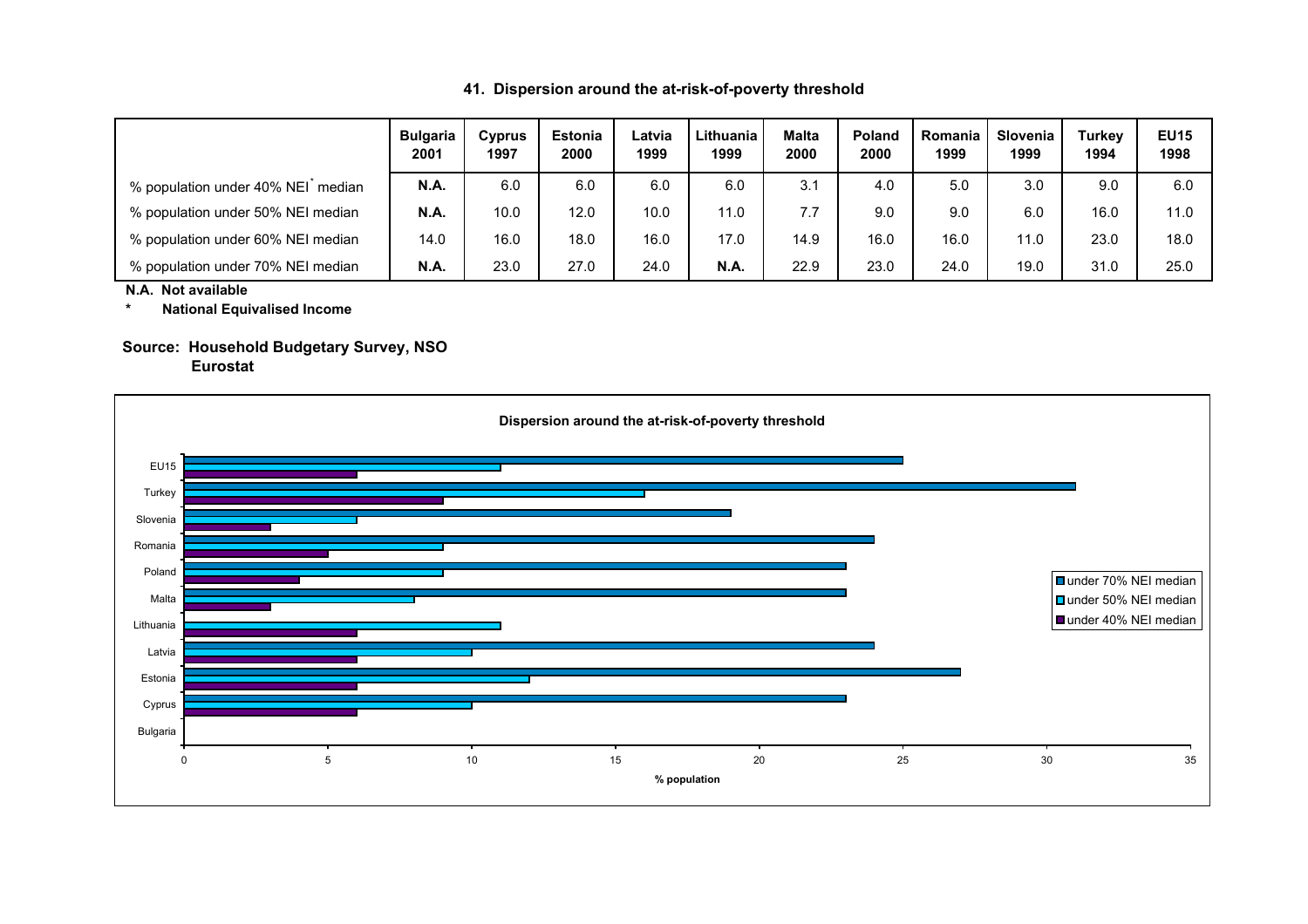## **42. Relative at-risk-of-poverty gap by gender**

|        | <b>Bulgaria</b><br>2001 | Cyprus<br>1997 | <b>Estonia</b><br>2000 | Latvia<br>1999 | Lithuania<br>1999 | <b>Malta</b><br>2000 | <b>Poland</b><br>2000 | Romania<br>1999 | <b>Slovenia</b><br>1999 | <b>Turkey</b><br>1994 | <b>EU15</b><br>1998 |
|--------|-------------------------|----------------|------------------------|----------------|-------------------|----------------------|-----------------------|-----------------|-------------------------|-----------------------|---------------------|
| Total  | 20.0                    | 24.0           | 25.0                   | 25.0           | 24.0              | 17.5                 | 20.0                  | 21.0            | 18.0                    | 27.0                  | 23.0                |
| Male   | <b>N.A.</b>             | 23.0           | <b>N.A.</b>            | 26.0           | 26.0              | 19.8                 | <b>N.A.</b>           | <b>N.A.</b>     | <b>N.A.</b>             | <b>N.A.</b>           | 21.0                |
| Female | <b>N.A.</b>             | 26.0           | <b>N.A.</b>            | 24.0           | 22.0              | 15.5                 | <b>N.A.</b>           | <b>N.A.</b>     | <b>N.A.</b>             | <b>N.A.</b>           | 23.0                |

 **N.A. not applicable**





**Definition:** Difference between the median of persons below the low income threshold and the low income threshold, as a percentage of the low income threshold.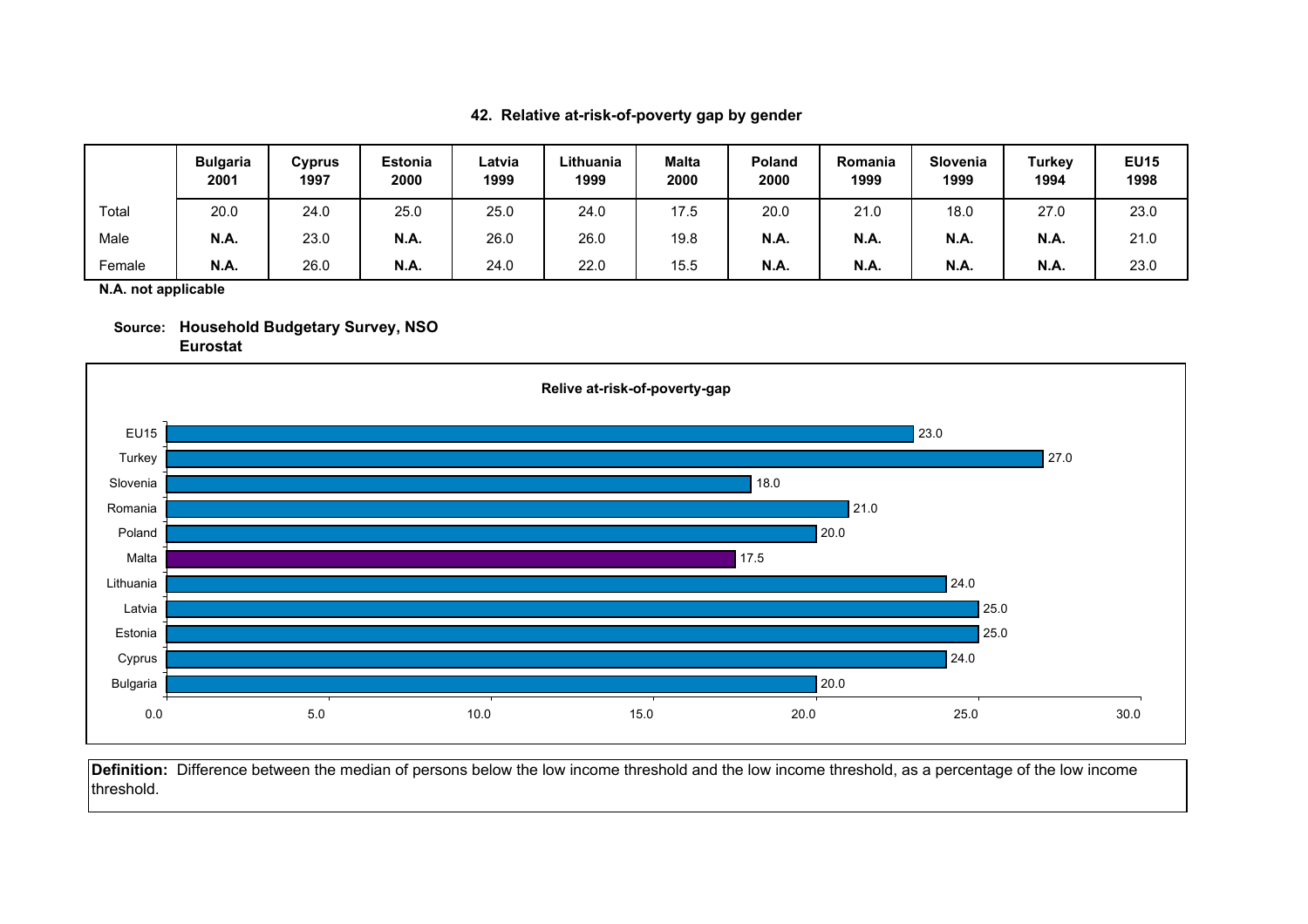# **ANNEX: MALTESE STATISTICAL SOURCES**

|              | <b>Males</b>                       |         |                   | <b>Females</b>                     |         |                   | All persons                        |              |                   |
|--------------|------------------------------------|---------|-------------------|------------------------------------|---------|-------------------|------------------------------------|--------------|-------------------|
| Age-group    | Persons at-<br>risk-of-<br>poverty | Total   | $%$ age-<br>group | Persons at-<br>risk-of-<br>poverty | Total   | $%$ age-<br>group | Persons at-<br>risk-of-<br>poverty | <b>Total</b> | $%$ age-<br>group |
| $0 - 15$     | 9.600                              | 43.190  | 22.2              | 7.760                              | 40,960  | 18.9              | 17,360                             | 84,150       | 20.6              |
| 16-24        | 2,640                              | 27,690  | 9.5               | 2,510                              | 25,650  | 9.8               | 5,150                              | 53,340       | 9.7               |
| 25-49        | 8,550                              | 64,640  | 13.2              | 9.110                              | 66,520  | 13.7              | 17.660                             | 131,160      | 13.5              |
| 50-64        | 3.720                              | 36,230  | 10.3              | 5,550                              | 40,190  | 13.8              | 9,270                              | 76,420       | 12.1              |
| 65+          | 3,330                              | 17,980  | 18.5              | 4,620                              | 22,580  | 20.5              | 7,950                              | 40,560       | 19.6              |
| <b>Total</b> | 27,840                             | 189,730 | 14.7              | 29,550                             | 195,900 | 15.1              | 57,390                             | 385,630      | 14.9              |

## **A1. Persons at-risk-of-poverty by gender and age-group**

**A2. Persons aged 16 years and over at-risk-of-poverty by gender and economic activity**

|                                       | <b>Males</b>                               |             |                   | <b>Females</b>                             |              |                   | All persons                        |              |                   |
|---------------------------------------|--------------------------------------------|-------------|-------------------|--------------------------------------------|--------------|-------------------|------------------------------------|--------------|-------------------|
| <b>Economic activity</b>              | <b>Persons at-1</b><br>risk-of-<br>poverty | All persons | $%$ age-<br>group | <b>Persons at-1</b><br>risk-of-<br>poverty | All persons! | $%$ age-<br>group | Persons at-<br>risk-of-<br>poverty | All persons! | $%$ age-<br>group |
| Employed                              | 6,940                                      | 84,990      | 8.3               | 860                                        | 41,160       | 2.1               | 7,950                              | 126,150      | 6.3               |
| Self-employed<br>(includes employers) | 160                                        | 11,770      | 1.4               | 0                                          | 2,520        | 0.0               | 160                                | 14,290       | 1.1               |
| Unemployed                            | 4,480                                      | 7.900       | 56.7              | 830                                        | 2,630        | 31.5              | 5,310                              | 10,530       | 50.4              |
| Retired                               | 5,340                                      | 29,060      | 18.3              | 3,420                                      | 18,600       | 18.4              | 8.730                              | 47,660       | 18.3              |
| Other incative persons                | 1,320                                      | 12,820      | 10.3              | 16,820                                     | 90,030       | 18.7              | 18,140                             | 102,850      | 17.6              |
| Total                                 | 18.240                                     | 146.540     | 12.4              | 21,790                                     | 154,940      | 14.1              | 40,030                             | 301,480      | 13.3              |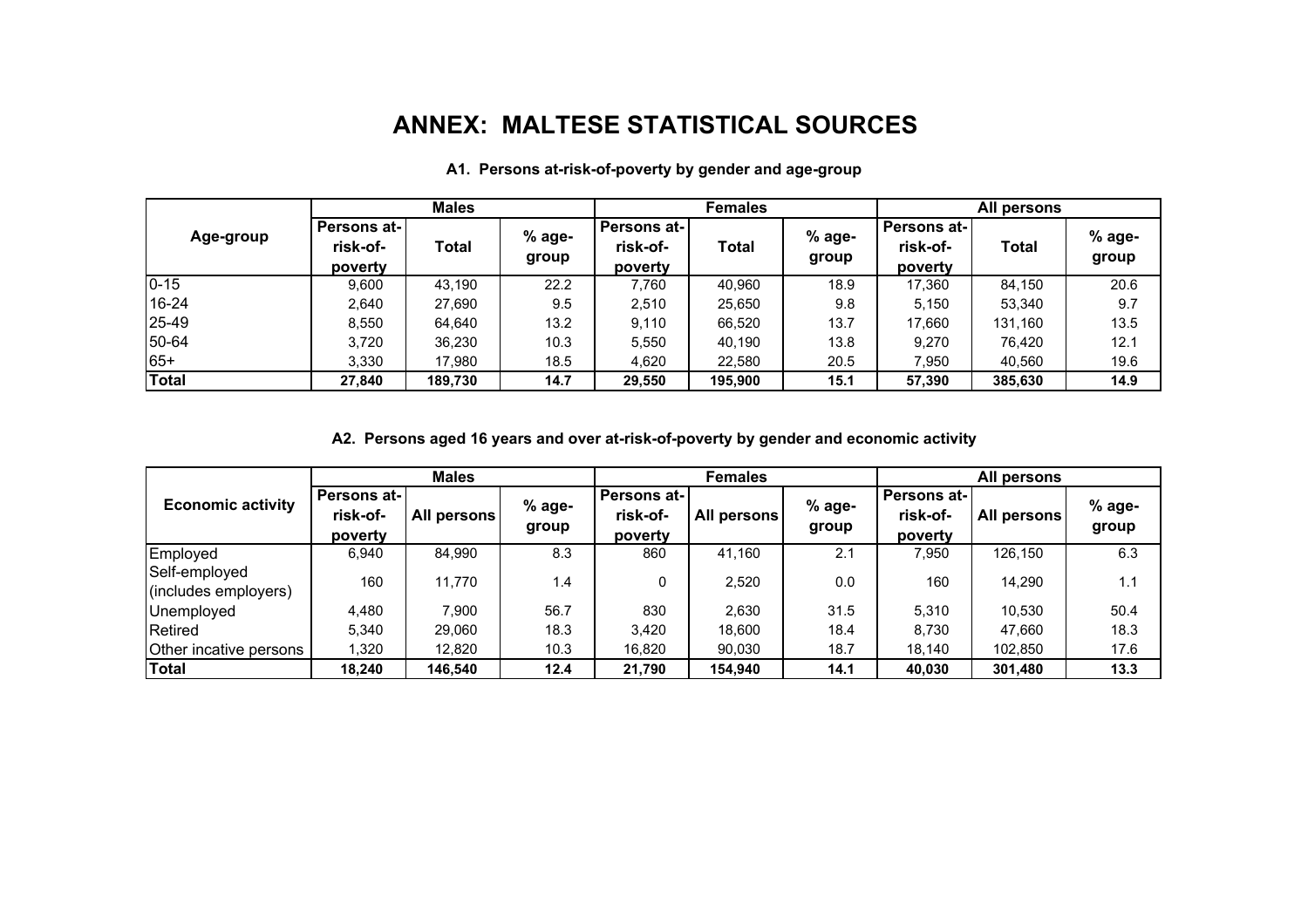|                                                                                        | Males                                     |         |                     | <b>Females</b>                            |              |                   | All persons                              |         |                   |
|----------------------------------------------------------------------------------------|-------------------------------------------|---------|---------------------|-------------------------------------------|--------------|-------------------|------------------------------------------|---------|-------------------|
| <b>Household type</b>                                                                  | <b>Persons at-</b><br>risk-of-<br>poverty | Total   | % household<br>type | <b>Persons at-</b><br>risk-of-<br>poverty | <b>Total</b> | $%$ age-<br>group | <b>Persons</b><br>at-risk-of-<br>poverty | Total   | $%$ age-<br>group |
| person household, under 30 years                                                       | 170                                       | 340     | 51.0                | $\Omega$                                  | 170          | 0.0               | 170                                      | 510     | 33.8              |
| 1 person household, 30-64 years                                                        | 730                                       | 4,170   | 17.4                | 1,510                                     | 5,540        | 27.3              | 2,240                                    | 9.710   | 23.1              |
| 1 person household, 65+ years                                                          | 170                                       | 1,850   | 9.0                 | 2,420                                     | 8,350        | 29.0              | 2,590                                    | 10,200  | 25.3              |
| 2 adults, no dependent children (at least one                                          |                                           |         |                     |                                           |              |                   |                                          |         |                   |
| person aged 65+ years)                                                                 | 3,100                                     | 11,830  | 26.2                | 3,200                                     | 13,700       | 23.3              | 6,300                                    | 25,530  | 24.6              |
| 2 adults, no dependent children (both less than                                        |                                           |         |                     |                                           |              |                   |                                          |         |                   |
| 65 years old)                                                                          | 1,930                                     | 16,980  | 11.4                | 1,910                                     | 17,630       | 10.8              | 3,840                                    | 34,610  | 11.1              |
| Other households with no dependent children<br>Single parent household with at least 1 | 1,850                                     | 33,950  | 5.5                 | 1,100                                     | 31,780       | 3.5               | 2,950                                    | 65,730  | 4.5               |
| dependent child                                                                        | 1,170                                     | 2,010   | 58.4                | 1,360                                     | 2,590        | 52.5              | 2,530                                    | 4,600   | 55.1              |
| 2 adults, 1 dependent child                                                            | 2,740                                     | 21,850  | 12.5                | 2,890                                     | 22,300       | 12.9              | 5,630                                    | 44,150  | 12.7              |
| 2 adults, 2 dependent children                                                         | 6,530                                     | 39,180  | 16.7                | 5,900                                     | 39,040       | 15.1              | 12,430                                   | 78,220  | 15.9              |
| 2 adults, 3+ dependent children                                                        | 6,870                                     | 23,430  | 29.3                | 6,370                                     | 22,940       | 27.8              | 13,240                                   | 46,370  | 28.5              |
| Other households with dependent children                                               | 2,580                                     | 34,140  | 7.6                 | 2,890                                     | 31,860       | 9.1               | 5,470                                    | 66,000  | 8.3               |
| <b>Total</b>                                                                           | 27,840                                    | 189,730 | 14.7                | 29,550                                    | 195,900      | 15.1              | 57,390                                   | 385,630 | 14.9              |

## **A3. Persons at-risk-of-poverty by household type**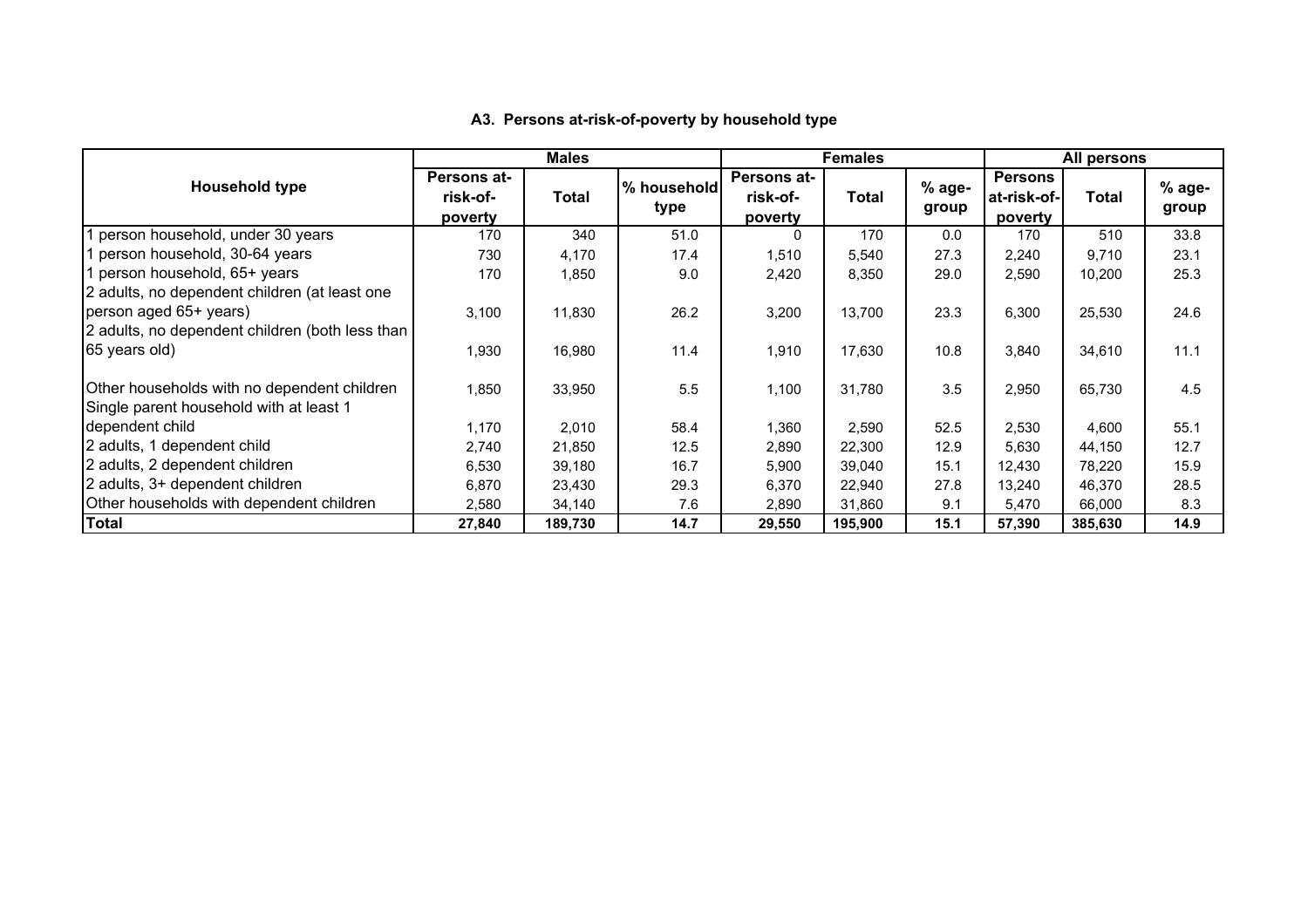| Threshold         | Value (Lm)  | Number of<br>persons below<br>threshold | % household<br>population |  |
|-------------------|-------------|-----------------------------------------|---------------------------|--|
| Median            | 3,394       | 192,750                                 | 50.0                      |  |
| 40% of the median | 1,357       | 11.770                                  | 3.1                       |  |
| 50% of the median | 1.697       | 29.780                                  | 7.7                       |  |
| 60% of the median | 2.036       | 57.380                                  | 14.9                      |  |
| 70% of the median | 2.376       | 88.420                                  | 22.9                      |  |
| 20th percentile   | 2.261       | 77.126                                  | 20.0                      |  |
| 80th percentile   | 5.092       | 308.504                                 | 80.0                      |  |
| S <sub>20</sub>   | 135,565,300 | <b>N.A.</b>                             | <b>N.A.</b>               |  |
| <b>S80</b>        | 607,001,200 | <b>N.A.</b>                             | <b>N.A.</b>               |  |
| S80/S20 ratio     | 4.5         | N.A.                                    | <b>N.A.</b>               |  |

## **A4. Other poverty indicators**

**N.A.** not applicable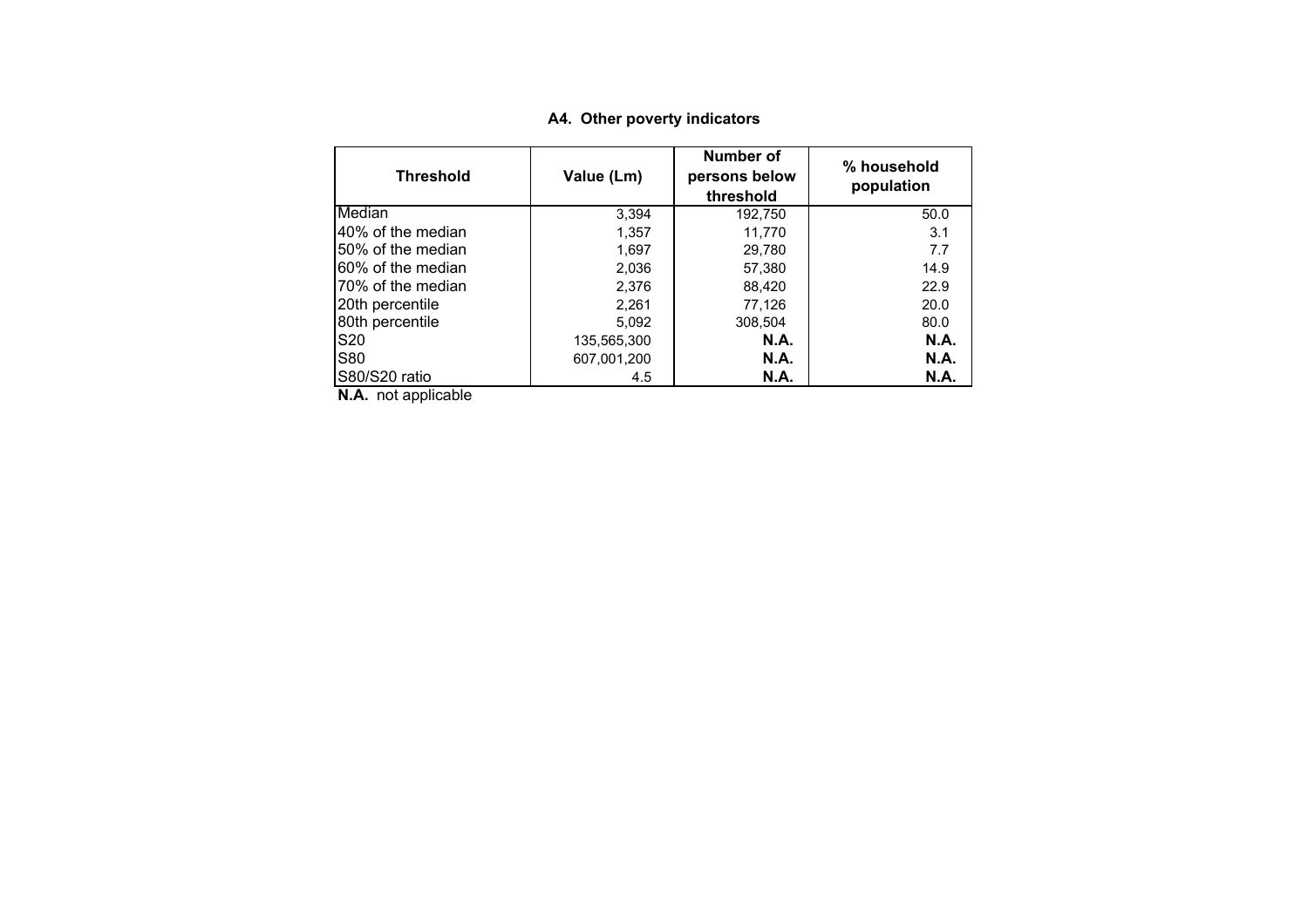# **GLOSSARY**

| <b>Active population</b>      | This comprises all the persons who were either employed or unemployed during the reference week of the Labour<br>Force Survey.                                                                             |  |  |  |  |
|-------------------------------|------------------------------------------------------------------------------------------------------------------------------------------------------------------------------------------------------------|--|--|--|--|
| At-risk-of-poverty threshold  | Defined under Eurostat regulations as 60% of the median of the national equivalised income.                                                                                                                |  |  |  |  |
| <b>Consumption unit</b>       | A weight assigned to all the persons in a household, under Eurostat regulations, in order to distinguish between the<br>members' consumption capabilities, as follows:                                     |  |  |  |  |
|                               | 1. Unit value to the reference person;                                                                                                                                                                     |  |  |  |  |
|                               | 2. 0.5 to all the persons aged 14 years and over;                                                                                                                                                          |  |  |  |  |
|                               | 3. 0.3 to all the persons under 14 years of age.                                                                                                                                                           |  |  |  |  |
| Dependent child               | A person is defined as a dependent child if:                                                                                                                                                               |  |  |  |  |
|                               | 1. he/she is below 16 years of age, or                                                                                                                                                                     |  |  |  |  |
|                               | is 16-24 years old, is economically inactive and has at least one parent living in his/her household.<br>2.                                                                                                |  |  |  |  |
|                               | The person is otherwise identified as an adult.                                                                                                                                                            |  |  |  |  |
| <b>Employed population</b>    | Group of persons aged 15 years and over who, during the reference week of the Labour Force Survey, were<br>working for profit in cash or in kind.                                                          |  |  |  |  |
| <b>Fatal accident at work</b> | An accident at work leading to death of the victim within a year after the accident.                                                                                                                       |  |  |  |  |
| <b>Gross domestic product</b> | Gross domestic product is the sum of the gross value added of all resident producers plus taxes less subsidies on<br>products. The gross value added is the value of output less intermediate consumption. |  |  |  |  |
| <b>Household</b>              | One or more persons who live together and share expenses.                                                                                                                                                  |  |  |  |  |
| Inactive population           | Group of persons who were not working and not seeking employment during the reference week of the Labour<br>Force Survey.                                                                                  |  |  |  |  |
| Jobless households            | This comprises all the households in which all the members were either unemployed or inactive during the reference                                                                                         |  |  |  |  |